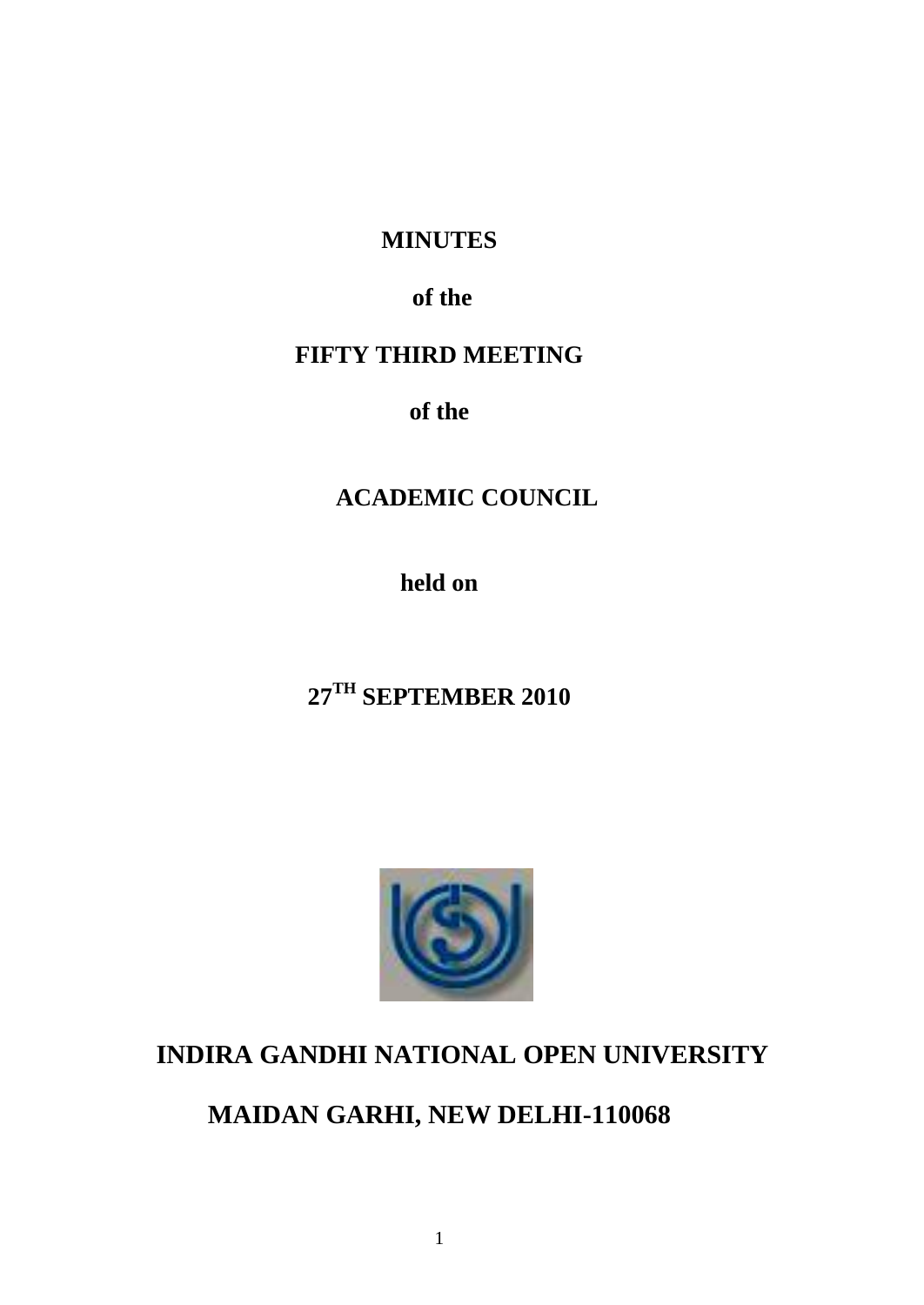# **IGNOU**

#### **MINUTES OF THE FIFTY THIRD MEETING OF THE ACADEMIC COUNCIL HELD ON 27TH SEPTEMBER 2010 AT 10.00 A.M. IN THE CONFERENCE ROOM, BLOCK-8 IGNOU, MAIDAN GARHI, NEW DELHI-110 068.**

The following were present:

| 1. | Prof. V. N. Rajasekharan Pillai, Vice-Chancellor    | Chairman                |
|----|-----------------------------------------------------|-------------------------|
| 2. | Dr. Latha Pillai, PVC                               | Ex-officio Member       |
| 3. | Prof. K.R. Srivasthan, PVC                          | Ex-officio Member       |
| 4. | Prof. P.R. Ramanujam, PVC                           | Ex-officio Member       |
| 5. | Prof. Renu Bhardwaj, Director, SOH                  | Ex-officio Member       |
| 6. | Prof. Gopinath Pradhan, Director, SOSS              | Ex-officio Member       |
| 7. | Prof. Geeta Kaicker, Director, SOS                  | Ex-officio Member       |
| 8. | Prof. Naval Kishore, Director, SOMS                 | Ex-officio Member       |
|    | 9. Prof. M. Aslam, Director, SOCE                   | Ex-officio Member       |
|    | 10. Prof. Bimla Kapoor, Director, SOHS              | Ex-officio Member       |
|    | 11. Prof. Manohar Lal, Director, SOCIS              | Ex-officio Member       |
|    | 12. Prof. Ajit Kumar, Director, SOET                | Ex-officio Member       |
|    | 13. Prof. K. Elumalai, Director, SOL                | Ex-officio Member       |
|    | 14. Prof. M.K. Salooja, Director, SOA               | Ex-officio Member       |
|    | 15. Prof. Shambhu Nath Singh, Director, SOJNMS      | Ex-officio Member       |
|    | 16. Dr. Harkirat Bains, Director (I/c), SOTHSSM     | Ex-officio Member       |
|    | 17. Prof. Gracious Thomas, Director, SOSW           | Ex-officio Member       |
|    | 18. Prof. Savita Singh, Director, SOGDS             | Ex-officio Member       |
|    | 19. Prof. B. K. Pattanaik, Director, SOEDS          | Ex-officio Member       |
|    | 20. Prof. Sunil Kumar, Director, SOPVA              | Ex-officio Member       |
|    | 21. Prof. G. Choudhary, Director, SOFL              | Ex-officio Member       |
|    | 22. Prof. K. Satchidanandan, Director, SOTST        | Ex-officio Member       |
|    | 23. Dr. Nandini Sinha Kapoor, Director (I/c), SOITS | Ex-officio Member       |
|    | 24. Prof. T.K. Jena, SOHS                           | Member                  |
|    | 25. Prof. Anjila Gupta, SOSS                        | Member                  |
|    | 26. Prof. Rita Rani Paliwal, SOH                    | Member                  |
|    | 27. Dr. Nehal A Farooque, Reader, SOEDS             | Member                  |
|    | 28. Dr. A.K. Gaba, Reader, SOVET                    | Member                  |
|    | 29. Sh. P.V. Suresh, Lecturer, SOCIS                | Member                  |
|    | 30. Dr. Kamalika Banerjee, Lecturer, SOS            | Member                  |
|    | 31. Sh. S.K. Arora, Librarian                       | Member                  |
|    | 32. Dr. R.R. Rausaria, Director, DEC                | Member                  |
|    | 33. Dr. Kusum Sharma, Director, ID                  | Member                  |
|    | 34. Sh. Ravi Kanth, Director, EMPC                  | Member                  |
|    | 35. Prof. K.P. Singh                                | Member                  |
|    | 36. Dr. K.V. Peter                                  | Member                  |
|    | 37. Prof. Rama Mohan Rao                            | Member                  |
|    | 38. Prof. L. Venugopal Reddy,                       | Member                  |
|    | 39. Dr. C.K. Ghosh, Director, NCIDE                 | Member                  |
|    | 40. Dr. Pankaj Khare, Registrar, SRD                | Member                  |
|    | 41. Prof. M.S. Senam Raju                           | <b>Member Secretary</b> |
|    |                                                     |                         |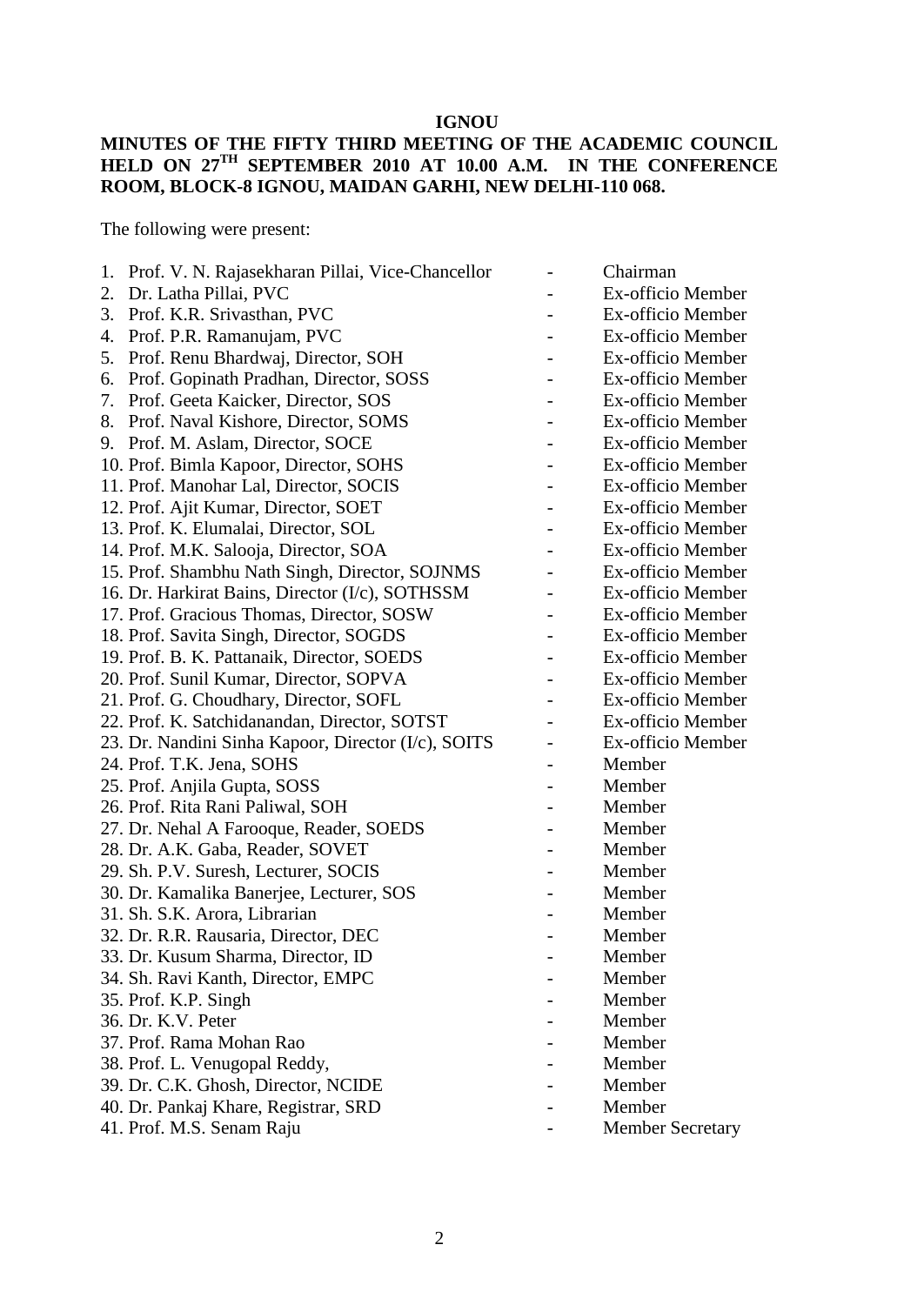Prof. N.K. Das, SOE attended the meeting as a representative of the Director, SOE.

Maj. Gen. S.P. Kochhar, Col. N.N. Singh, Mr. Y.B. Mathur, Prof. D.S. Bhattacharjee, I-PCAT, Guwahati attended the meeting as special invitees.

Prof. Parvin Sinclair, PVC, Dr. D. K. Chaudhary, PVC, Prof. C. Gajendra Naidu, Director, SOVET, Dr. Babu P. Ramesh, Reader, SOITS, Sh. Arvind Kr. Dubey, Lecturer, SOTHSSM, Prof. N. Mukunda, Prof. Mahendra Dev, Dr. George Mathew, Prof. N.K. Jain, Prof. Uma Alladi, Prof. S.N. Maheshwari, Dr. D.K. Datta Majumdar, Prof. Mohammad Miya, Prof. Kannan M. Modugalya, Prof. Devi Singh, and Prof. Pushplata Tripathi, Registrar, SED could not attend the meeting.

Shri K. D. Sharma, Assistant Registrar, ACD was present to assist the Council.

The Chairman welcomed the members of the Academic Council to the  $53<sup>rd</sup>$ meeting and extended special welcome to the new members Prof. P.R. Ramanujam, PVC, Prof. Gopinath Pradhan, Director, SOSS, Prof. Geeta Kaicker, Director, SOS, Prof. Nawal Kishore, Director, SOMS, Prof. Vibha Joshi, Director, SOE represented by Prof. N.K. Dash, Prof. G. Choudhary, Director, SOFL, Prof. K. Satchidanandan, Director, SOTST, Prof. Kusum Sharma, Director, International Division, Prof. Rita Rani Paliwal, Professor, SOH, Dr. R.R. Rausaria, Director, DEC, Dr. Pankaj Khare, Registrar, SRD who attended the meeting for the first time.

The Academic Council appreciated and thanked for the contributions made by its outgoing members Prof. O.P. Mishra, PVC, Prof. Uma Kanjilal, Director, SOSS, Prof. Sunita Malhotra, Director, SOS, Prof. G. Subbayamma, Director, SOMS, Prof. M.L. Koul, Director, SOE, Prof. Sushant Kumar Mishra, Director (I/c), SOFL, Dr. Deo Sankar Navin, Director, SOTST, Prof. Pandav Nayak, SOSS, Dr. Silima Nanda, Director (I/c), International Division, Prof. Manjulika Srivastava, Director (I/c), DEC, Dr. R.R. Rausaria, Registrar (I/c), MPDD, Shri K. Laxman, OSD, SRD.

The Chairman reported on the appointment of Prof. U.R. Anantha Murthy as the Tagore Chair Professor in the School of Humanities. Prof. U.R. Anantha Murthy born in 1932 in village of Melig, Karnataka, he began his studies in a traditional Sanskrit school and grew up as a Gandhian Socialist and later studied the English and comparative literature in Mysore and Birmingham. He was professor of English Literature at Mysore university and Vice-Chancellor of the Mahatma Gandhi University in Kottayam, Chairman of the National Book Trust and President of Sahitya Academy, Delhi and nominated Chairman of the Film & Television Institute of India, Pune. Prof. Ananthamurthy began his literary career in 1955 with the story volume "Endendhigu Mugiyada Kathe". Since then he has published five novels, one play, six short story volumes, four poetry volumes (including translation of Tao, Yeats and Rilke and Brecht) and ten essay volumes in Kannada and several pieces on literature in English. His works have been translated into several Indian and European languages and have been awarded with significant literary prizes, including the 'Jnanpeeth Award' (1994), the most renowned Indian literature prize. He was honoured by the Government of India with 'Padma Bhushan'.

The Chairman also moved a felicitative resolution to 2007 and 2008 Gyan Peeth Award winners, Prof. O N V Kurup and Prof. Akhlaq Khan Shahryar, Poets in Malayalam and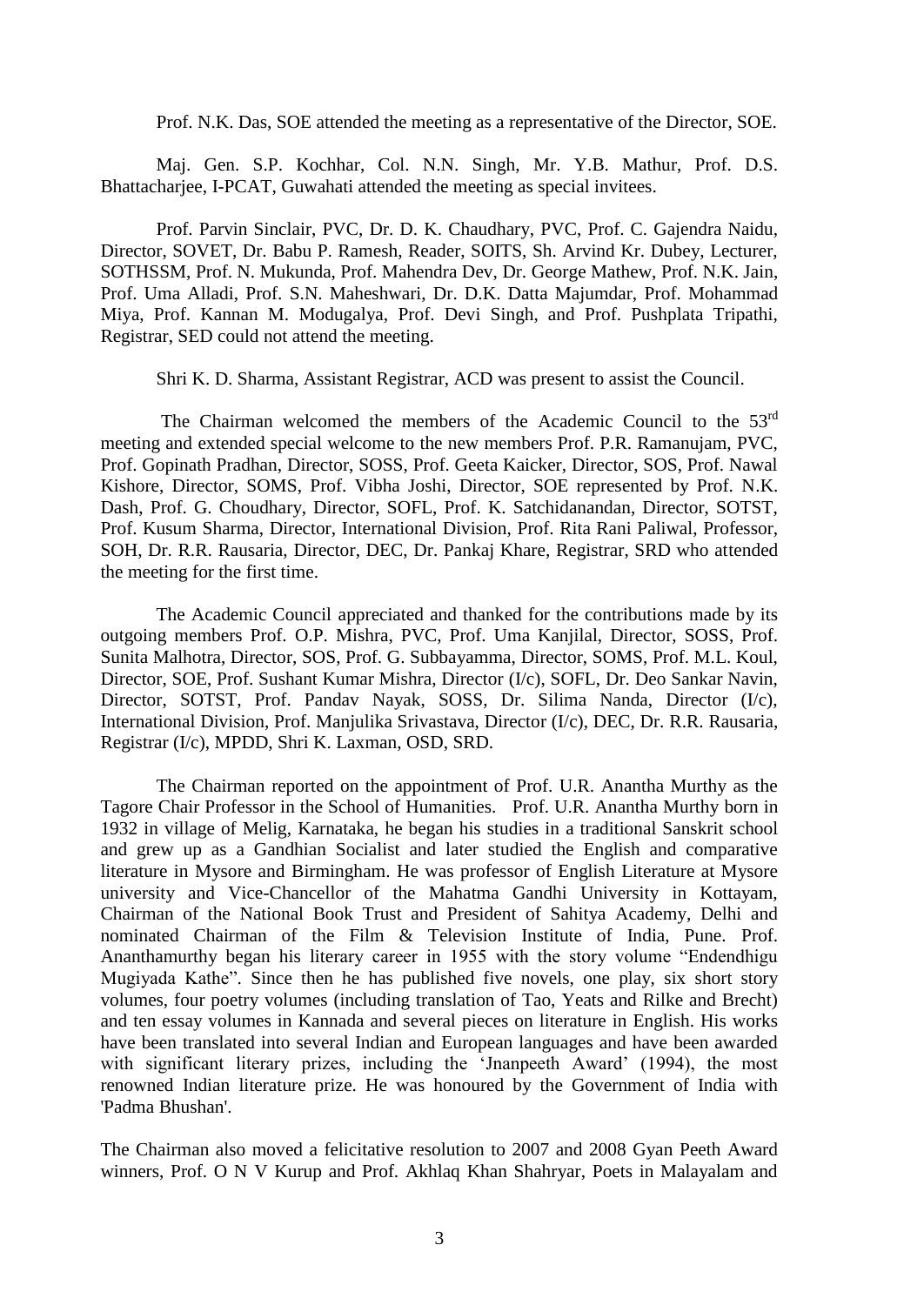Urdu respectively. The selection board chaired by Oriya writer and Jnanpith winner Sitakant Mahapatra made the choices for the top literary awards. Kurup, popularly known as "ONV" born in 1931 at Chavara, a coastal village in South Kerala, is a leading voice among contemporary Malayalam poets. He began his career as a "progressive writer and matured into a humanist though he never gave up his commitment to socialist ideology." ONV has 20 collections of poetry and six works of prose to his credit.

Urdu poet Akhlaq Khan Shahyar was born in 1936 in a Muslim Rajput family in Uttar Pradesh's Bareilly district, Shahryar shaped himself as an "intellectual poet", whose poetry strongly expresses an "ideological non-commitment." His roots, lie in a desire for selfrealization and his attempt to understand modern problems. "Shahryar is not concerned in his poetry with messages or conclusions. Rather, he expresses the spiritual suffering and psychological anguish of what he regards as the wounded modern man," Shahryar, played a major role in shaping Urdu poetry as it is today, has received many awards including the Uttar Pradesh Urdu Akademi award, the Sahitya Akademi award, the Delhi Urdu Akademi award and the Firaq Sammaan. The Academic Council authorized the Vice Chancellor to send the resolution of Appreciation to these great Men of letters.

The Chairman then asked the Member Secretary to present the Agenda. The following agenda items were taken up:

# **ITEM NO. 1 To confirm the minutes of the 52nd meeting of the Academic Council held on 20th April 2010 and to note action taken on 51st and 52nd Meeting of the Academic Council.**

- AC 53.1.1 The member secretary informed that minutes of the  $52<sup>nd</sup>$  Meeting of the Academic Council were circulated to its members and the comments have been received from some of the members;
	- 1. Prof. Sunita Malhotra, Director, SOS submitted her comments on Item No. 1, Resolution No. AC 52.1 (A).3: that she had never opined or expressed the views as has been recorded.

 She requested that in the above Resolution No. AC 52.1 (A).3 the lines **"She impressed Astrophysics is a discipline of the School of Sciences and the Masters programmes are required to be housed in School of Sciences."** may be deleted.

2. Prof T.K. Jena, Member Academic Council and Programme Coordinator for the programme: Post Doctoral Certificate in Dialysis Medicine sent his comment on Item No. 14 & Resolution No. AC 52.14.2. He stated that the members had suggested to change nomenclature from the 'Post Doctoral Certificate' to Post Graduate Certificate. In response to this, the Programme Coordinator had mentioned that the eligibility for admission to the programme is 'Doctor of Medicine' (MD) and hence the programme is named as 'Post Doctoral Certificate'. The word 'Post Doctoral' is a standard term used for programme being offered for MD students. This was agreed to by the Academic Council. Hence, the minutes of AC 52.14.3 has to be rectified. The name of the programme should be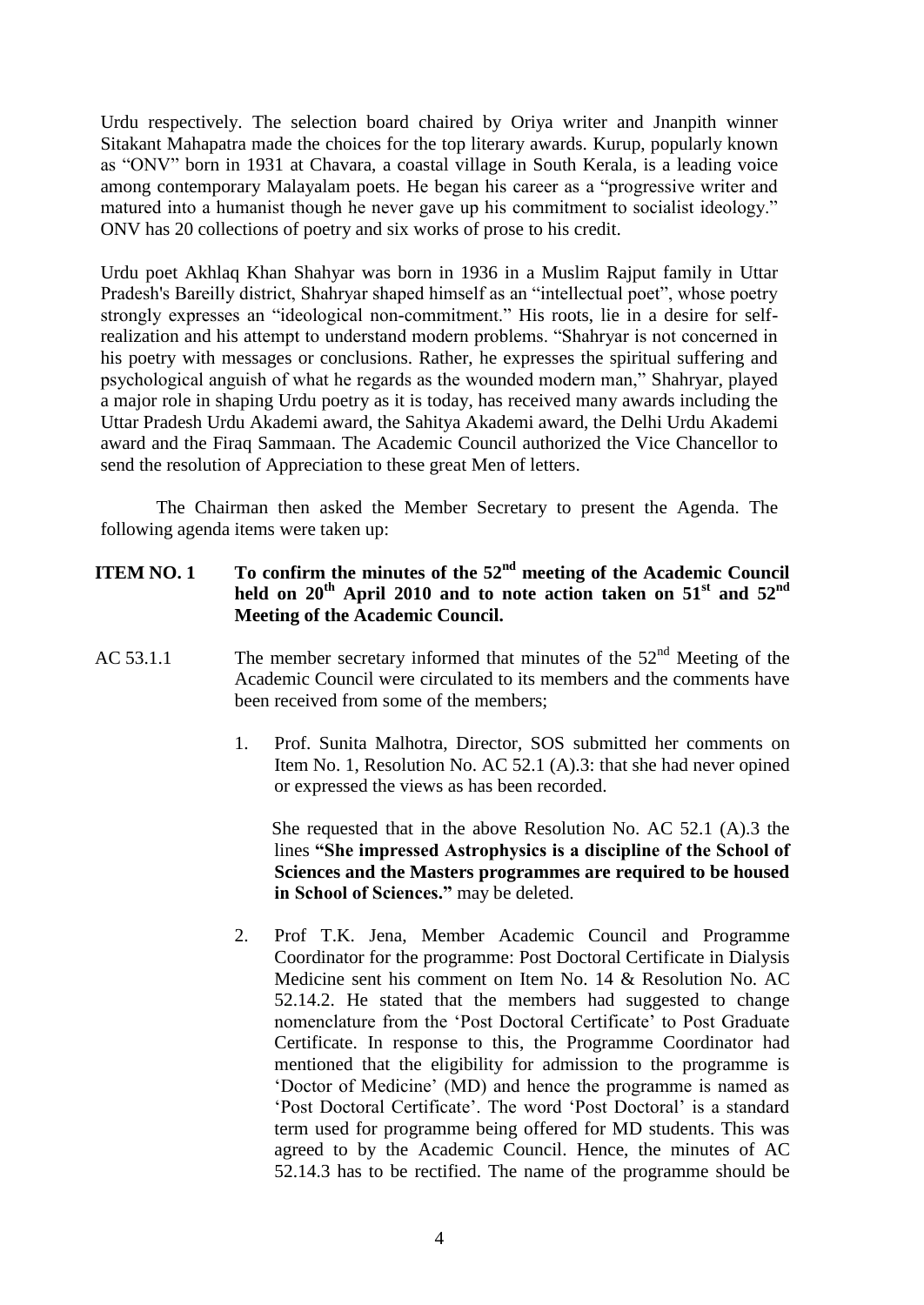Post Doctoral Certificate instead of Post Graduate Certificate.

- 3. There is a typographical error in Resolution No. AC 52.16.2 and therefore the same may be read as "The Academic Council considered and approved the proposal for revising the fee structure for MA in Extension and Development from  $\bar{\xi}$  5000/- to  $\bar{\xi}$  2500/- i.e. ( $\bar{\xi}$  10,000/- for the full programme)" *instead of* "The Academic Council considered and approved the proposal for revising the fee structure for MA in Extension and Development from, as recorded, ₹ 5000/- to ₹ 500/- i.e. (₹10,000/for the full programme)".
- AC 53.1.2 The comments of Prof. Sunita Malhotra were noted by the council and agreed that it was recorded correctly and decided not to delete the sentence as pointed out. He was also reiterated that the Astrophysics is a discipline which has to be part of the School of Sciences. The Academic Council considered the comments received from Prof. T.K. Jena and noted the same. The Council agreed to change the nomenclature of the "Post Graduate Certificate in Dialysis Medicine" as a "Post Doctoral Certificate in Dialysis Medicine".

The Academic Council also agreed to correct the typographical error in resolution no. AC 52.16.2 and approved to read the resolution as "The Academic Council considered and approved the proposal for revising the fee structure for MA in Extension and Development from  $\bar{\tau}$  5000/- to  $\text{\textsterling}2500/-$  i.e. ( $\text{\textsterling}10,000/-$  for the full programme)"

The Academic Council noted the action taken report on the minutes of the  $51<sup>st</sup>$  &  $52<sup>nd</sup>$  meetings placed at Annexure 2 & 3 respectively of the agenda.

AC 53.1.3 The Academic Council confirmed the minutes of  $52<sup>nd</sup>$  meeting held on  $20<sup>th</sup>$  April 2009 **(Annexure 1)** with the changes to resolution no. AC 52.14.2 & 3 and resolution no. AC 52.16.2

# **ITEM NO. 2 To consider and approve the minutes of the 31st meeting of the Academic Council's Standing Committee held on 12th May 2010.**

AC 53.2.1 The Member Secretary informed that the  $31<sup>st</sup>$  meeting of the Academic Council's Standing Committee (ACSC) was held on  $12<sup>th</sup>$  May 2010 and noted that in resolution no. ACSC 31.27.2 there is a typographical error while recording the discipline of the faculty mentioned at S.No.2 in the last paragraph of the resolution. The same may be corrected and read as follows

"2. one with specialization in Home Science *instead* one with specialization in Science"

AC 53.2.2 The Academic Council considered and approved the decisions of the 31<sup>st</sup> meeting of the ACSC as per minutes placed at **Annexure 2**.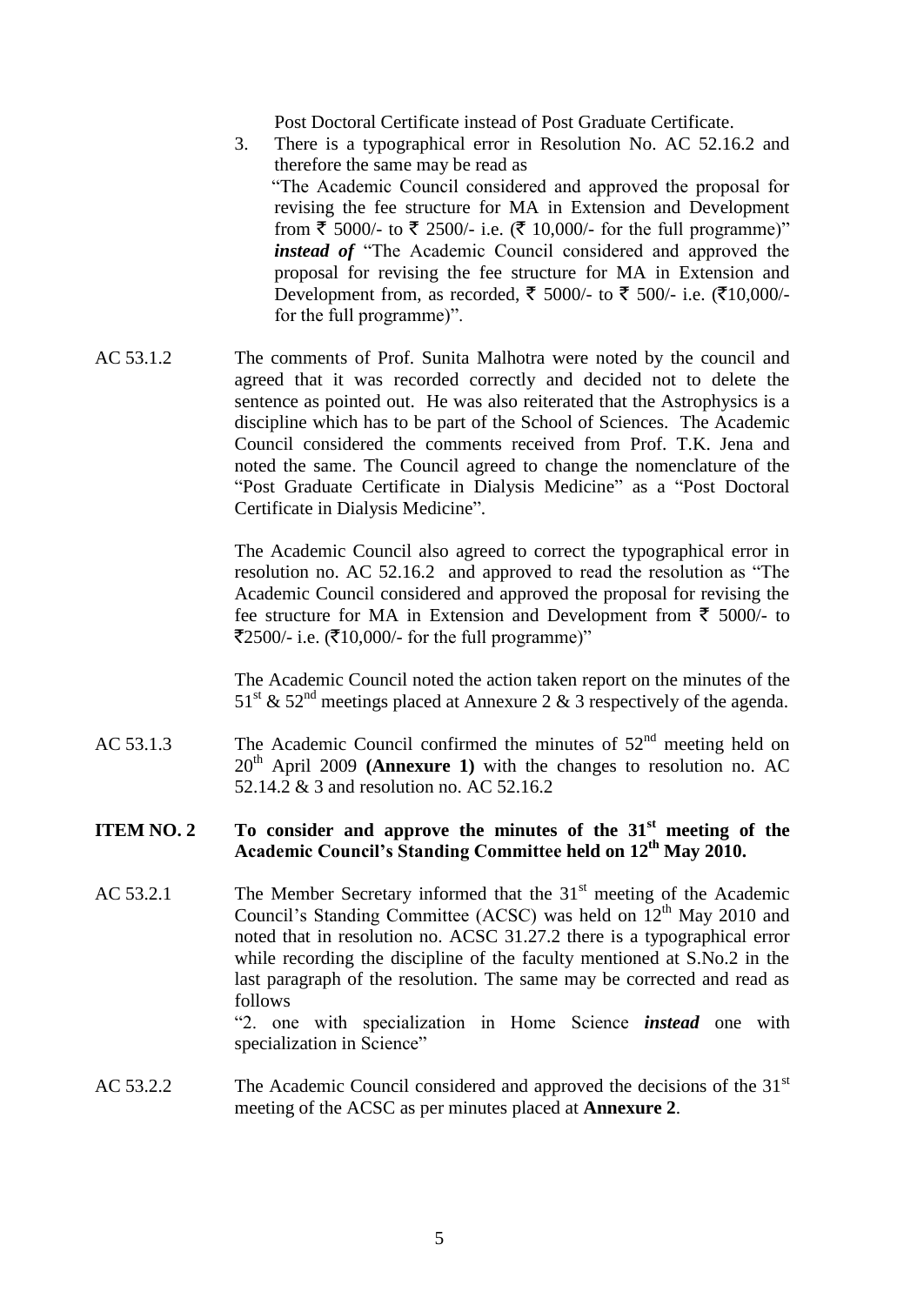- **ITEM NO. 3 To ratify the action taken report by the Vice-Chancellor for launching of MSW in Counselling as an On-Campus Programme from July 2010 - SOSW**
- AC 53.3.1 The, Director, School of Social Work, informed that at the  $48<sup>th</sup>$  Meeting of the Academic Council held on April 24, 2009, approved the proposal of School of Social Work to offer a Post Graduate Diploma in Counselling as stand alone diploma programme as well as specialization module in  $2<sup>nd</sup>$ year of MSW. The School Board of School of Social Work approved the proposal to offer this Programme initially as Regular On-Campus Programme w.e.f. July 2010, having 4 semesters with 64 credits (10 Theory papers of 4 credits each and 4 Practicals of 6 credits each.

Since the proposal and courses were approved by the School Board and Academic Council for offering through ODL, the approval of the Vice-Chancellor was taken for launching the Programme as Regular On-Campus Programme at Headquarters and Cochin Regional Centre.

AC 53.3.2 The Academic Council ratified the action taken by the Vice-Chancellor for launching of MSW Counseling programme as regular On-Campus Programme at Headquarters and Cochin Regional Centre from July 2010. The detailed programme structure and syllabus is enclosed **(Annexure 3).**

#### **ITEM NO. 4 To ratify the action taken by the Vice-Chancellor in approving Phase 3 Form for launching of Certificate in Social Work and Criminal Justice System from July 2010 – SOSW**

AC 53.4.1 The, Director, School of Social Work, informed that the School Board of School of Social Work is facilitating prison inmates in several prisons including Tihar Jail to enroll for various Programmes of IGNOU, exploring possibilities for placement of those being released from jails as well as providing counseling service to prisoners. Several NGOs working on jails have requested the university to develop and launch a Certificate Programme in Social Work and Criminal Justice System.

> The School of Social Work and School of Law jointly proposes to offer a six month Certificate Programme in Social Work and Criminal Justice System having 16 credits (4 credits on "Social Work Intervention in Correctional Settings" from SOSW, IGNOU, 4 credits on "Social Work and Criminal Justice" from SOL, IGNOU and 8 credits of Practicals)

> Keeping in view the necessity of the programme, the Chairman felt that the fee may be  $\bar{\mathfrak{Z}}1000$  instead the proposed fee  $\bar{\mathfrak{Z}}2000$  for which the council had agreed to.

> The School Board of SOSW has approved the Phase 3 Form at its Meeting held on 3.9.2010 and advance approval was taken from the Vice-Chancellor for the Phase 3 Form since the programme is to be offered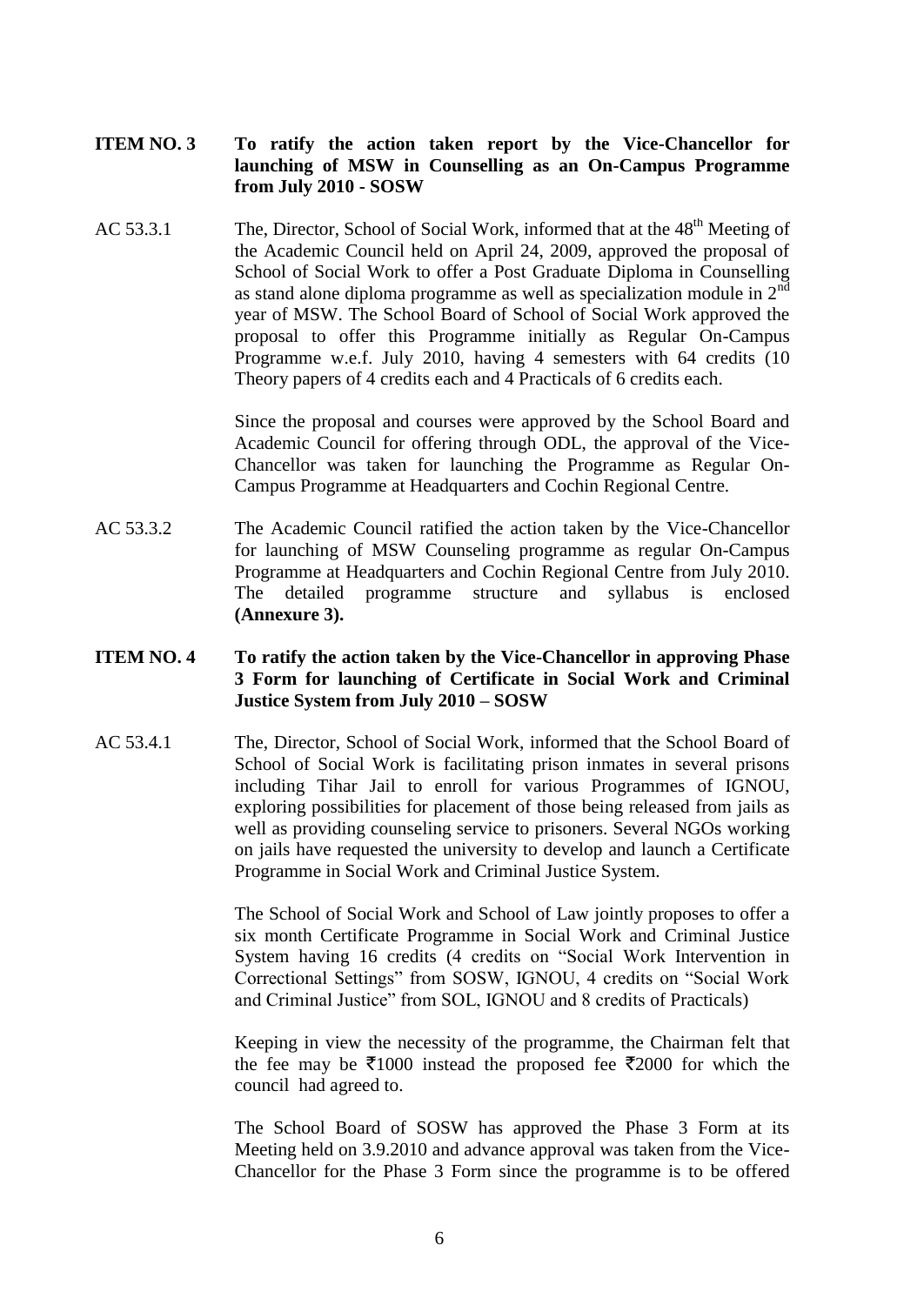from July, 2010.

AC 53.4.2 Prof. M. Aslam, Director, School of Continuing Education raised the issue relating to Phase 3 forms. He stated that there are 16 agenda items (agendas items 18 to 29 and 59 to 63) pertaining to Phase-3 forms either for ratification or for consideration of the Academic Council. The Planning and Development Division has recently communicated to us *that 'Phase 1 to Phase 3 forms be approved by the School Board and only Phase 4 forms be sent to the Planning and Development Division." (Annexure-1)* if this is to be followed *then all the above items need not come to the Academic Council.* Since there is *a lot of confusion created by the Planning & Development Division,* it is necessary that the mechanism expected to be followed by the Schools in processing the programmes through various stages (Phase 1 to Phase 4) *be circulated.*

> Similarly Agenda Item no. 32 pertains to consideration of Phase 1 &3 forms of B.A (Hons) International Culinary Arts Programme have been submitted for consideration *and approval*. Firstly, there was no *mention about Phase 2 Form* and secondly if both the Phase 1 & 3 have been approved by the School Board, have they to be approved by the Academic Council also, in the light of the above.

AC 53.4.3 The Chairman clarified that since the Academic Council has authorized the Schools of Studies to approve the Phase 1 to 3 forms that decision stands. Further, the School Board is the highest and credible authority to approve these forms as it comprises of subject experts. Therefore, the School Board is responsible for ensuring the level of content, quality of content, duplication of programmes etc. However even though Phase 3 form is approved by the School Board it should be placed before the AC for approval / ratification.

> Regarding authorization of the programmes which are of collaborative in nature and the university offering these programmes through centres in collaboration with the premier institutions, industry players etc. in which the course is of the specialized nature and the university is not developing these specialized courses because these are highly technical and professional courses. The institutions and industrial players are offering these courses in their own campus, through their own faculty.

> In the present scenario the university requires to be pro-active to compete with the other institution for Public Private Sector Cooperation in disseminating higher and professional education to make the students competent enough to compete in the market. Therefore, the Vice-Chancellor approved the Phase form to avoid the delay and same are being placed before the Academic Council for ratification.

AC 53.4.4 The Academic Council ratified the action taken by the Vice-Chancellor in approving the Phase 3 Form for launching of Certificate in Social Work and Criminal Justice System and also approved the fee of  $\overline{5}1000$  instead of the proposed fee of  $\overline{\mathfrak{Z}}2000/-$ . (Annexure 4).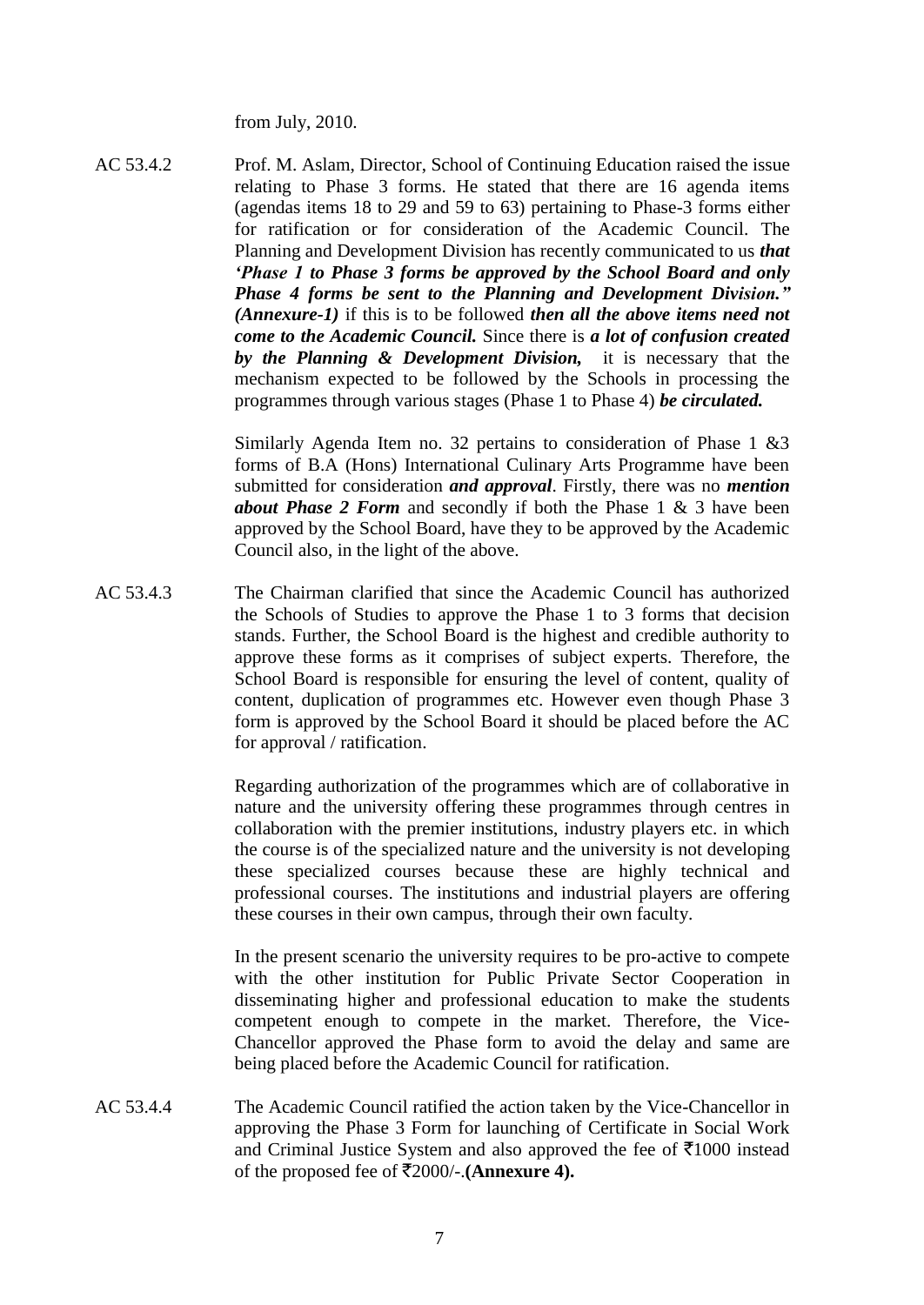#### **ITEM NO. 5 To consider and approve the Proposal for establishing Centre for Tibetan Studies – SOSW**

- AC 53.5.1 It was presented that his Holiness the  $14<sup>th</sup>$  Dalai Lama, Tenzin Gyasto was the special invitee to deliver the Third Annual Mother Teresa Memorial Lecturer on the topic "Mother and Compassion" on April 16, 2010. In July 2010 HH Dalai Lama will be 75 and also Prof. V.N. Rajasekharan Pillai, Vice-Chancellor, IGNOU in his welcome address offered to establish a **Centre for Tibetan Studies** in the SOSW to mark the visit of H.H Dalai Lama to IGNOU.
- AC 53.5.2 The Director, SOSW explained the importance, salient features and objectives of the proposal for establishing a Centre for Tibetan Studies in the School of Social Work, the objectives of the Centre for Tibetian Studies will be;

He also proposed for requirement of the following academic and non academic positions for the centre. **Requirement of Staff**

| <b>Academic Positions</b>  | <b>Non-Academic Positions</b> |  |
|----------------------------|-------------------------------|--|
| Professor                  | AR                            |  |
| <b>Associate Professor</b> | PA-II                         |  |
| <b>Assistant Professor</b> | Stenographer                  |  |
|                            | Sr. Assistant                 |  |
|                            | <b>DEO</b>                    |  |
|                            | <b>JAT</b>                    |  |
|                            | Attendant                     |  |

AC 53.5.3 The Academic Council approved the proposal for establishment of Centre for Tibetan Studies in principle subject to the condition that the creation of Teaching and non academic positions will be subject to the approval by the other statutory bodies of the University as per the requirement.

#### **ITEM NO. 6 To consider and approve the Proposal for establishing "Mother Teresa Chair" – SOSW**

AC 53.6.1 It was presented that the Prime Minister's Office has communicated through the Ministry of Human Resource Development, Deptt. of Higher Education that all Central Universities may establish Mother Teresa Chair as part of the centenary celebration of holy Mother Teresa from  $26<sup>th</sup>$  August 2009 to  $26<sup>th</sup>$  August 2010. IGNOU has undertaken some initiatives to honour Mother Teresa which include the naming of the Computer Division building as "Mother Teresa Bhavan" and organizing the Annual Mother Teresa Memorial Lecture by inviting eminent personalities.

> The inaugural lecture was delivered by Dr. A.P.J. Abdul Kalam former President of India, in 2008 on "Giving dignity of human life". The second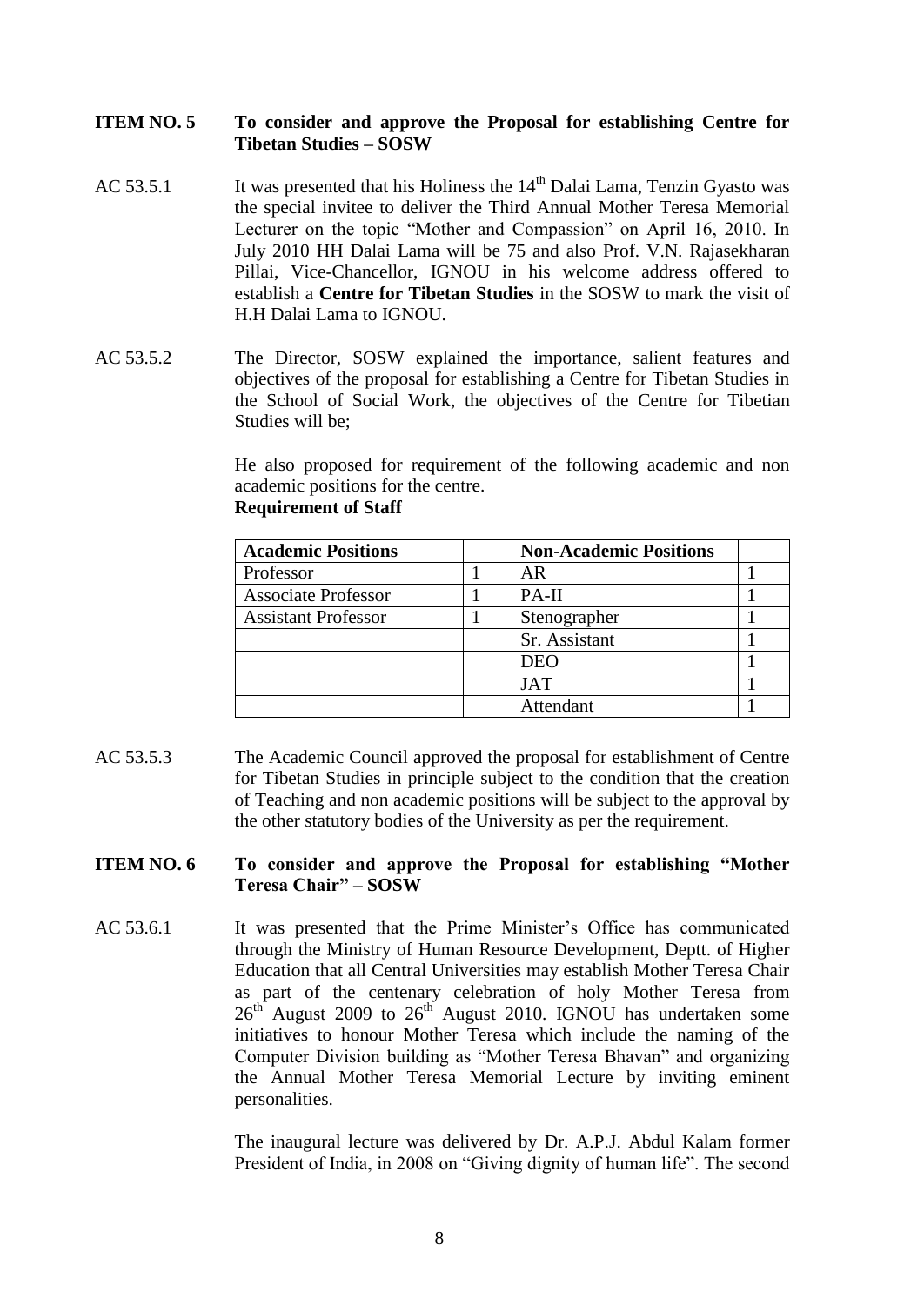lecture was delivered by Mr. Navin B. Chawla, Chief Election Commissioner of India, in 2009 on "Electoral democracy in India" and the third lecture was delivered by his Holiness, the Dalai Lama on April 16, 2010.

The Chair could be an independent unit focusing on socially relevant programmes in the area of Philanthropy and Inter-religious studies and extra-curricular activities which could include implementation of couple of projects having targeted intervention among the poorest of the poor such as the leprosy patients, HIV infected, orphans, beggars, refugees, destitute, migrant workers, street children etc. which were areas of major concern of late Blessed Mother Teresa.

AC 53.6.2 The Director, SOSW explained the significance, salient features and objectives of the proposal for establishing Mother Teressa Chair in the School of Social Work.

| <b>Academic Positions</b>  | <b>Non-Academic Positions</b> |  |
|----------------------------|-------------------------------|--|
| Professor                  | AR                            |  |
| <b>Associate Professor</b> | PA-II                         |  |
| <b>Assistant Professor</b> | Stenographer                  |  |
|                            | Sr. Assistant                 |  |
|                            | DEO                           |  |
|                            | <b>JAT</b>                    |  |
|                            | Attendant                     |  |

The requirements of the academic and non academic positions in the initial stages as given below.

AC 53.6.3 The Academic Council approved the proposal for establishment of the Mother Teressa Chair in principle subject to the condition that the creation of teaching and non academic positions will be subject to the approval by the other statutory bodies of the University as per the requirement.

#### **ITEM NO. 7 To consider and approve the review of various Financial Aspects Relating to Partner Institutes of the University – International Division**

AC 53.7.1 It was presented that the International Division functions as the nodal agency to coordinate the activities of the Partner Institute (Private and Public) abroad.

> These Partner Institute (PI) offer their services and infrastructure for offering IGNOU's programmes to the Distance Learners on fees-sharing basis. The fee of the student is shared between IGNOU and PI. As per MoU, they are supposed to remit the dues within 4 weeks of being informed of the suitability of the candidates for admission to the programmes with complete details i.e. raising the Invoice by the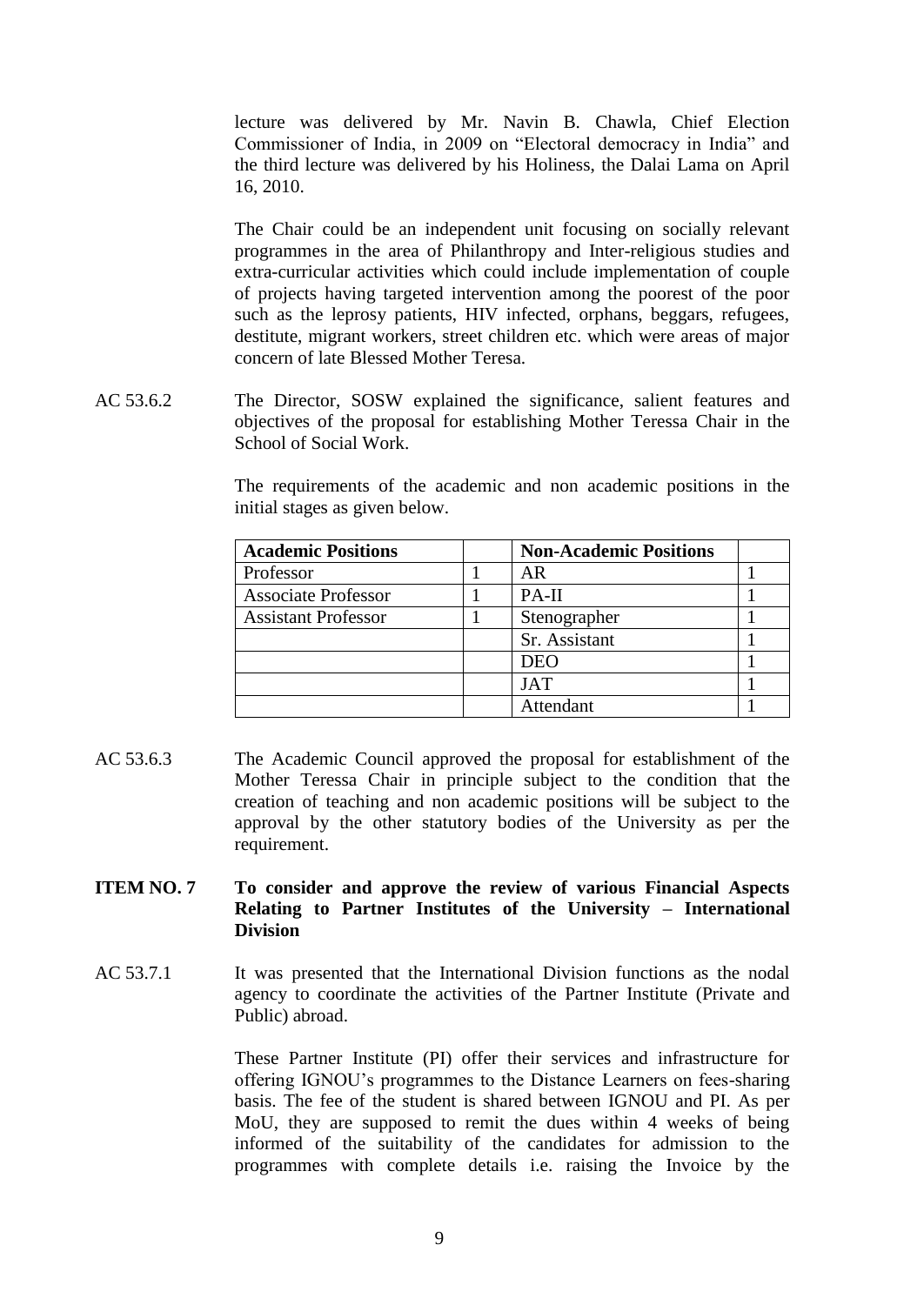University. IGNOU has been experiencing some difficulties in realizing the outstanding dues from some of the Partner Institutes.

In order to overcome the difficulties, International Division proposed the following for consideration of the Council:

- **1) Acceptance of Local Currency from Ethiopia as a special case.** Time and again, Partner Institute of Ethiopia has been informing that there is acute shortage of US\$ due to which they are enable to remit the dues as scheduled. A committee, duly approved by Hon'ble Vice-Chancellor, examined the issue and submitted its recommendations for accepting local currency from Ethiopia as a special case for interim period till the economy of the country is stabilized.
- **2) Inclusion of Penalty Clause for defaulter PIs in the Invoice for IGNOU's share of Fee.** It has been observed that some of the PIs are not remitting or remitting a part after a long gap. To curb this practice of PIs while remitting IGNOU's share, the above mentioned Committee recommended for inclusion of Penalty Clause in the Invoice as detailed below:

**For the First Month 2% of the total outstanding For second & subsequent months 5% of the total outstanding**

- **3) Proposal for obtaining Bank Guarantee from Partner Institutions.** In order to realize the outstanding dues of the Partner Institutions, the above mentioned Committee also recommended to have Bank Guarantee equivalent to US\$ 20,000 (from the Bank recommended by Indian Embassy of the respective country of Partner Institution) so that the same may be realized in case the Partner Institutes default in remitting the payment of IGNOU.
- AC 53.7.2 During the discussions issues were raised relating to acceptance of the fees from the Partner Institute in their currency and clearance from the authorities i.e. Ministry of External Affairs & Finance.

The Academic Council suggested that the committee may be constituted to look into the issues involved in accepting of local currencies, inclusion of penalty clause and obtaining guarantee from Partner Institutes in detail and make its recommendations on the proposal.

AC 53.7.3 The Academic Council approved the proposal in principle and suggested that all the issues involved should be looked into by the committee as suggested in resolution no. AC 53.7.2 above and its recommendations for evolving the fool proof system may be placed before the Academic Council.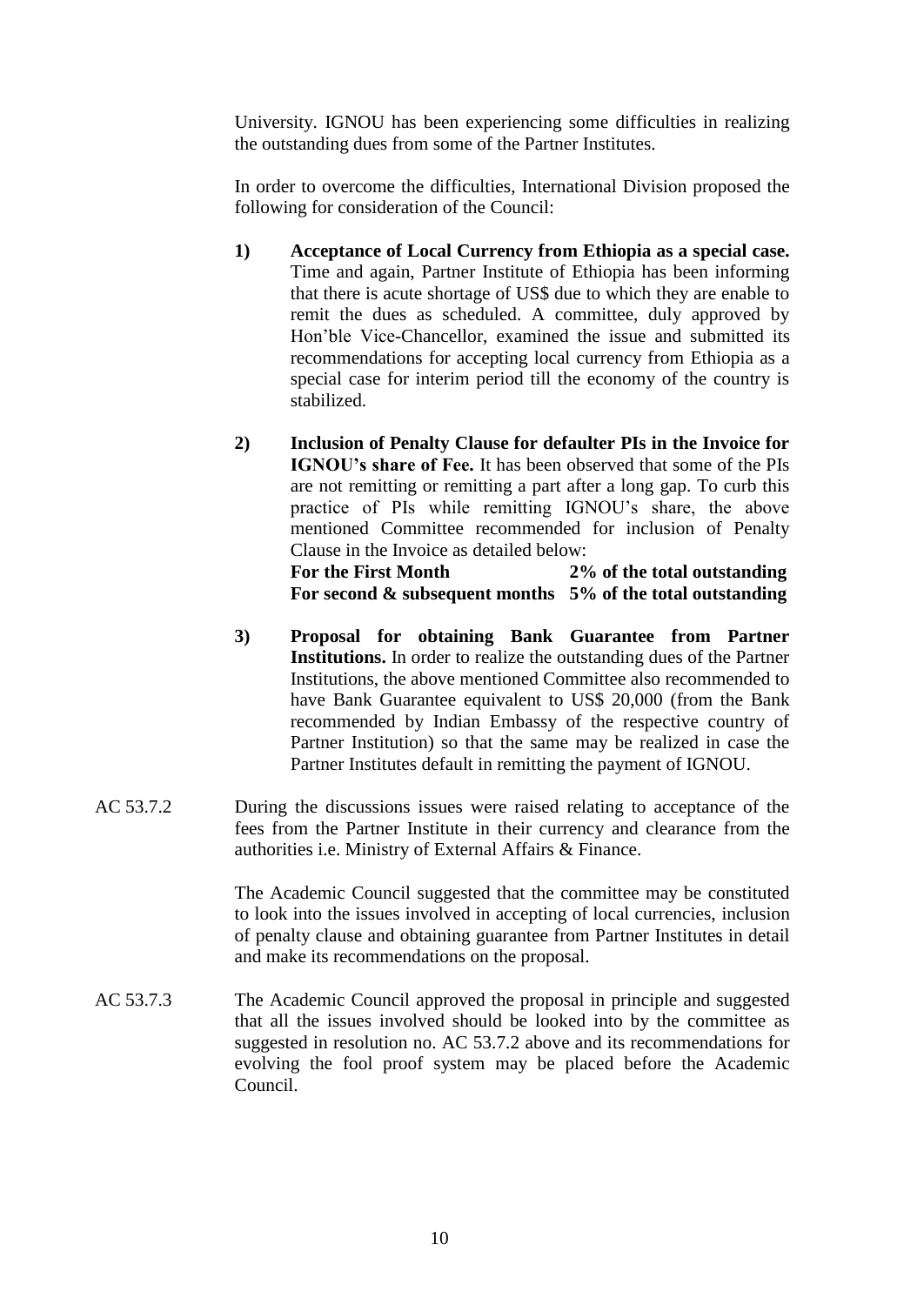# **ITEM NO. 8 To consider and approve the Fee for Conduct of Term End Examination of the University in the Indian Embassy at Overseas – International Division**

- AC 53.8.1 The Director International Division informed that the Division has noticed that students migrate and request for conduct of examination at overseas where no Partner Institute of the University operational. However, as per the norms of the University, the student is permitted to take the exam in such country only twice provided Indian Embassy in that country agrees to conduct the Term End Exam as per Indian Standard Time (IST). Such student is required to remit a fee of US\$ 60 for appearing for the first time and US\$ 110 for the second chance. The University has a provision to make payment to the Exam Supdt. / Coordinator, Exam Centre, Invigilator, Attendant etc. for conduct of Term End Exam at exam centres run by Government / Private Institution. However, no provision has been made with regard to conduct of Term End Exam in the Indian Embassy at overseas country. As gesture of honour, it is proposed that the fees paid by such students be shared between the Embassy in question and IGNOU equally. For this, the student may be asked to remit 50% of the Fee to the Embassy and 50% to IGNOU. This will facilitate the student in obtaining the consent of the Embassy for conduct of the exam there.
- AC 53.8.2 During the discussions Dr. Pankaj Khare raised the issue of payment where there are no Partner Institutions.
- AC 53.8.3 The Academic Council deliberated the issues involved in detail and resolved that the Director International Division may take up the matter with Ministry of External Affairs and resolve the issues.
- **ITEM NO. 9 To consider and approve the proposal for charging Penalty for declaration of withheld result due to appearing the University's Examination by the Student without Re-admission / Re-registration – (International Division)**
- AC 53.9.1 The International Division had submitted the proposal for charging Penalty for declaration of withheld results due to appearing in the University's Examination by the international student without Readmission /Re-registration as a penalty of  $\overline{5}1000$  is imposed on the students with in the country for doing so.
- AC 53.9.2 During the discussion Sh. P.V. Suresh, Member pointed out that the admit card issued to the students should have instructions to make them aware of the terms and conditions for appearing in the term end examinations. The other members opined that proper systems are to be developed to monitor the registration.

The Chairman expressed that how the concerned divisions are issuing the admit cards for the TEEs without Re-registration/Re-admission of the courses/programmes. He felt that the students could not be penalized for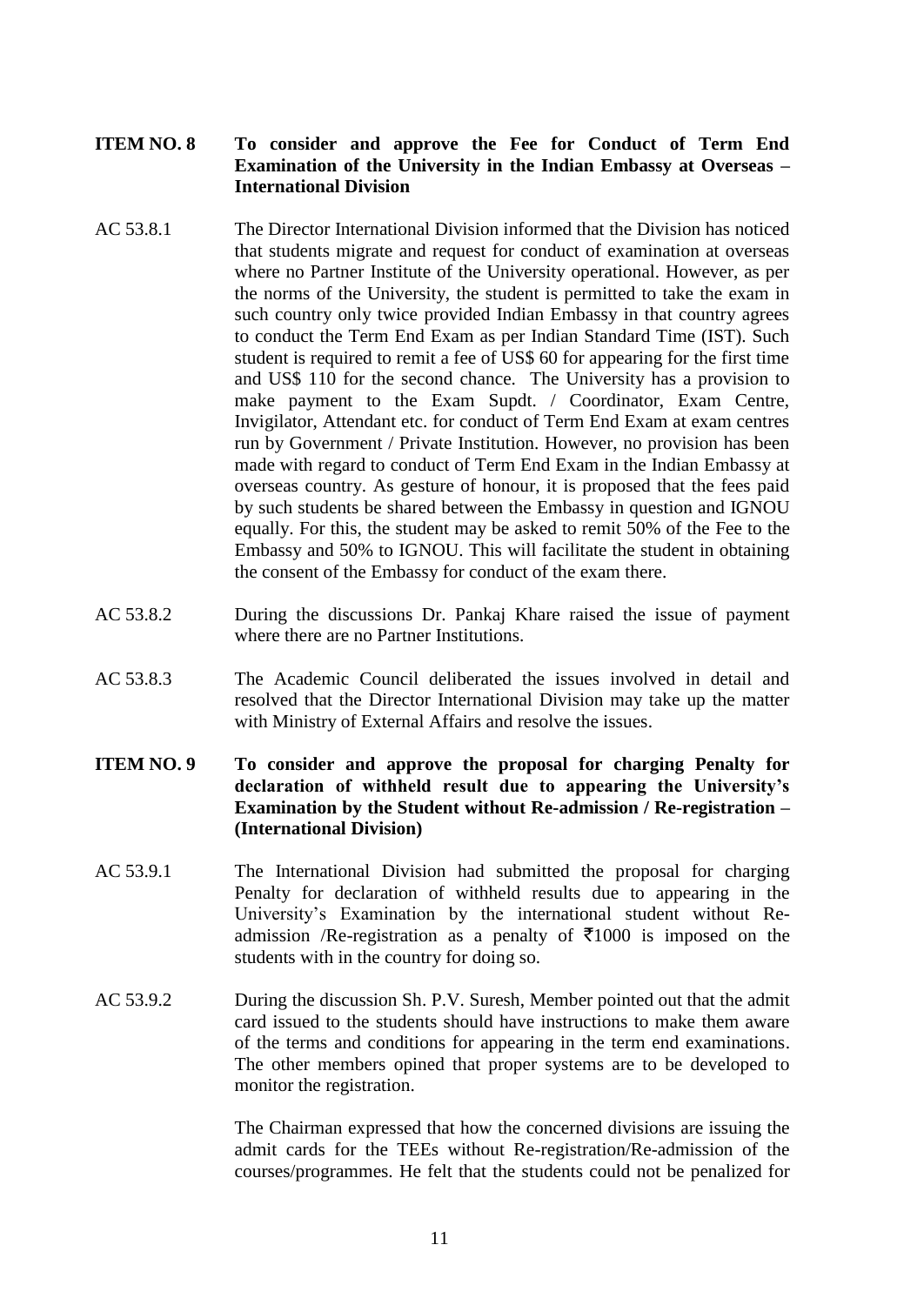the lapses of the University. He agreed the views of the members that proper system has to be developed and carefully monitored so that admit cards for TEEs are issued to only to registered students for the courses/Re-registered students of the programmes.

AC 53.9.3 The Academic Council deferred the proposal of charging penalty from the international students who appear in the examinations without readmission / re-registration.

#### **ITEM NO. 10 To consider and approve the Programme of Certificate in Chinese Language and Culture – SOFL**

- AC 53.10.1 The School of Foreign Language had submitted the concept paper on Chinese Language and Chinese Culture programme in Indira Gandhi National Open University along with Phase 3 Form for Certificate in Chinese Language (Face-to-Face mode).
- AC 53.10.2 During the discussions the members expressed their views that the University should follow the procedures and regulations which are being followed in the other conventional Universities to workout the numbers of hour of teaching hours, class room infrastructure and there should not be any Phase form as in the case of programmes in ODL system. The University shall also make institutional framework and format for on-campus programmes following the procedures which are available in the other universities and UGC guidelines for the purpose.
- AC 53.10.3 The Academic Council after deliberating on the above subject resolved to approve the Phase 3 form **(Annexure 5)** and authorized the Chairman to constitute 3 to 5 members committee for finalizing the procedures, rules regulations and other requirements for on-campus programmes.

# **ITEM NO. 11 To consider and approve the Course Work and Minutes of Experts Committee for Designing Course Work for Ph.D. in French - SOFL**

- AC 53.11.1 It was presented that the proposal for launch of Ph.D. in French was approved by the Research Council at its  $15<sup>th</sup>$  Meeting and consequently by the Academic Council in its 51<sup>st</sup> Meeting. The Course Work has been approved by the Expert Committee and the Minutes of the same along with the Course Work were approved by the School Board of School of Foreign Languages at its  $4<sup>th</sup>$  Meeting held on 9<sup>th</sup> July 2010.
- AC 53.11.2 The Academic Council considered and approved the Course Work **(Annexure 6)** for Ph.D. programme in French.

# *At his stage, the Chairman suggested to take up the items 66 and 67 as the experts related to these items have to go.*

The Chairman informed that the IGNOU has signed MoU with Indian Army and offering programmes under Gyandeep Project. He has invited Maj. Gen. S.P. Kochhar to make the presentation regarding the vertical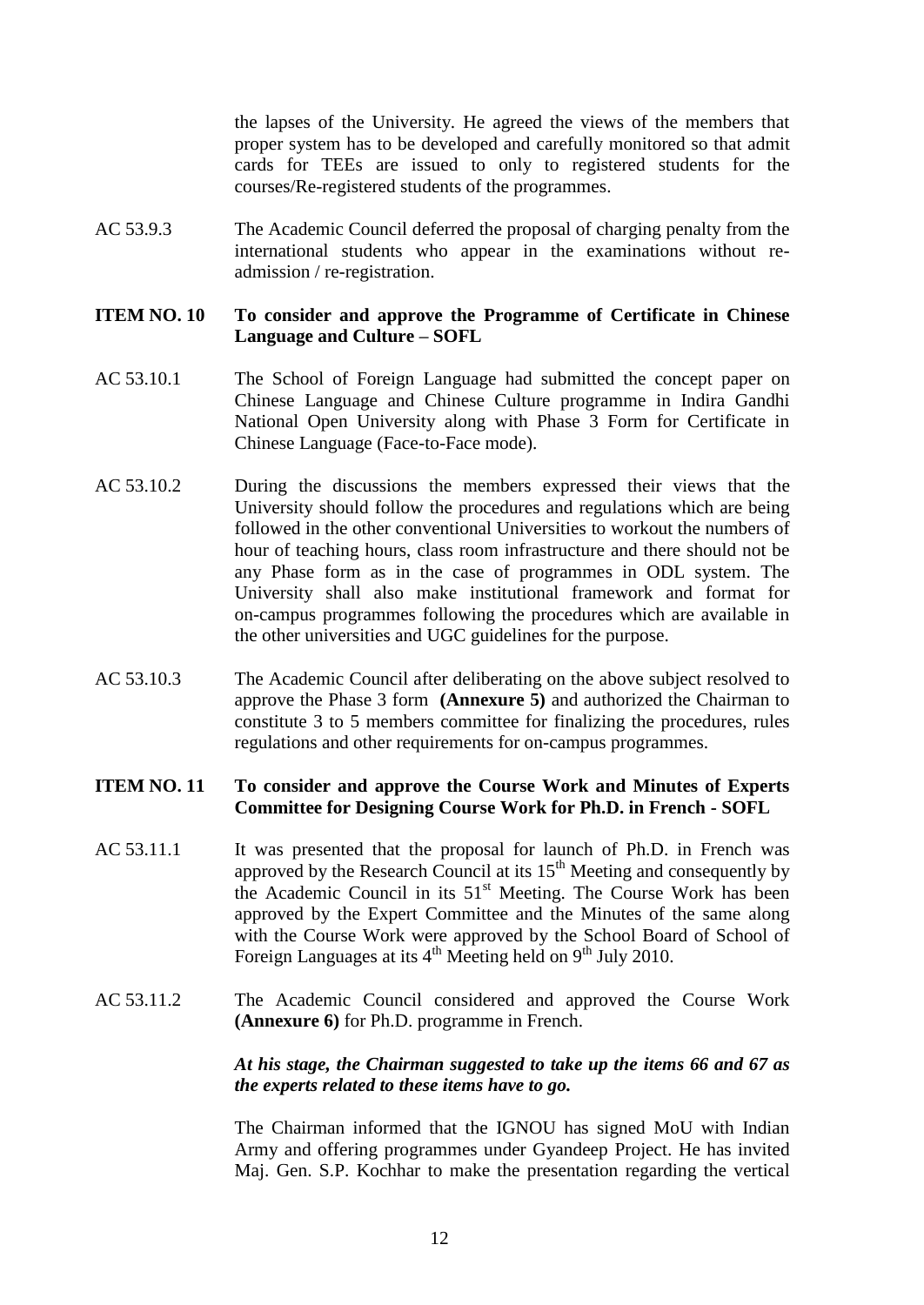mobility of Associate Degree holders of Army IGNOU Community colleges under this project and requested for consideration of agenda items on the above project.

# **ITEM NO. 66 To consider the vertical mobility of Associate Degree holders of Army IGNOU Community colleges under Gyandeep Project into IGNOU Under-graduate Programmes (BA/BCOM/B.Sc./BTS) – Minutes of the meeting held on 22/09/2010 for approval.**

- AC 53.66.1 The Vice-Chancellor informed that the Indira Gandhi National Open University has signed a MoU with Indian Army on 4.09.2009 under Gyandeep Project (Army-IGNOU Community Colleges).
- AC 53.66.2 Under this MoU the IGNOU and Indian Army jointly develop the programmes for the award of Certificate (16 credits), Diploma (32 credits) and Associate Degree (64 credits) to the Army Personnel Below Officer's Rank (PBORs). Further it was proposed to extend the facility of vertical mobility to 3<sup>rd</sup> year of IGNOU's Bachelor Degree of BA/B.Com/B.Sc./BTS to obtain 32 credits and award of Bachelor Degree of 96 credits. Consequently a meeting of the Army Community Colleges was held on 22.9.2010 under the chairmanship of the Vice-Chancellor, IGNOU with PVC (LP), faculty of six community colleges, Directors of SOH, SOS, SOMS, SOSS, SOTHSSM and the Registrars of SED, SRD to deliberate upon the proposal of vertical mobility from Associate Degree into BA/B.Com/B.Sc./BTS degrees. The faculty of each Army College which are specialized in their areas in providing training to lacs of soldiers under the supervision of thousands of faculty members, professors and experts with the State of Art Technology and Infrastructure gave a detailed Power Point Presentation. The detailed report of the minutes of the meeting held on 22.09.2010 was presented before the Academic Council.
- AC 53.66.3 Major General S.P. Kochhar was invited as a special invitee to this Academic Council meeting. Major General S.P. Kochhar briefly described the IGNOU- Army Collaboration, which was followed by a detailed presentation by the Pro-Vice Chancellor (copy attached). As per the approved MoU between IGNOU and the Indian Army the council was informed and the present status of the project which is as follows:
	- Students registered: 98,500 appx.  $\bullet$
	- Convocations held: 3
	- Certificates awarded: 2255
	- Diplomas awarded: 646
	- Associate Degrees awarded: 271
	- Convocations to be held: Two  $(29$  September & 31 October) 1379 Certificates, Diplomas and Associate Degrees each will be awarded.

The presentation highlighted the detailed mapping done by the Army of their programmes vis-à-vis IGNOU's programmes, structure of the Community Colleges in the Army, the framework of CCs in the Army, their approach to training, infrastructure facilities available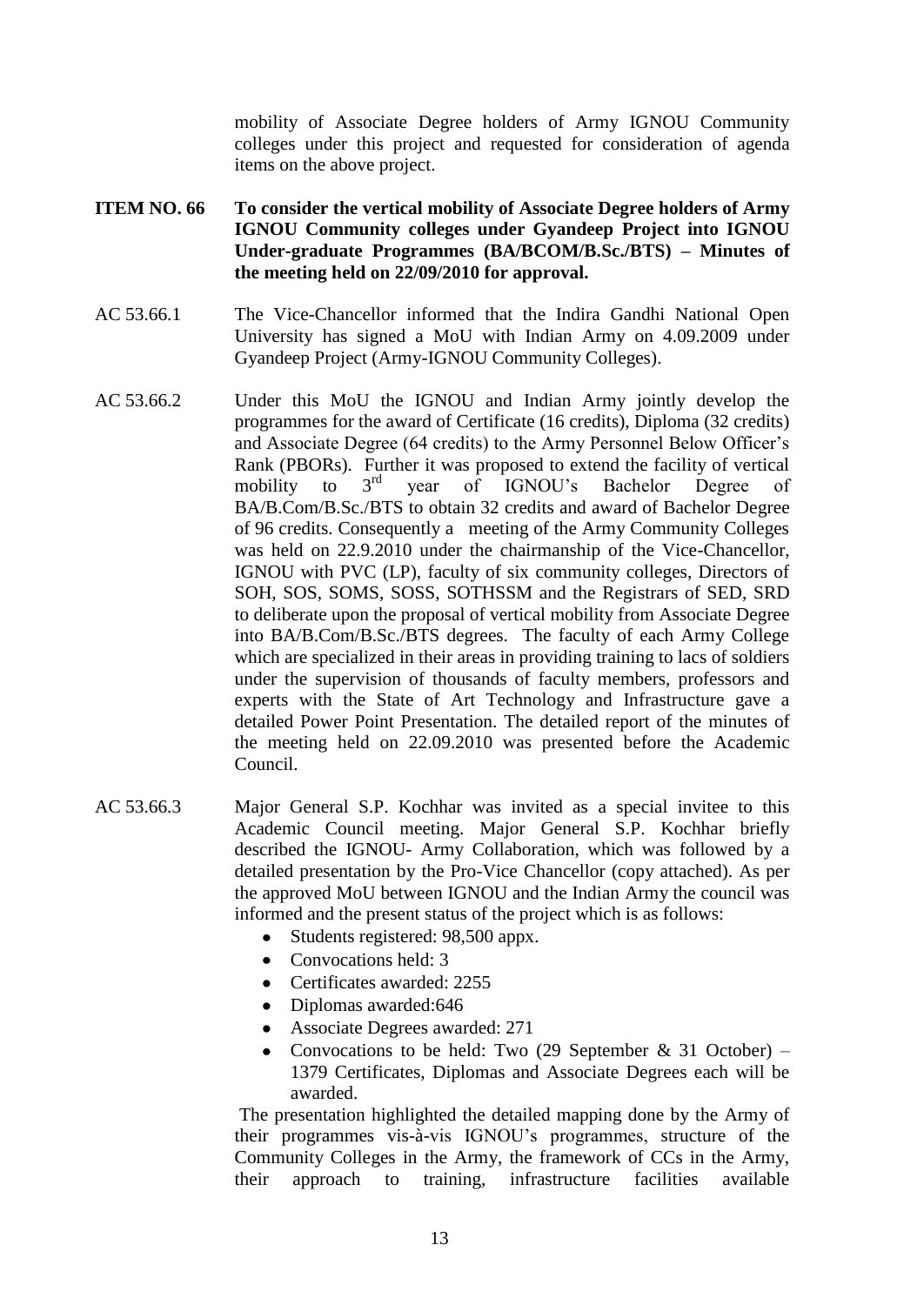such as workshops, computer laboratories, simulation models and other state-of-the-art, educational facilities. The army has also done an extensive exercise of the various courses their personnel could adopt from IGNOU for the third year.

Based on the above information, the Council recommended that:

- All Associate Degree holders interested in registering with IGNOU for the third year may exercise their option through the concerned Regimental Training Centre:
- For the session July 10, the first batch of  $271$  (approximately) students who had obtained Associate Degree from IGNOU to be registered into the third year of IGNOU.
- The third year programme of IGNOU may be done through the Study Centres of the Army/any other educational facility of the Army or through the distance mode.
- The Army will make available to IGNOU the repository of its programmes for use by other Community College/ students of IGNOU.

Major General S.P. Kochhar also explained the functioning of their Community Colleges and the need for Vertical Mobility. While deliberations he made an offer of sharing Army course material for IGNOU programmes. Dr. Latha Pillai, Pro-Vice-Chancellor, IGNOU made a detailed power point presentation on various academic activities under Gyandeep Project. It was informed that at present about 98,500 army staff enrolled in the programmes. The members of the Academic Council appreciated the presentation and initiatives taken by both Army and the University under Gyandeep Project for vertical mobility of Associate Degree holders of Army-IGNOU Community Colleges. The members viewed that it is another excellent success story in the IGNOU initiatives.

AC 53.66.4 The Academic Council considered and approved the minutes of the meeting held on 22.09.2010 **(Annexure 7).** The Academic Council further decided that a Committee may be constituted to visit the Army Centres to interact with their faculty, to see the infrastructural facilities i.e Library and Laboratory facilities etc, available for vertical mobility. The Committee shall also make recommendations in respect of courses to be offered in third year of B.A/ B.Com/ B.Sc/BTS and the complete methodology i.e. fee structure, registration, delivery system examination evaluation etc., for implementation of the scheme of Vertical Mobility i.e. from Associate Degree to third year Degree programme. The Council authorized the Vice-Chancellor to constitute the Committee and approved the vertical mobility from Associate Degree (Advanced Diploma) to the third year of the Degree Programme. The Committee constituted will suggest the courses need to be part of the  $3<sup>rd</sup>$  year degree programme. The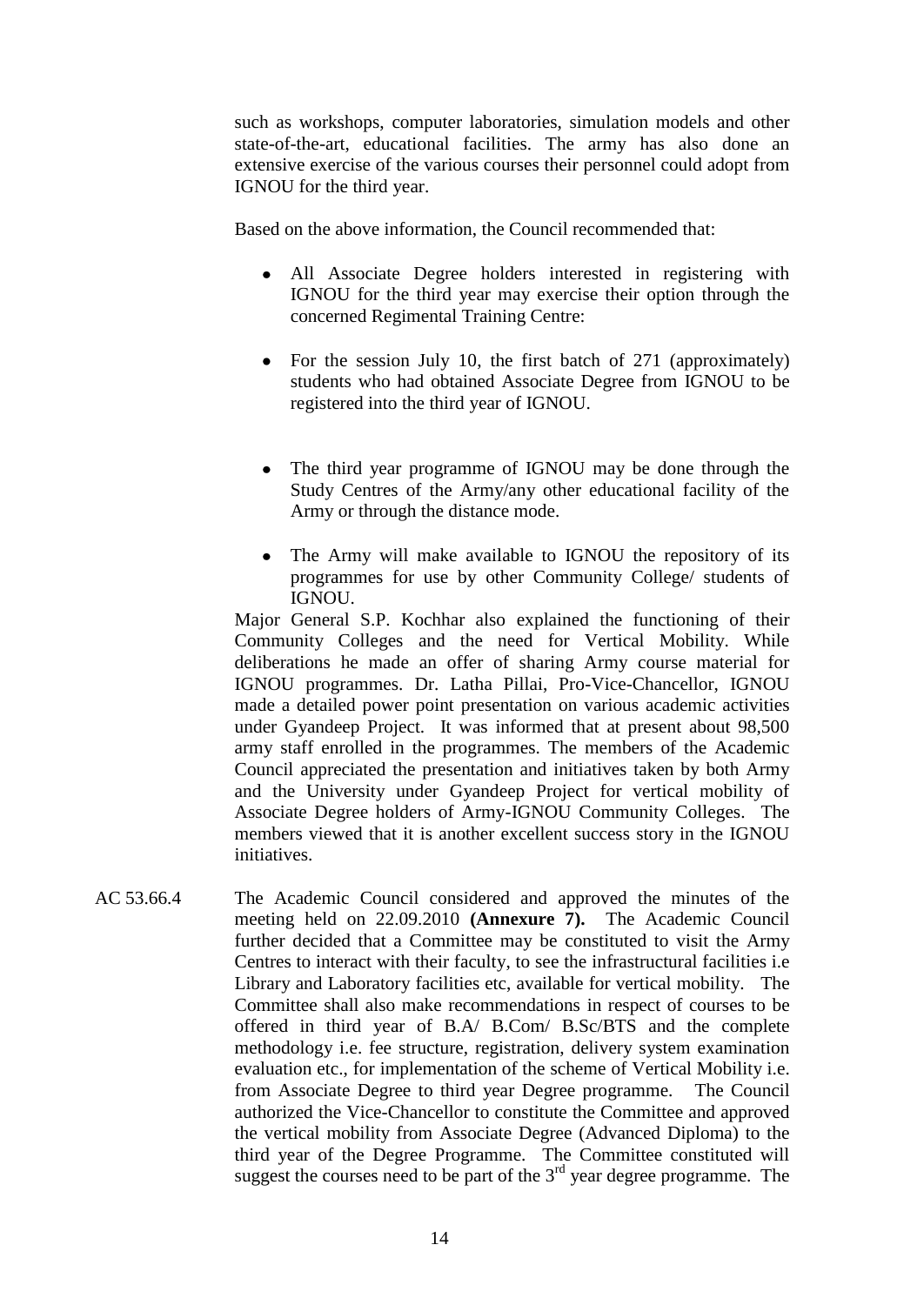entry into the  $3<sup>rd</sup>$  year will be w.e.f. the July 2010 session for which admissions are in the process of finalization. The Academic Council also approved the relevant regulations ordinances for this vertical mobility. The fees for the  $3<sup>rd</sup>$  year is  $1/3$  of the total BDP fees.

# **ITEM NO. 67 To consider for extending the Gyandeep (Army-IGNOU Community College) activities to Army Officers for obtaining IGNOU MBA-Report of the expert committee for approval.**

- AC 53.67.1 It was informed that, based on the request of the Army to extend the Gyandeep project to officers of the army, an expert committee was constituted to visit the Army Training Intuitions at MHOW to examine the course done by Army Officers at these institutions and recommend the Quantum of Credit that can be allotted to the courses to partially meet the requirement for award of MBA degree exclusively for Army Staff/officers by IGNOU.
- AC 53.67.2 Prof. L. Venugopal Reddy, former Vice-Chancellor, Andhara University & Nagarjunna University, member Academic council, and member of this Expert Committee, informed that this Committee consisting of Prof. D.K. Banwet, IIT Delhi; Prof. MSS Raju, Director, ACD, IGNOU, Brig; J. George, IHQ of MoD (Army), Army Representative; Shri K Laxman, OSD, AICCU, IGNOU, visited Army War College, Military College of Telecommunication Engineering (MCTE) and Infantry School, MHOW. The committee interacted with the faculty and staff of the above institutions and carefully gone through the curriculum being followed while imparting training to officers of the Army. The centers such as young officers (YOs) Programme; Junior Command Officers (JCOs) programme; and Senior Command Officers (SCOs) programme.

The committee also examined the infrastructural facilities at all three colleges. It was found that the curriculum covered in all courses of the three programmes are fairly exhaustive and has a significant portion related to management of finance, men, material, strategies, operational research etc. All the institutions have state of Art facilities like hostel, technology supported classrooms, experienced faculty, systematic learners' support system, Library, labs, ODL system etc.

- AC 53.67.3 The expert committee of the view that the vast experience accumulated by Army Officers during their service career, substantiated by the intense training provided by Army Training Institutions which have a rich blend of theory and field work provide adequate grounds for extension of credits which could partially meet the credit requirements for award of an MBA degree exclusively for Army officers/staff by IGNOU. The committee also examined the IGNOU courses of JCOs, SCOs and YOS of Army War College, MCTE and recommended the course structure.
- AC 53.67.4 The Academic Council considered and approved the report of the expert committee visit **(Annexure 8)** along with the IGNOU courses and ARMY WAR COLLEGE courses as Specialization courses for award of MBA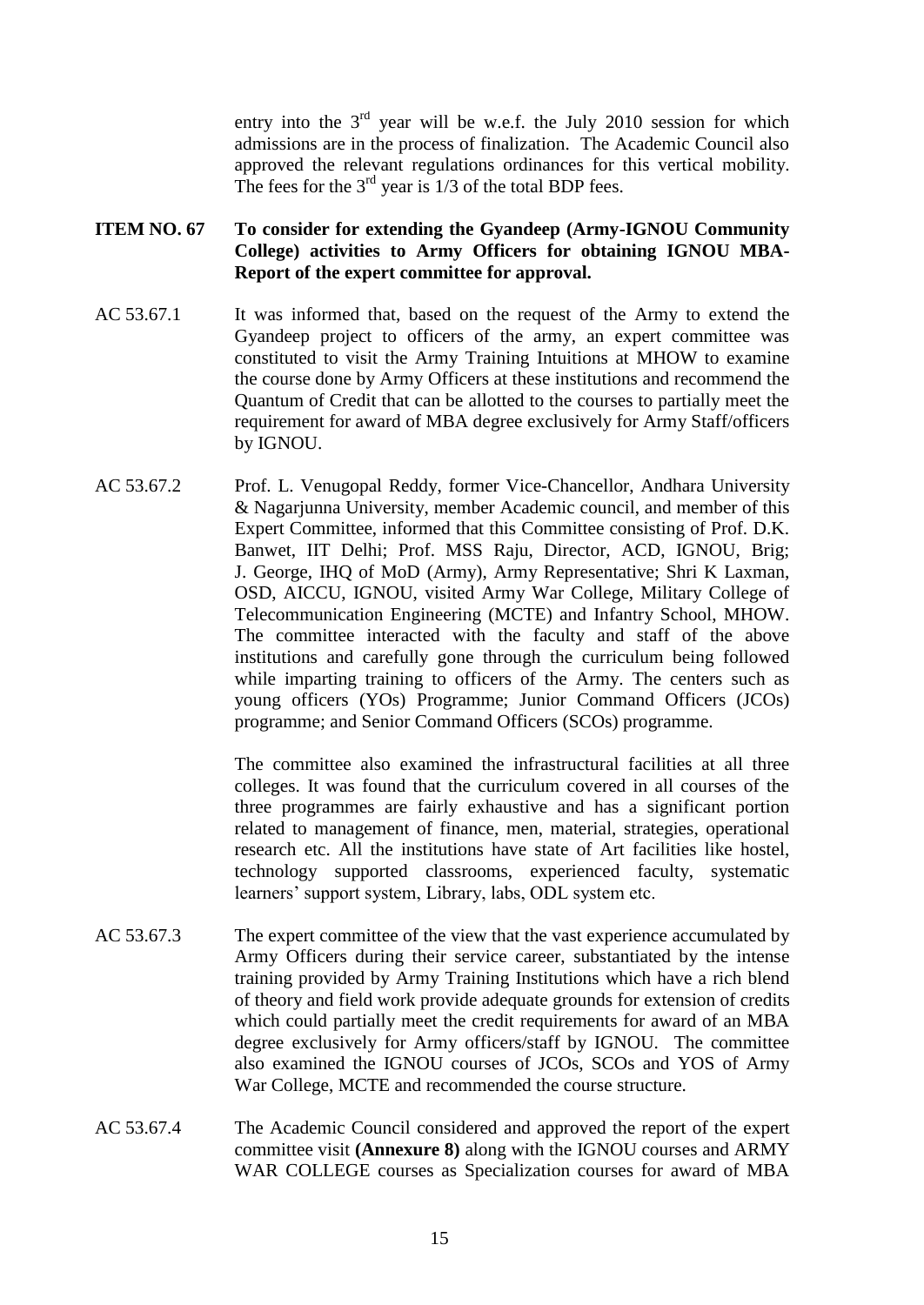exclusively for Army officers/staff by IGNOU. Since they were admitted to the training after a rigorous entrance test, they need not undergo a further university level entrance test for MBA admission.

#### **ITEM NO. 12 To consider and approve the First Year Curriculum of MA in Women's and Gender Studies (On-Campus Mode) - SOGDS**

AC 53.12.1 The item was presented that the programme will have an exit point i.e., PG Diploma, after completion of the first year curriculum. The first year curriculum will be identical for both modes. In second year, two optional specializations will be available for ODL students only. The second year curriculum for both on campus and ODL modes is currently under development, and will be placed before the Academic Council after finalization and approval of the School Board of SOGDS.

> The School Board at its  $7<sup>th</sup>$  Meeting held on 19.04.2010 approved the first year curriculum of the MA programme. The Vice-Chancellor has approved the launch of MA in Women's and Gender Studies programme from July 2010.

AC 53.12.2 The Academic Council considered and resolved to approve the detailed course outline for first year courses for both on campus and ODL modes **(Annexure 9).**

# **ITEM NO. 13 To consider the proposal for introduction of various fees in addition to tuition fee for full time programmes and to introduce add on fee structure from next cycle of admission 2010-11 - (SRD)**

- AC 53.13.1 The item was presented that the University has been offering full time programmes at IGNOU Campus from 2009 and providing facilities other than class room teaching to the students for these programmes. It is therefore, proposed to have the following fee structure for on campus programmes.
	- 1. Student registration charges of  $\bar{\tau}1000/-\bar{\tau}$  will be charged from the Students (one time).
	- 2. Caution money  $\overline{\mathfrak{Z}}2000$ /- will be charged from the Student (one time to be refunded on completion of the programme and when the student apply for it).
	- 3. Library fee which will include issuance of Library Card, issuance of books etc.  $\bar{\tau}$  500/- per annum will be charged from the student.
	- 4. Identity Card fee  $\overline{\text{I}}$ 150/- will be charged from the Student (one time) and  $\bar{\tau}$  50/- for issue of duplicate Identity Card, if demanded by the Student.
	- 5. Student Re-registration charges of  $\bar{\tau}$  500/- to be paid at the time of reregistration (along with II Semester/IInd year fee)

# AC 53.13.2 The proposal was prepared after consulting the concerned Directors of the Schools which are offering these on campus full time programmes. The most of the Directors agreed to the above proposal in principle.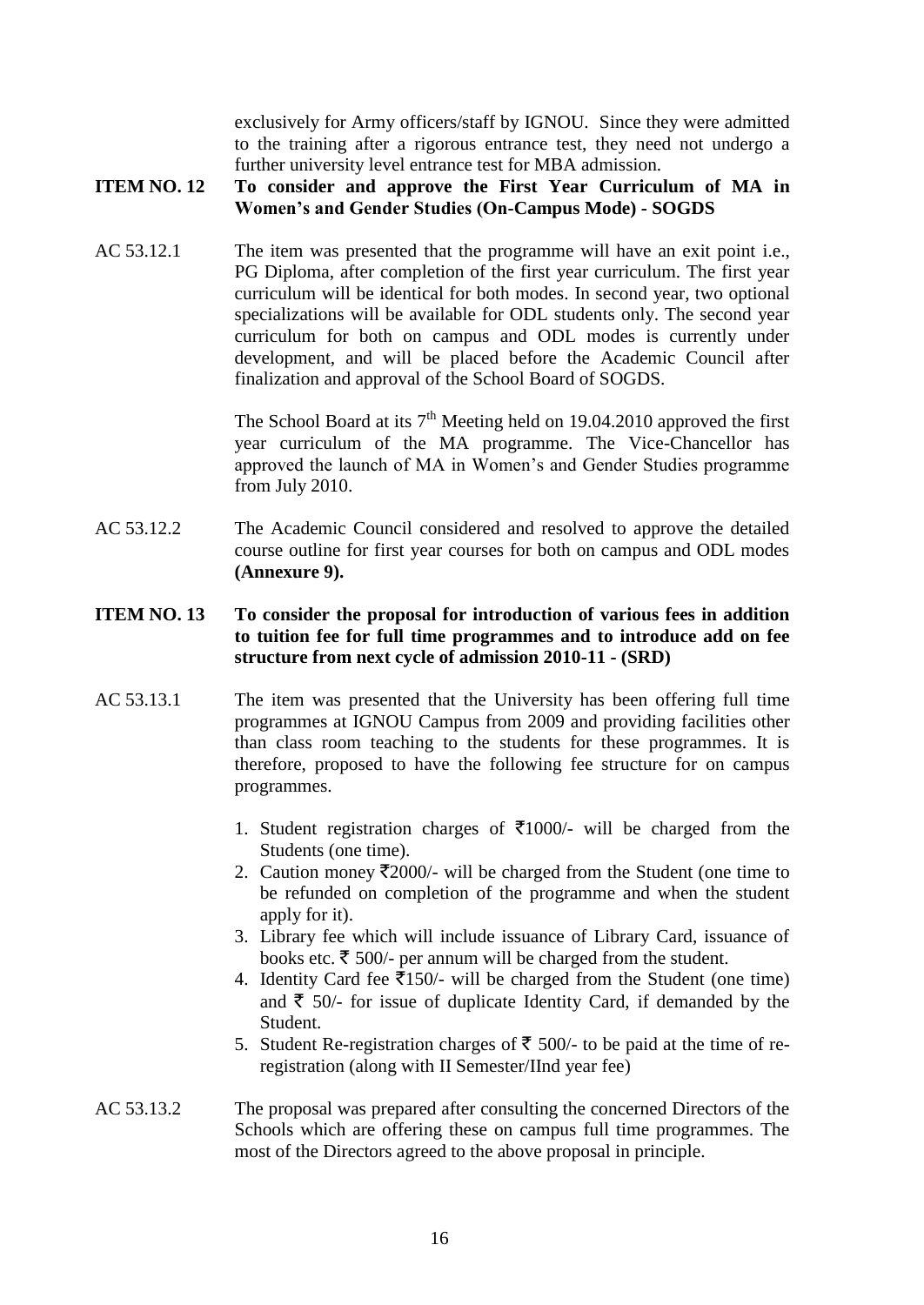AC 53.13.3 The Academic Council approved the proposal for introduction of above add on fee structure from the next cycle of admission 2010-11 for on campus programme.

# **ITEM NO. 14 To consider and approve the revised policy for funding of the Institution under the Convergence Scheme – Convergence Unit**

- AC 53.14.1 The Member Secretary presented the items that the Convergence Scheme has been operational since last two years. The Unit is receiving applications from different types of institutions and considered for convergence scheme has been analyzed. Their performance in terms of student enrollment has been monitored for the last four sessions. Based on the experiences and feed back, it is necessary to review and revise the funding policy of the convergence scheme.
- AC 53.14.2 The Academic Council resolved that a committee should be constituted by the Vice-Chancellor to review the progress of Convergence Scheme in detail for preparing a scheme of funding policy under convergence scheme. The council further authorized the Vice-Chancellor to constitute the committee consisting of four to five members under the Chairmanship of a Pro-Vice-Chancellor of the University to study the impact and utility of the scheme.

### **ITEM NO. 15 To consider and approve the scheme for Establishment of Learner Support Centres under Public - Private Partnership Scheme – Regional Service Division (RSD)**

- AC 53.15.1 The Member Secretary informed that Regional Services Division had proposed the scheme for establishment of Learner Support Centres under Public - Private Partnership Scheme.
- AC 53.15.2 Since there was no representative of the Regional Services Division available to explain the issues raised by the members, it was decided to defer the item and consider it in the next meeting of Academic Council.
- **ITEM NO. 16 To consider and approve the Proposal for Sharing of Fee of the Academic Programmes launched by the National Centre for Disability Studies in Collaboration with Rehabilitation Council of India - NCDS**
- AC 53.16.1 The item was presented that the National Centre for Disability Studies (NCDS) has submitted a proposal for Sharing of Fee of the Academic Programmes launched by the National Centre for Disability Studies in collaboration with Rehabilitation Council of India. These programmes are being delivered through the Special Study Centres (SSC) located at various Institutions throughout the country. As per the policy decision taken by the University, the responsibilities for providing the students support services to the learners enrolled for the programmes launched by the NCDS, lie with the Special Study Centres. These programmes are in collaboration with RCI and initially all the development cost of the Study material was met by RCI.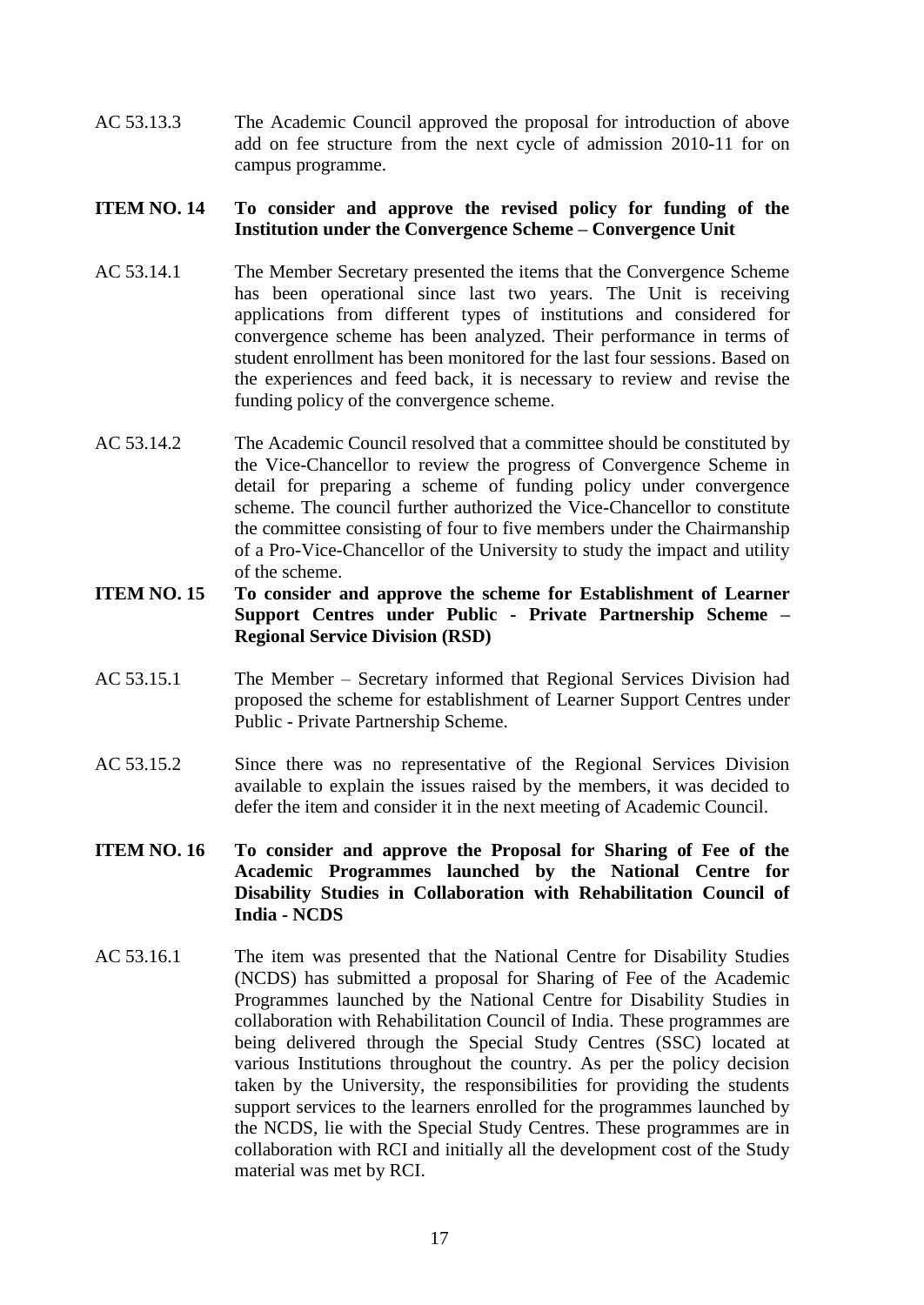| Programme       | <b>IGNOU Share</b> | <b>RCI</b> Share | <b>SSC</b> Share |
|-----------------|--------------------|------------------|------------------|
|                 |                    |                  |                  |
| <b>MEDSEMR</b>  | 40%                | 10%              | 50%              |
| <b>MEDSEVI</b>  | 40%                | 10%              | 50%              |
| <b>MEDSEHI</b>  | 40%                | 10%              | 50%              |
| <b>PGPDSEMR</b> | 40%                | 10%              | 50%              |
| <b>PGPDSEVI</b> | 40%                | 10%              | 50%              |
| <b>PGPDSEHI</b> | 40%                | 10%              | 50%              |
| <b>PGPCSEMR</b> | 30%                | 10%              | 60%              |
| <b>PGPCSEVI</b> | 30%                | 10%              | 60%              |
| <b>PGPCSEHI</b> | 30%                | 10%              | 60%              |
| <b>PGDMD</b>    | 20%                | 10%              | 70%              |
| <b>CESE-MR</b>  | 25%                | 10%              | 65%              |
| <b>CESE-CP</b>  | 25%                | 10%              | 65%              |
| <b>CESE-HI</b>  | 25%                | 10%              | 65%              |
| <b>CESE-VI</b>  | 25%                | 10%              | 65%              |

The following fee sharing pattern may be approved for the programmes of NCDS.

- AC 53.16.2 The Academic Council considered and approved the proposal for sharing of fees of the above Academic Programmes launched by the NCDS in collaboration with Rehabilitation Council of India as per details given in **(Annexure 10).**
- **ITEM NO. 17 To ratify the action taken by the Vice-Chancellor in approving the decisions reached in the meeting of Expert Committee for Online Examination - RIVET**
- AC 53.17.1 The Member Secretary informed that the Academic Council at its  $50<sup>th</sup>$ Meeting held on  $8<sup>th</sup>$  October 2009 vide Resolution No. 50.19.3 ratified the action taken by the Vice-Chancellor for online examination, evaluation and Certification of performance of students in the Vocational Education and Training (VET) stream under Regional Institute of Vocational Education (RIVET-EZ) and suggested that Prof. Pandav Nayak OSD RIVET should discuss the matter in detail with Registrar(SED) in order to frame a detailed policy note regulations for online examination. Accordingly, a meeting of the Joint Coordination Committee of IGNOU SAHAJ was held on  $29<sup>th</sup>$  April 2010.
- AC 53.17.2 The Academic Council approved the minutes **(Annexure 11)** of the Expert Committee meeting held on 29<sup>th</sup> April 2010.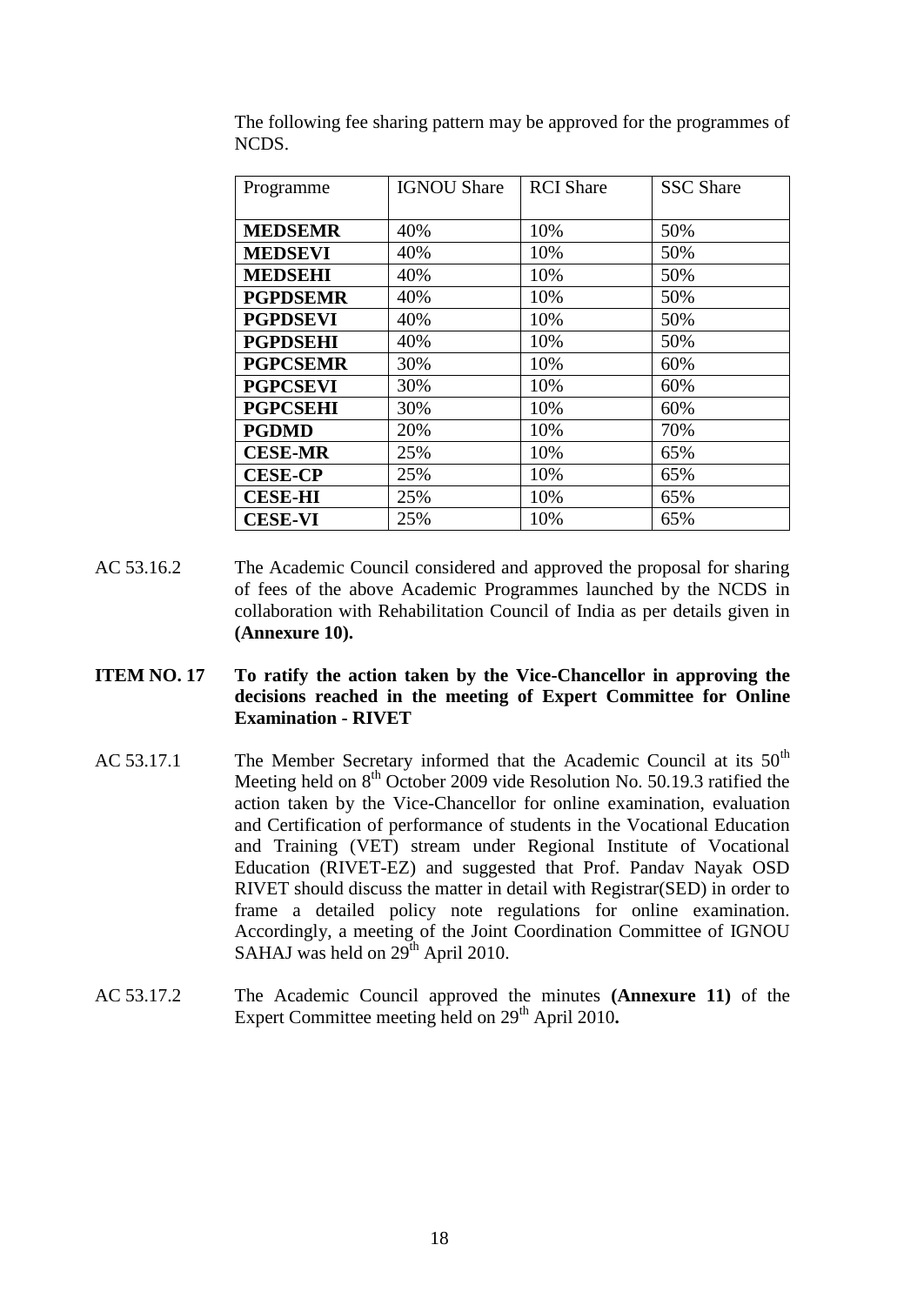- **ITEM NO. 18 To ratify the approval of Phase-3 forms by the Hon'ble Vice-Chancellor for the M.Tech programmes (10 programmes) – offered jointly by IGNOU and International Institute of Information Technology (I<sup>2</sup> IT), Pune – ACIIL**
- AC 53.18.1 The item was presented that ACIIL, IGNOU has entered into an MoC with I<sup>2</sup>IT, Pune to set up a Center of Excellence for Advanced Education and Research in their campus at Pune. This Center of Excellence will offer M.Tech. in Advanced Information Technology with 10 specializations. All the programmes are duly approved by School Board/JCC meeting held on 24th June 2010.
- AC 53.18.2 Prof. K. Subhramaniam, Director (ACIIL) explained the details of the Programmes being offered in collaboration with  $I<sup>2</sup>IT$ , Pune and informed that the Phase-3 forms for M.Tech Programmes (10 Programmes) as per detail given below have been approved by the Vice-Chancellor.
	- 1. M.Tech in Advanced Information Technology with specialization in Software Technologies (MTECHST).
	- 2. M.Tech in Advanced Information Technology with specialization in Networking and Telecommunications (MTECHTC)
	- 3. M.Tech in Advanced Information Technology with specialization in Embedded Systems Design (MTECHSD)
	- 4. M.Tech in Advanced Information Technology with specializat Microelectronics & VLSI Design (MTECHVD)
	- 5. M.Tech in Advanced Information Technology with Specialization in Intelligent Systems & Robotics (MTECHSR)
	- 6. M.Tech in Advanced Information Technology in Intelligent Transportation Systems (MTECHTS)
	- 7. M.Tech in Advanced Information Technology with specialization in Satellite Communication & Space Systems (MTECHCS)
	- 8. M.Tech in Advanced Information Technology with specialization in Nanoelectronics (MTECHNE)
	- 9. M.Tech. in Advanced Information Technology with Specialization in Nanobiotechnology (MTECHNB)
	- 10. M.Tech in Advanced Information Technology with specialization in Automotive Engineering & e-manufacturing (MTECHAE)

The above Programmes will be offered fulltime regular programmes at  $I^2IT$ , Pune.

AC 53.18.3 Academic Council approved all the Phase 3 forms **(Annexure 12)** of M.Tech Programmes with 10 specializations offered jointly by the ACIIL, IGNOU and  $I^2IT$ , Pune.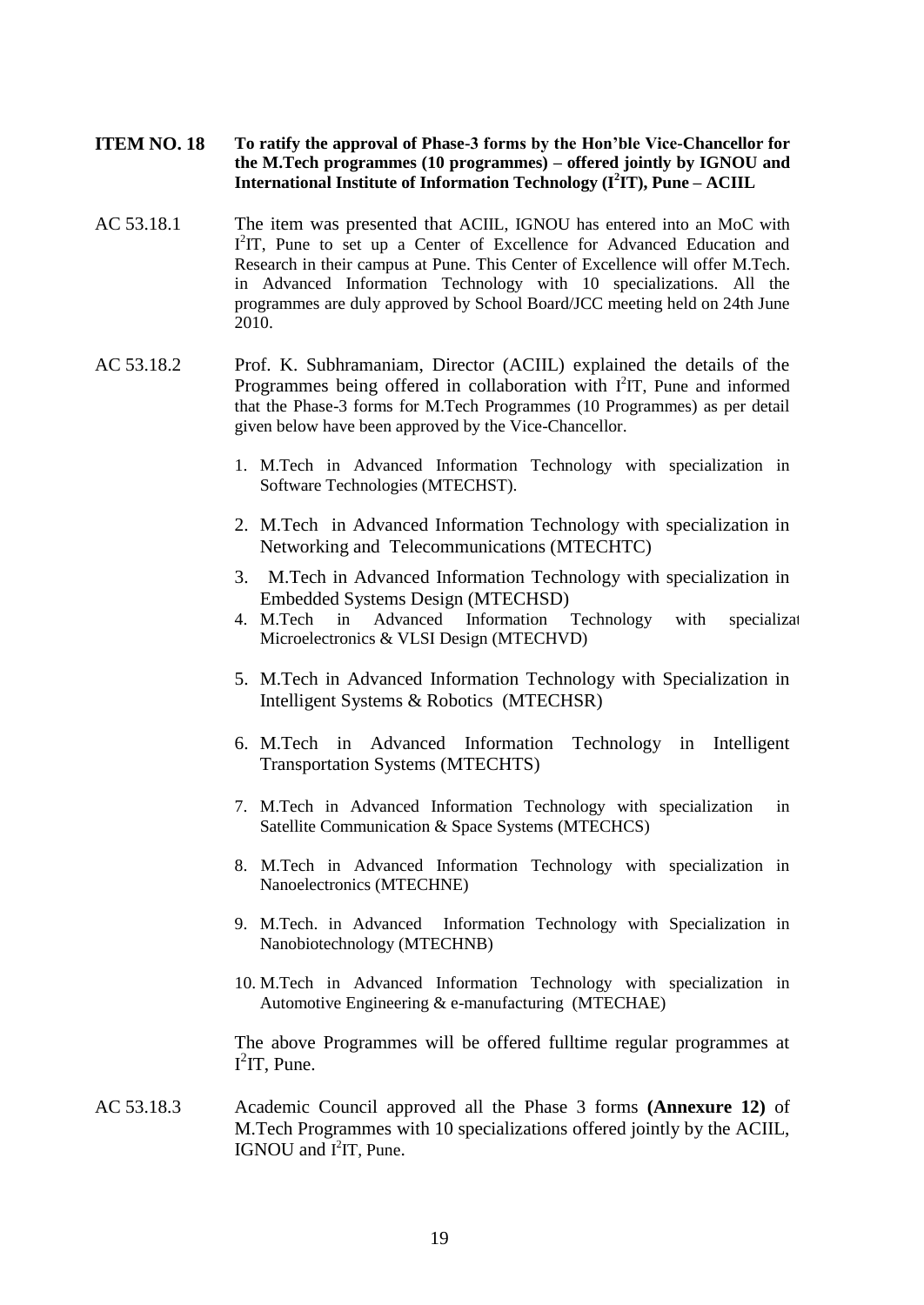- **ITEM NO. 19 To ratify the approval of Phase-3 forms by the Hon'ble Vice-Chancellor for the M.S. in Biotechnology Programmes (4 programmes) – offered jointly by IGNOU and International Institute of Information Technology (I<sup>2</sup> IT), Pune. – ACIIL**
- AC 53.19.1 The Member Secretary informed that ACIIL -IGNOU has entered into an MoC with  $I^2IT$ , Pune on  $8<sup>th</sup>$  June 2010 and set up a Center of Excellence for Advanced Education and Research in their campus at Pune. This Center will offer 4 programmes of M.S. in Biotechnology with different specializations. All the programs are duly approved by School Board/JCC meeting held on 24th June 2010.
- AC 53.19.2 Prof. K. Subhramaniam, Director (ACIIL) explained the details of the Programmes being offered in collaboration with  $I^2IT$ , Pune. The Phase 3 forms of these following Programmes have been approved by the Vice-Chancellor.
	- 1. M.S. in Biotechnology with Specialization in Applied Biotechnology (MSBOT)
	- 2. M.S. in Biotechnology with Specialization in Bioinformatics (MSBOBI)
	- 3. M.S in Biotechnology with Specialization in Stem Cell Biology (MSBOSC)
	- 4. M.S. in Biotechnology with Specialization in Molecular Medicine (MSBOMM)

The above Programmes will be offered as Post Graduate level fulltime regular programmes offered in face-to face mode at  $I^2IT$ , Pune.

- AC 53.19.3 The Academic Council approved all the Phase 3 forms **(Annexure 13)** of M.S. in Biotechnology Programmes offered jointly by the ACIIL, IGNOU and  $I^2IT$ , Pune.
- **ITEM NO. 20 To ratify the approval of Phase-3 forms by the Hon'ble Vice-Chancellor for the MBA Programmes (5 programmes) – offered jointly by IGNOU and International Institute of Information Technology (I<sup>2</sup> IT), Pune – ACIIL**
- AC 53.20.1 The Member Secretary informed that ACIIL, IGNOU has entered into an MoC with  $I^2IT$ , Pune on  $8<sup>th</sup>$  June 2010 and set up a Center of Excellence for Advanced Education and Research in their campus at Pune. This Center will offer 5 programmes in MBA with different specializations. All the above mentioned programs are duly approved by School Board/JCC meeting held on 24th June 2010.
- AC 53.20.2 Prof. K. Subhramaniam, Director (ACIIL) explained the details of the Programmes being offered in collaboration with I<sup>2</sup>IT, Pune. The Phase-3 forms for the following programmes have been approved by the Vice-Chancellor.
	- 1. MBA with specialization in Marketing, Finance, HR and Production  $\&$ Operations Management (MBABM)
	- 2. MBA with specialization in Information Technology Management (MBAITM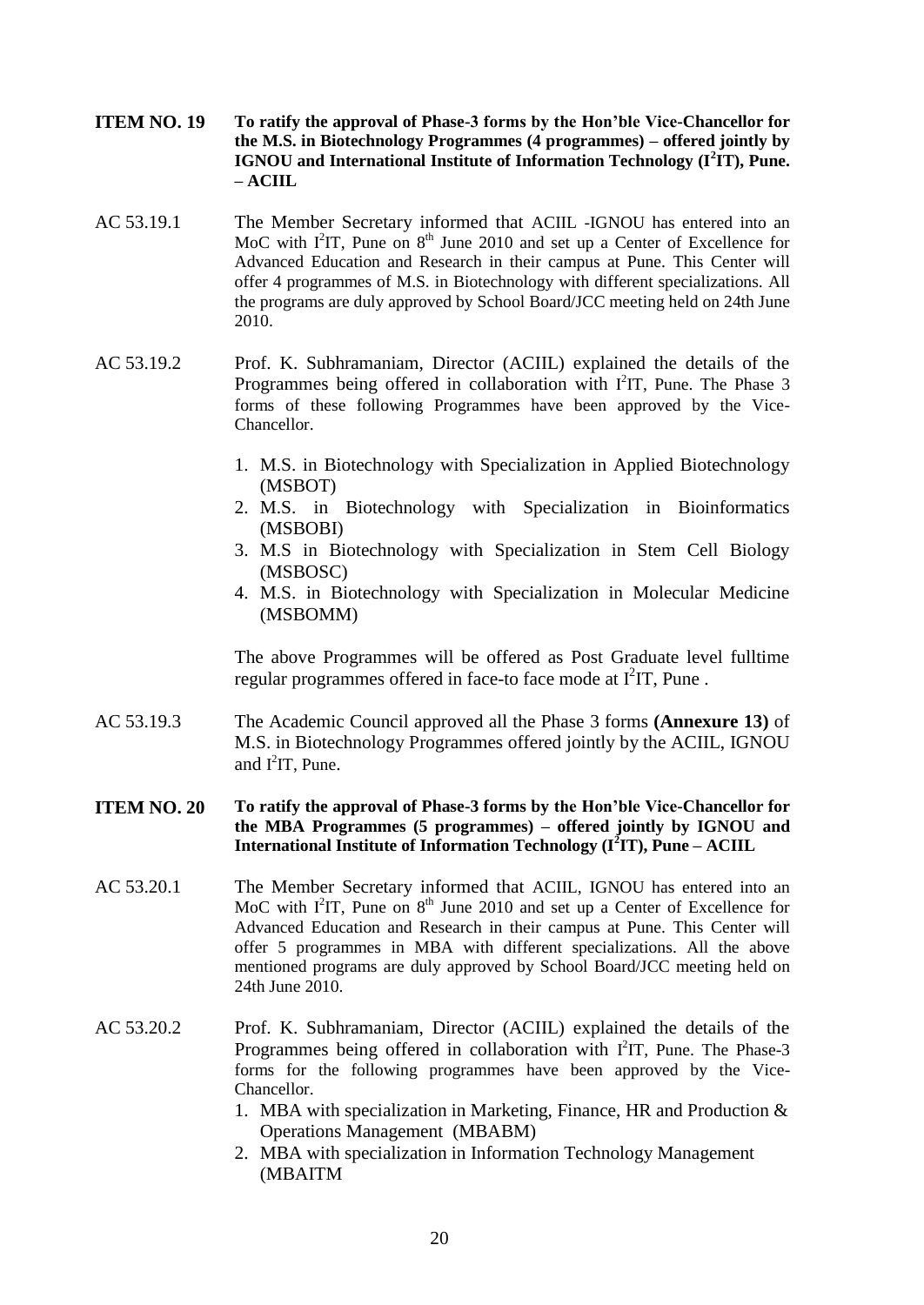- 3. MBA with specialization in Telecom Management MBATCM)
- 4. MBA with Specialization in Biotechnology Management (MBABOM)
- 5. MBA with specialization in Service Management (MBASM)

The above Programmes will be offered as fulltime regular programmes at  $I^2IT$ , Pune.

AC 53.20.3 The Academic Council approved all the Phase -3 forms **(Annexure 14)** of 5 Programmes of MBA offered jointly by the ACIIL, IGNOU and  $I^2IT$ , Pune.

# **ITEM NO. 21 To ratify the approval of Phase-3 forms by the Hon'ble Vice-Chancellor for the M.S. (Nanoscience & Nanotechnology) –offered jointly by IGNOU and International Institute of Information Technology (I<sup>2</sup> IT), Pune – ACIIL**

- AC 53.21.1 The Member Secretary informed that ACIIL -IGNOU has entered into an MoC with  $I^2IT$ , Pune on  $8<sup>th</sup>$  June 2010 and set up a Center of Excellence for Advanced Education and Research in their campus at Pune. This Center will offer in M.S in Nanoscience & Nanotechnology - (1 Programme). The programme is duly approved by School Board/JCC meeting held on 24th June 2010.
- AC 53.21.2 Prof. K. Subhramaniam, Director (ACIIL) explained the details of the Programmes being offered in collaboration with I<sup>2</sup>IT, Pune. The Phase-3 form of the programme has been approved by the Vice-Chancellor.
- AC 53.21.3 The Academic Council approved the Phase 3 form **(Annexure 15)** of M.S. in Nanoscience & Nanotechnology offered jointly by the ACIIL, IGNOU and I<sup>2</sup>IT, Pune.

# **ITEM NO. 22 To consider and approve Phase 3 form for Masters of Arts in Adult Education - SOEDS**

- AC 53.22.1 The item was presented that the School of Extension and Development Studies has submitted the Phase 3 form Programme Design and Detailed Programme Report for Masters of Arts in Adult Education.
- AC 53.22.2 The Programme Coordinator Dr. M.V. Laxmi Reddy explained the salient features of the Programme. The Phase 3 form of this programme was approved by the School Board at its  $7<sup>th</sup>$  meeting held on 24.05.2010.
- AC 53.22.3 The Academic Council approved the Phase-3 form for Masters of Arts in Adult Education **(Annexure 16).**

# **ITEM NO. 23 To consider and approve Phase 3 form for Post Graduate Certificate in Adult Education (PGCAE) – SOEDS**

AC 53.23.1 The Member Secretary informed that School of Extension and Development Studies has submitted the Phase 3 form (Programme Design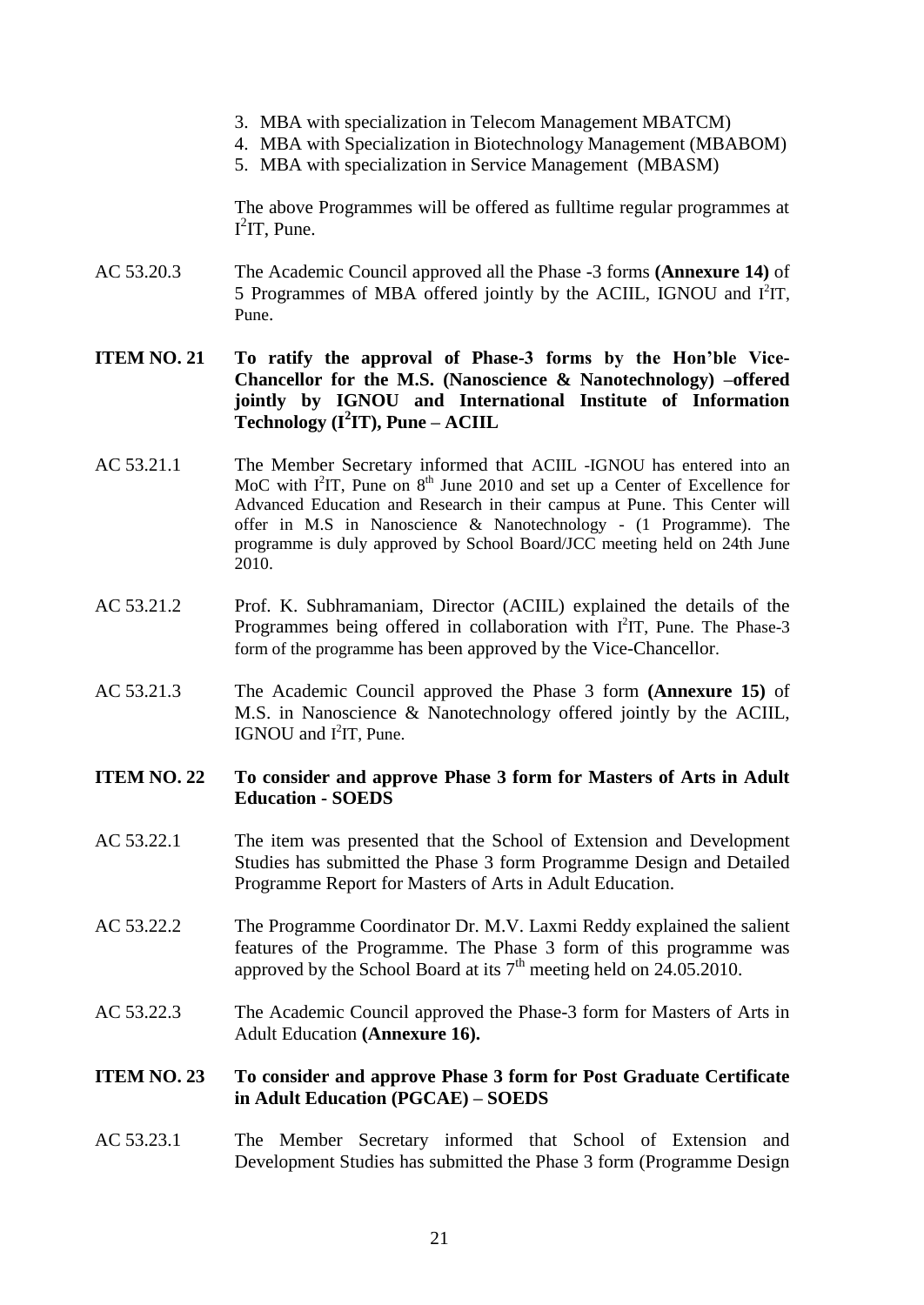and Detailed Programme Report) for Post Graduate Certificate in Adult Education.

- AC 53.23.2 The Programme Coordinator Dr. M.V. Laxmi Reddy explained the silent feature of the Programme. The School Board approved the Phase 3 form at its  $8<sup>th</sup>$  meeting held on 26.07.2010.
- AC 53.23.3 The Academic Council approved the Phase 3 form of Post Graduate Certificate in Adult Education **(Annexure 17)**.

#### **ITEM NO. 24 To consider and approve Phase 3 form for Certificate in Anti Human Trafficking - SOL**

- AC 53.24.1 The item was presented that the School of Law has submitted the Phase-3 form for Certificate in Anti Human Trafficking.
- AC 53.24.2 The Director, SOL informed the members of ACSC in the last meeting about the launch of this programme from July, 2010. The ACSC considered and noted the launch of this programme by School of Law. The Phase 3 form was approved in the  $9<sup>th</sup>$  School Board Meeting held on  $3<sup>rd</sup>$  May, 2010.
- AC 53.24.3 The Academic Council approved the Phase-3 form for Certificate in Anti Human Trafficking **(Annexure 18).**

# **ITEM NO. 25 To consider and approve Phase 3 form for PG Diploma in Environmental Law - SOL**

- AC 53.25.1 The item was present that the School of Law has submitted the Phase-3 form for PG Diploma in Environmental Law. The Director, SOL informed the members of ACSC in the last meeting about the launch of this programme from July, 2010. The ACSC considered and noted the launch of this programme by School of Law. The Phase 3 form was approved in the 9<sup>th</sup> School Board Meeting held on  $3<sup>rd</sup>$  May, 2010.
- AC 53.25.2 The Academic Council approved the Phase-3 form for PG Diploma in Environmental Law **(Annexure 19).**

# **ITEM NO. 26 To consider and approve Phase 3 form for PG Certificate in International Humanitarian Law - SOL**

- AC 53.26.1 The item was presented that the School of Law has submitted the Phase-3 form for PG Certificate in International Humanitarian Law. The Director, SOL informed the members of ACSC in the last meeting about the launch of this programme from July, 2010. The ACSC considered and noted the launch of this programme by School of Law. The Phase 3 form was approved in the 9<sup>th</sup> School Board Meeting held on  $3<sup>rd</sup>$  May, 2010.
- AC 53.26.2 The Academic Council approved the Phase-3 form of PG Certificate in International Humanitarian Law **(Annexure 20).**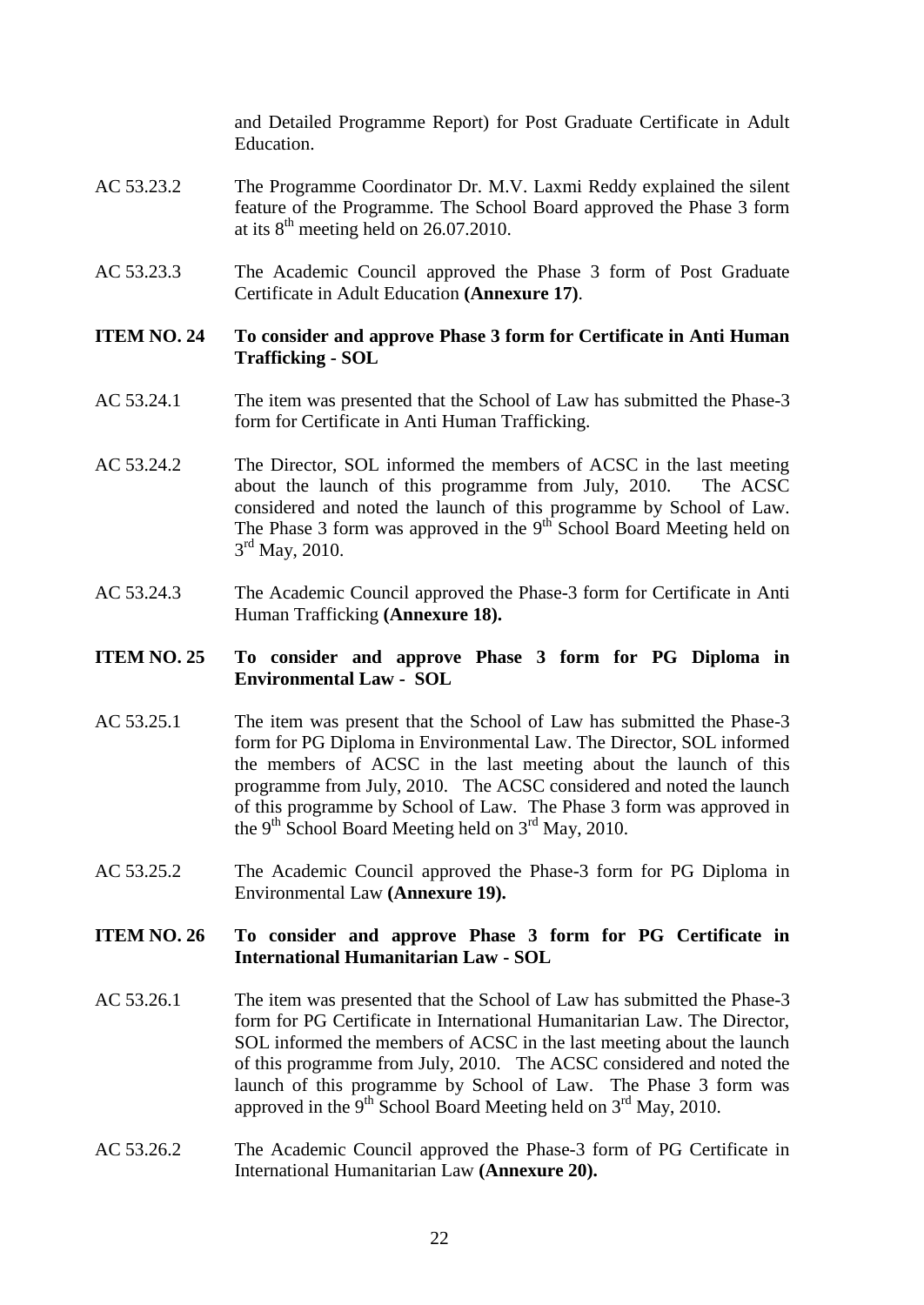### **ITEM NO. 27 To consider and approve Phase 3 form for Awareness Programme on Right to Information. - SOL**

- AC 53.27.1 It was presented that the School of Law has submitted the Phase-3 form for Awareness Programme on Right to Information. The Director, SOL informed the Director, SOL informed the members of ACSC in the last meeting about the launch of this programme from July, 2010. The ACSC considered and noted the launch of this programme by School of Law. The Phase 3 form was approved by the School Board at its  $9<sup>th</sup>$  meeting held on .3.05.2010.
- AC 53.27.2 The Academic Council approved the Phase-3 form for Awareness Programme on Right to Information **(Annexure 21).**

#### **ITEM NO. 28 To consider and approve Phase 3 form for Certificate in Cooperation, Cooperative Law and Business Law - SOL**

- AC 53.28.1 It was presented that the School of Law has submitted the Phase-3 form for Certificate in Cooperation, Cooperative Law and Business Law. The Director, SOL informed the members of ACSC in the last meeting about the launch of this programme from July, 2010. The ACSC considered and noted the launch of this programme by School of Law. The Phase 3 form was approved in the 9<sup>th</sup> School Board Meeting held on  $3<sup>rd</sup>$  May, 2010.
- AC 53.28.2 The Academic Council approved the Phase-3 form for Certificate in Cooperation, Cooperative Law and Business Law **(Annexure 22).**

#### **ITEM NO. 29 To consider and approve Phase 3 form for PG Diploma in Criminal Justice - SOL**

- AC 53.29.1 The item was presented that the School of Law has submitted the Phase-3 form for PG Diploma in Criminal Justice. The Director, SOL informed the members of ACSC in the last meeting about the launch of this programme from July, 2010. The ACSC considered and noted the launch of this programme by School of Law. The Phase 3 form was approved in the 6<sup>th</sup> School Board Meeting held on 18<sup>th</sup> September, 2008,
- AC 53.29.2 The Academic Council approved the Phase-3 form for PG Diploma in Criminal Justice **(Annexure 23).**

# **ITEM NO. 30 To report the action taken by the Vice-Chancellor for giving one-time opportunity for RTAs to register for M.Phil with Integrated Mode (Ph.D.) – Research Unit.**

AC 53.30.1 The Member Secretary informed that the Vice-Chancellor has approved the proposal of Research Unit (RU) for giving one time opportunity to RTAs to register for M.Phil with Integrated Mode (Ph.D.).

> The University has introduced Research Programme with integrated mode w.e.f. July, 2010. The Research and Teaching Assistantship (RTAs)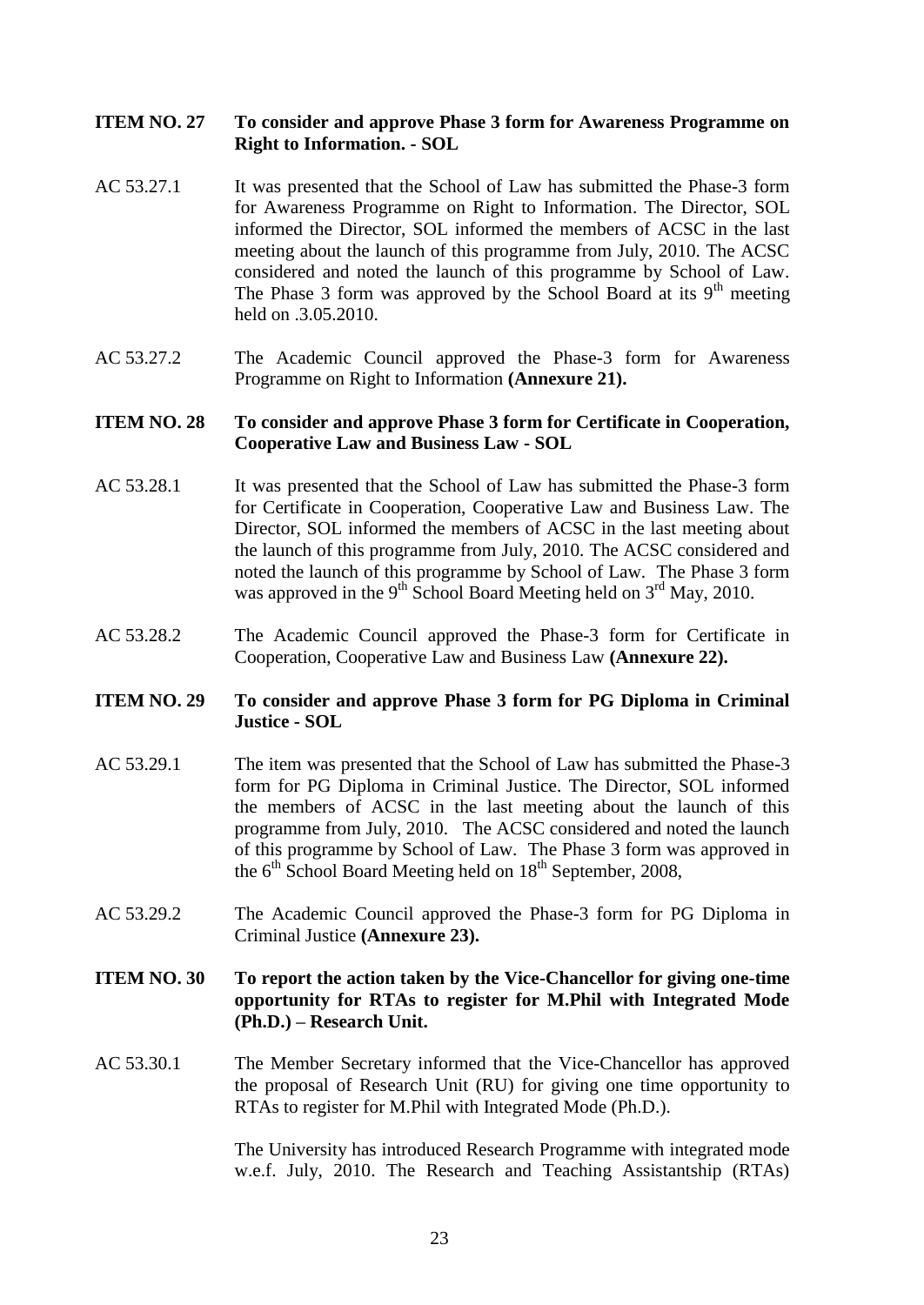Scheme, number of RTAs are registered for full time Ph.D. for various disciplines in the year 2009-2010 (well before the introduction of Integrated Mode). They requested the Hon'ble Vice-Chancellor to permit them to register for M.Phil. additionally with Integrated Mode (Ph.D). The matter was placed before the  $7<sup>th</sup>$  RCSC held on  $7<sup>th</sup>$  April, 2010. After detailed deliberations the members felt that one-time offer may be given to all candidates (registered before July 2010) with a specific deadline for July 2010 cycle irrespective of date of registration. Anybody who will not report under this offer before the deadline cannot be permitted".

The RCSC approved with a specific deadline as a "one-time" offer to register for Ph.D. with Integrated Mode irrespective of date of registration. Accordingly, a notification was issued to all RTAs on 26<sup>th</sup> May, 2010 (Annexure 3) with a deadline upto  $30<sup>th</sup>$  June, 2010.

The following seven RTAs submitted their request for M.Phil registration with Integrated Mode.

1) Ms. Rafat Aara, Social Work, SOSW, 2)Ms. Iti Vyas, SOSS – Economics, SOSS, 3) Ms. Sabha Fatima, SOSS – Economics, SOSS, 4) Mr. Lal Khawangaiha, Rural Development – SOCE, 5) Ms. Kanika Singh, History – SOSS, 6 ) Ms. Seema Chelhat, Economics – SOSS and 7) Ms. Akansha Shukla, Sanskrit – SOH

The Vice-Chancellor approved and directed to place before the Academic Council.

AC 53.30.2 After deliberations the Academic Council noted and ratified the action taken by the Vice-Chancellor for giving one time opportunity for RTAs to register for M.Phil with Integrated Mode (Ph.D.).

# **ITEM NO. 31 To ratify the action taken by the Vice-Chancellor of approving the curriculum of the B.Sc. Honours International Hospitality Administration programme - (SOTHSSM).**

- AC 53.31.1 Dr. Sonia Sharma, Director (I/c), School of Tourism, Hospitality and Sectoral Service Management has informed that the curriculum for 4yrs. B.Sc. Honours International Hospitality Administration programme was approved by the School Board at its  $4<sup>th</sup>$  meeting held on 16.10.2009 and by the Academic Council at its  $50<sup>th</sup>$  meeting held on 08.10.2009. The Expert Committee restructured the curriculum at its meeting held on 09.03.2010. The final curriculum design and structure along with the evaluation methodology format after in corporation of IGNOU component as recommended by the Expert Committee placed before the Vice-Chancellor for consideration and approval. The School Board has ratified the action taken by the Vice-Chancellor at its meeting held on 03.08.2010.
- AC 53.31.2 The Academic Council ratified the action taken by the Vice-Chancellor in approving the final course structure **(Annexure 24)** 4yrs. B.Sc. Honours International Hospitality Administration programme.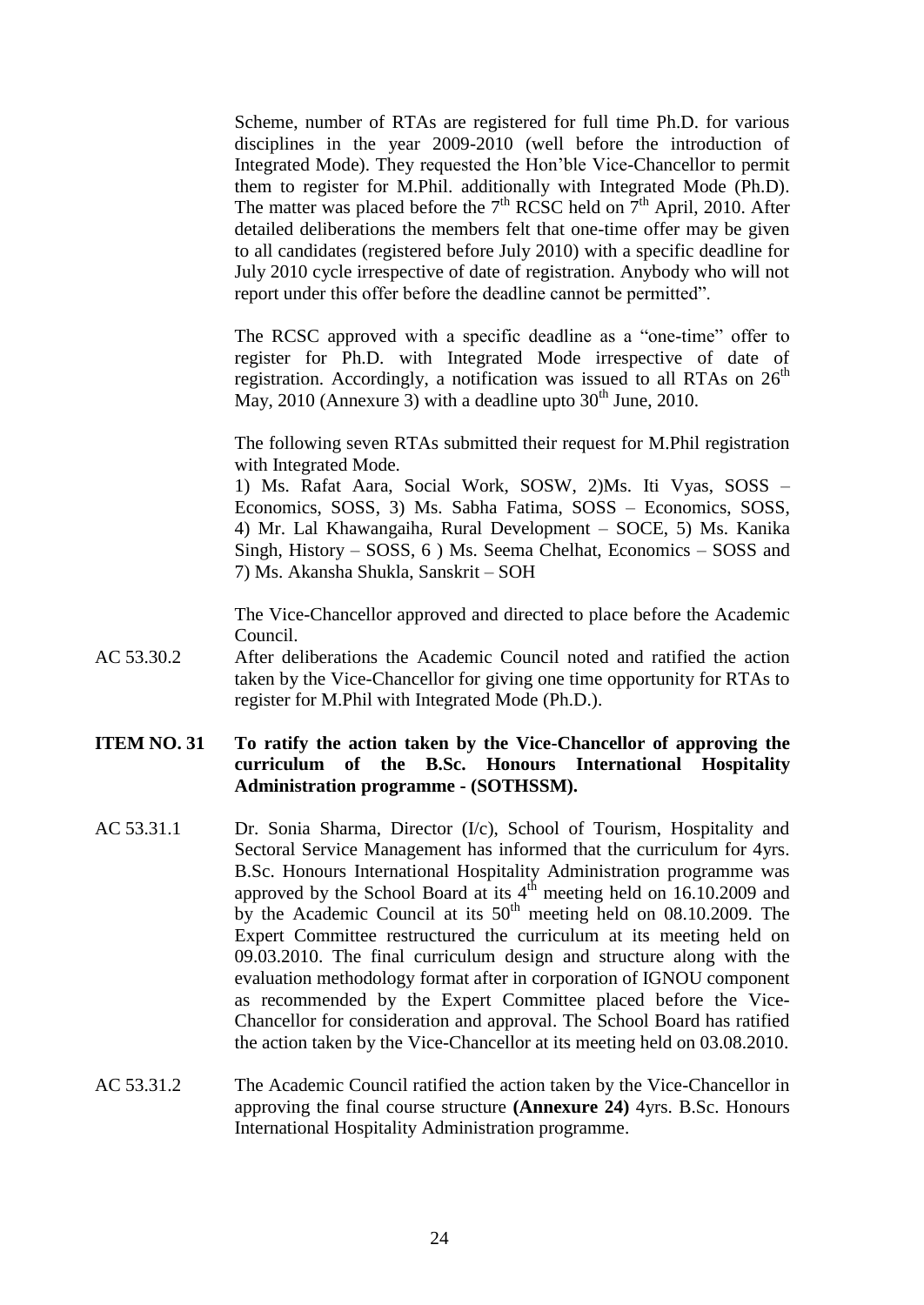# **ITEM NO. 32 To consider and approve the Phase 1 and 3 form of B.A (Hons) International Culinary Arts Programme of IGNOU-FHRAI (ET) Collaboration - SOTHSSM**

- AC 53.32.1 The School of Tourism, Hospitality and Sectoral Service Management has submitted Phase 1 and Phase 3 Forms for B.A (Hons) International Culinary Art Programme of IGNOU-FHRAI (ET) Collaboration.
- AC 53.32.2 Dr. Sonia Sharma informed that the Phase 1 and Phase 3 form placed before the School Board at its 3rd Meeting held on 21.04.2009 wherein the Board members felt that the present syllabus structure was not viable for offering a specialization, as minimum 48 credits are required to offer a major/specialization as per the IGNOU Bachelor's degree programmes. The School Board recommended that the faculty should first take into account the various syllabus structures being offered internationally as there is no such specialization offered in the India Education System. Further the Board Members observed that it is only after due preparation both academically as well as infrastructurally that the programme be offered in future, possibly from July 2010. The Board also referred to another proposal received by the School regarding establishment of a Culinary Art Institute.

As per the advice and approval of the Hon'ble Vice-Chancellor, an Expert Committee meeting was organized on  $23<sup>rd</sup>$  July 2009 and the syllabus of the programme was framed taking into account the syllabus as proposed by FHRAI-ET. The finalized syllabus was reported to the 50<sup>th</sup> Academic Council meeting and the  $4<sup>th</sup>$  School Board meeting (16<sup>th</sup> October 2009) respectively. As there was no enrolment by any student in the programme launched in the academic session August 2009, the  $4<sup>th</sup>$  School Board recommended the withdrawal of the programme and consequently due approval was sought by the Programme Coordinator and approved by the competent authority.

However as per resolutions of the  $3<sup>rd</sup>$  and the 4<sup>th</sup> JCC meetings of IGNOU-FHRAI (ET) Collaboration and approval of the Hon'ble Vice-Chancellor, it was recommended that the programme stands suspended only for the 2009-2011 batch and that students would be admitted to the programme from the 2010 academic session onwards. The Phase 1 and 3 form of the programme duly approved by the School Board at its  $6<sup>th</sup>$ Meeting held  $3<sup>rd</sup>$  August.

AC 53.32.3 During the discussion the Chairman informed that the Culinary Art is one of the important aspects of the tourism in the country and the University is going to have an Institute of Culinary Arts at its Campus. Mr. Y.B. Mathur, Chef was engaged by the University to prepare the project report for establishment of the Institute of Culinary Arts and then requested Mr. Y.B. Mathur to present the detailed project report before the Council. Mr. Mathur explained the salient features of the project report and requirements of Culinary Arts in the field of Tourism its advantages and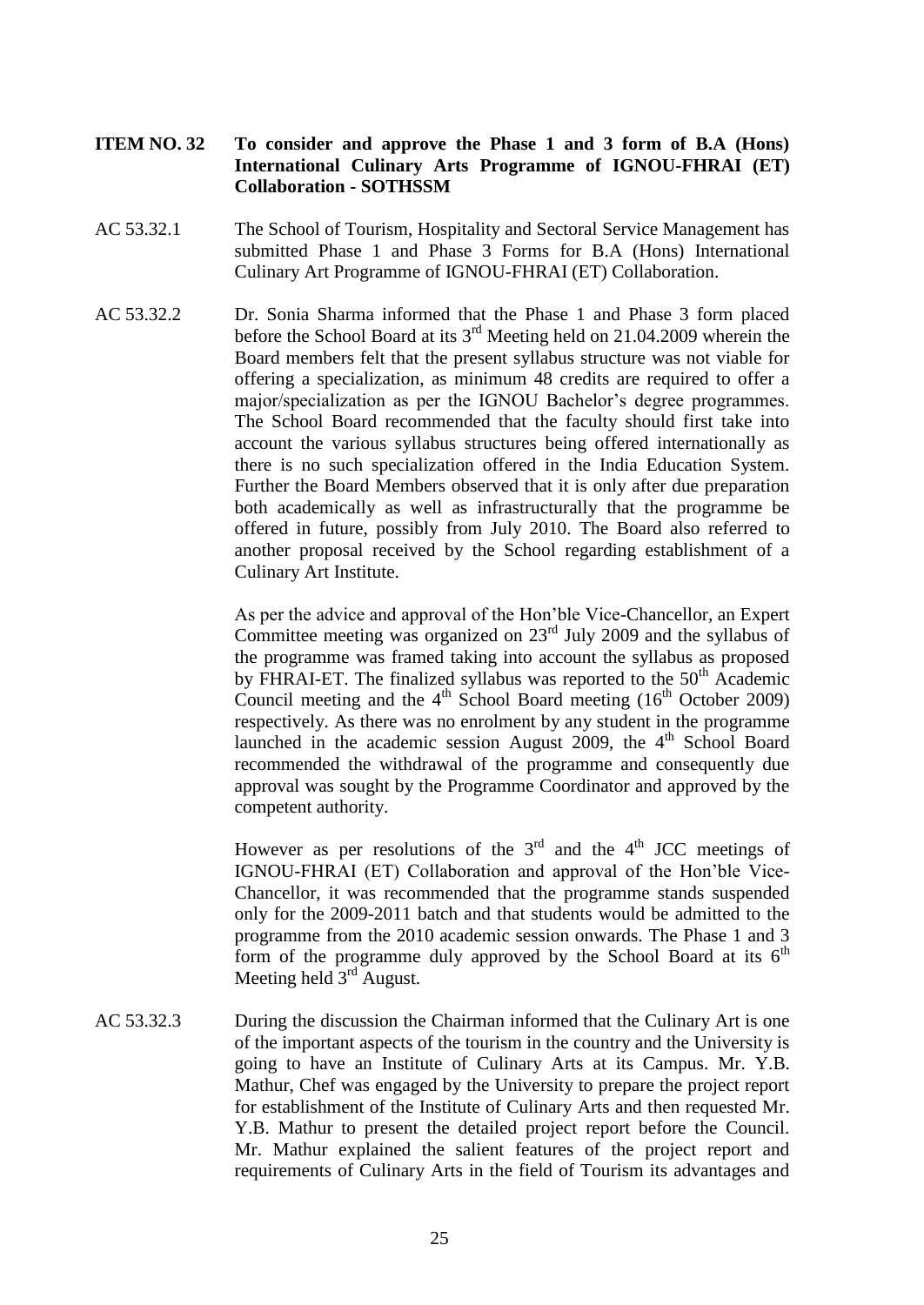job opportunities to the students to complete their courses in the Culinary field.

Dr. K.P. Singh one of the members impressed that the Food Processing of Agricultural products (primary & secondary processing) should also be one of the areas which should be considered by the Institute of Culinary Arts.

- AC 53.32.4 The Academic Council in view of its decision at  $46<sup>th</sup>$  meeting as mentioned above consequent upon the approval of the Phase 3 form by the School Board, approved the Phase 1 & 3 form Forms **(Annexure 25)** for B.A (Hons) International Culinary Art Programme of IGNOU-FHRAI (ET) Collaboration and detailed project report on Institute of Culinary Arts submitted by Mr. Y.B. Mathur for establishment of Culinary Arts and authorized the Vice-Chancellor for initiating the action for establishment of the Institute.
- **ITEM NO. 33 To ratify the action taken by the Vice-Chancellor of approving withdrawal of 'Diploma in Hotel Management from an Institute recognized by the NCHMCT of AICTE' as Eligibility criterion for admission to Master of Arts in Tourism Management (MTM) programme in Category II – (SOTHSSM)**
- AC 53.33.1 The Director  $(I/c)$ , SOTHSSM informed that the SRD issued a circular to incorporate the condition **"Master's degree awarded without a first degree is not accepted for purposes of admission to IGNOU's academic programmes"** in all prospectus that will be printed as a foot note under eligibility criteria.

In view of the above condition, the eligibility criterion of admitting *Diploma in Hotel Management Diploma holders* (admission in Category II) into MTM programme was reviewed and the matter was placed before the  $6<sup>th</sup>$  School Board meeting held on  $3<sup>rd</sup>$  August 2010 for advice, since the National Council of Hotel Management and Catering Technology, NCHMCT had discontinued their 3 Years Diploma in Hotel Management programme about 10 years back . The School Board recommended that the withdrawal of the Diploma in Hotel Management **as an eligibility criterion for admission (category II) into the MTM programme from the January 2011 session onwards.** This recommendation was approved by the Vice-Chancellor.

AC 53.33.2 The Academic Council ratified the action taken by the Vice-Chancellor, in withdrawing the 'Diploma in Hotel Management, as Eligibility criterion for admission into Master of Arts in Tourism Management (MTM) programme under Category II.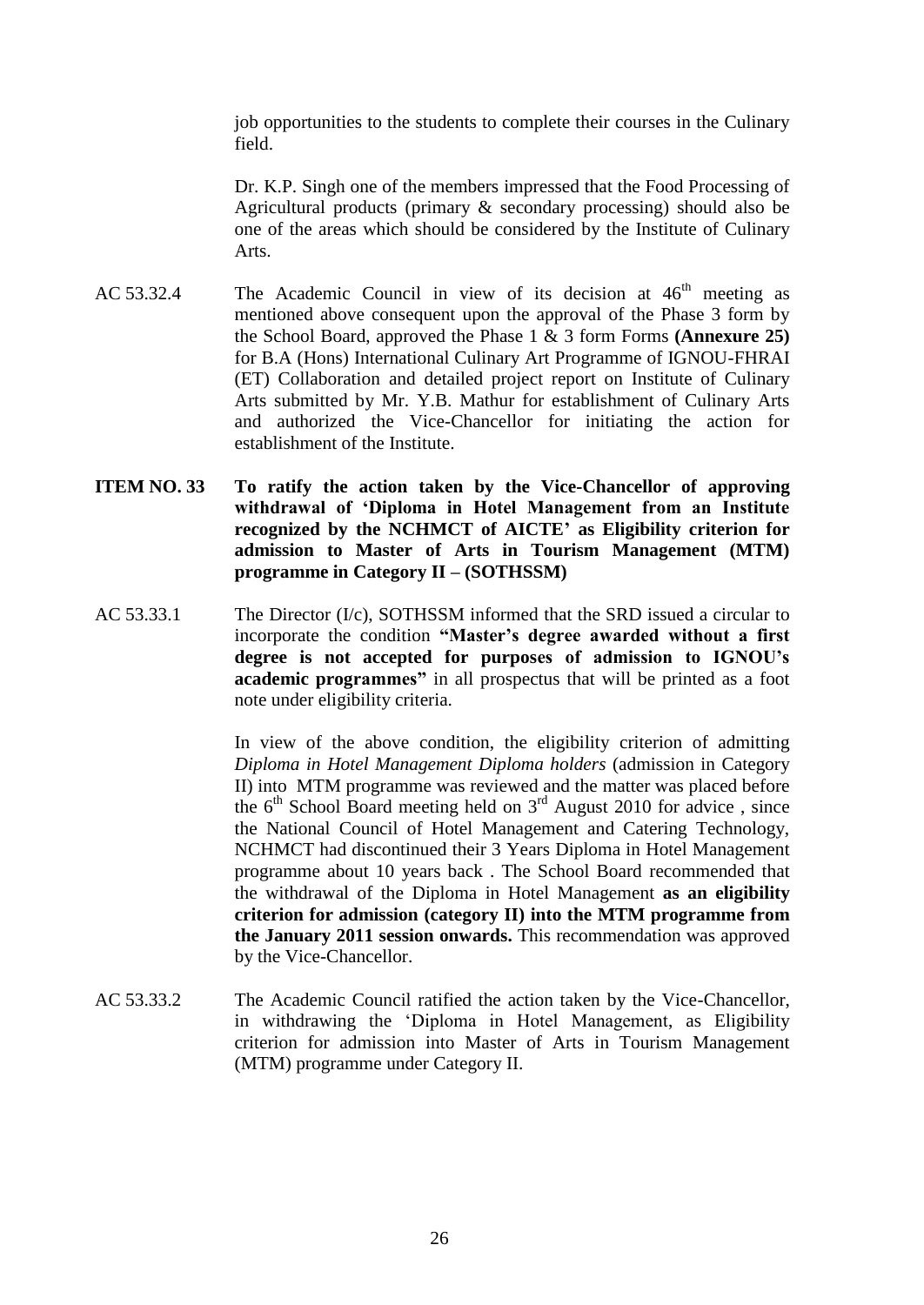# **ITEM NO. 34 To consider and approve the course structure of BHY 011 of BA-IHA Programme - (SOTHSSM)**

AC 53.34.1 The item was presented that the syllabus structure and course writers for the course - TS 8 "Understanding Tourists: Profile and Markets" of BA in International Hospitality Administration (BA– IHA) programme were approved by the  $30<sup>th</sup>$  Academic Council Standing Committee. Later on, during the content editing, some changes were made in the course structure which was approved by the  $6<sup>th</sup>$  School Board held on  $3<sup>rd</sup>$  August 2010.

| TTEVIOUS COUTSE SUFFICIUTE.          | Revised Course Structure.       |
|--------------------------------------|---------------------------------|
| <b>UNIT 1: International Tourist</b> | UNIT 1: Introduction to Tourist |
| <b>Flows</b>                         | <b>Flows</b>                    |
| UNIT 3: Market Segments and          | UNIT 3: Approaches to Market    |
| <b>Tourist Typologies</b>            | Segmentation                    |
| UNIT 4: Approaches to Market         | <b>UNIT 4: Market Segments</b>  |
| Segmentation                         |                                 |

**Previous Course Structure: Revised Course Structure:**

- AC 53.34.2 The Academic Council noted and approved the revised course structure of BHY 011 of BA- IHA programme.
- **ITEM NO. 35 To consider and approve the programmes and syllabus being launched in collaboration with Centre for Corporate Education, Training & Consultancy (CCETC) and Sri Sanskar School of Etiquette & Career Development Pvt. Ltd. – (SOTHSSM)**
- AC 53.35.1 Director (I/c), SOTHSSM informed that with the institution of CCETC, the IGNOU signed a MoU with Sri Sanskar School of Etiquette & Career Development Pvt. Ltd. with the objective to develop and offer the following programmes in collaboration with the SOTHSSM:
	- 1) Diploma in Hospitality & Travel Management
	- 2) Diploma in Food Production
	- 3) Diploma in Front Office
	- 4) Diploma in House keeping

Expert Committees finalized the syllabus of the above mentioned Programmes. The School Board considered and approved the recommendation of the Expert Committee along with the detailed syllabus for the above programmes at its  $6<sup>th</sup>$  meeting held on 03.08.2010.

AC 53.35.2 The Academic Council approved the programmes and syllabus for the above mentioned four programmes-**(Annexure 26)** being launched by SOTHSSM in collaboration with CCETC and Sri Sanskar School of Etiquette and Career Development Pvt. Ltd.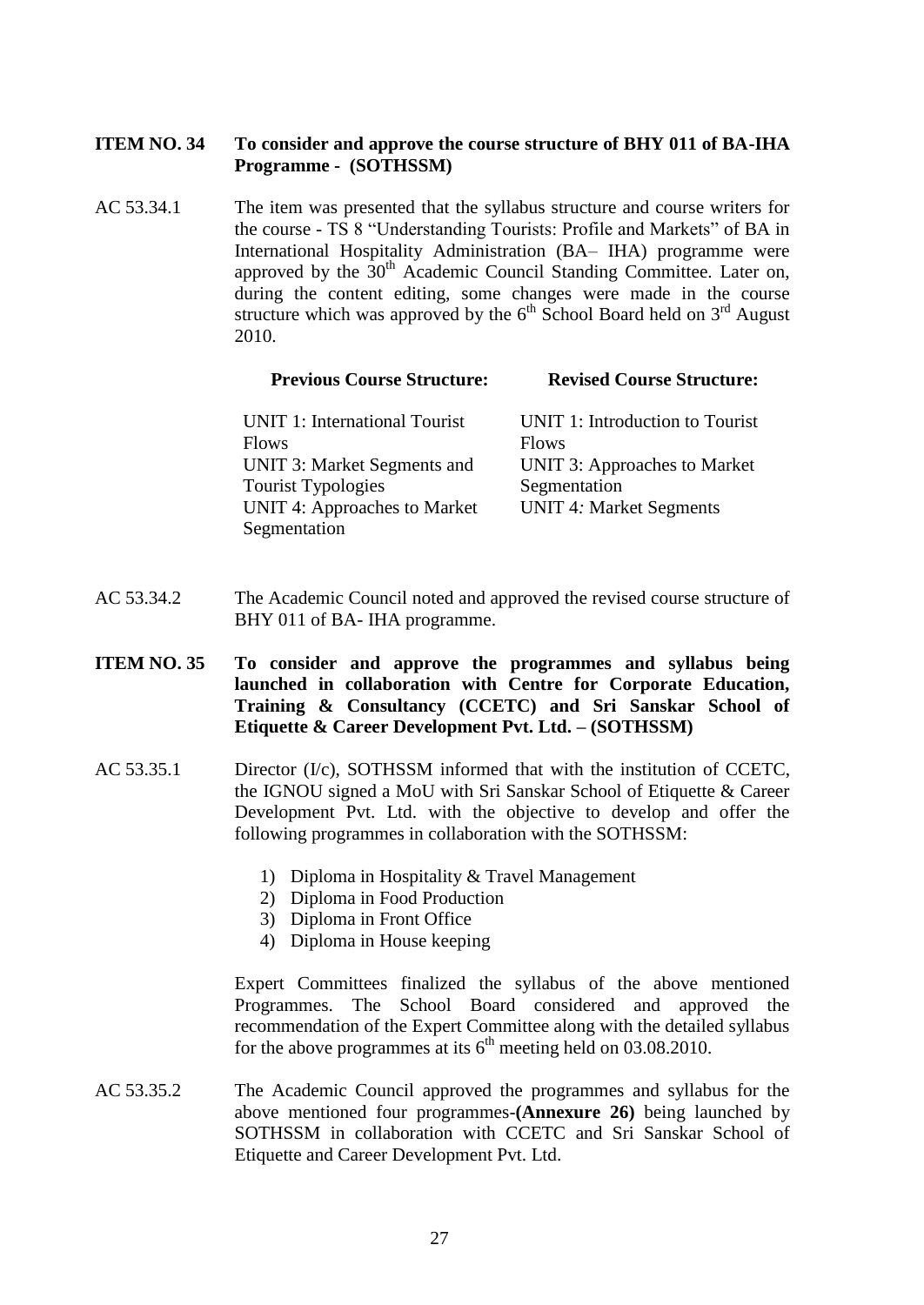#### **ITEM NO. 36 To consider and approve the establishment of a Training cell in RC Bhopal – (SOTHSSM)**

AC 53.36.1 The School of Tourism, Hospitality and Sectoral Service Management has submitted the proposal for establishment of Training Cell, RC-Bhopal. The Director (I/c), SOTHSSM explained the activities of the Centre in detail before the council. She informed that the Centre has developed three certificate programmes in Hospitality and the study materials are being used by many other states other than Madhya Pradesh and Rajasthan Govt. is also looking for association to offer these programmes.

> She is also working with UNICEF to provide training to Angan Wadi worker as well as training for trainers (TOT) for Angan Wadi workers from Bhopal, Regional Centre, she is also involved in the process of developing 3 additional Diploma Programmes in Hospitality and one PG Diploma in Hotel Operations. The proposal for establishment of a separate Training Cell of SOTHSSM at RC Bhopal was approved by the Vice-Chancellor subject to the condition that the unit shall be selfsustainable by way of projects and students' enrollment revenue with a direction to placed before the School Board. Accordingly, a statement showing the expenses of the proposed cell and its Revenue in the year 2009-10. The expenses incurred are one time expenses to develop the programmes and study materials and programmes develop will be offered by the School in future with printing undertaken by MPDD. The statement of Revenue and expenditure was approved by the School Board at its  $6^{th}$  Meeting held on  $3^{rd}$  August, 2010.

- AC 53.36.2 The Council discussed details of the programme relating to Angan Wadi workers and TOTs by the Centre in Bhopal. Participating in the discussion, the chairman suggested that other students who have not sponsored may also be given opportunity to join in the programme by paying requisite fee.
- AC 53.36.3 The Academic Council in view of the above discussions suggested that the School of Health Sciences should also be involved for the training programmes for Angan Wadi workers and TOT for Angan Wadi workers. It also ratified the approval of the Vice-Chancellor for establishment of the cell at RC, Bhopal subject to the condition that the unit shall be self sustainable by way of projects and student enrollment revenues.

#### **ITEM NO. 37 To consider and approve the syllabus and Phase forms of Post Graduate Diploma in Hotel Operations. – (SOTHSSM)**

AC 53.37.1 The item was presented that School of Tourism, Hospitality and Sectoral Service Management has submitted the Phase forms for the Post of Graduate Diploma in Hotel Operations. A meeting of the Expert Committee was held on 23rd July'10 at Regional Centre Bhopal for developing the Curriculum of Post Graduate Diploma in Hotel Operations. The expert committee minutes and Phase 1 and 3 forms along with syllabus and were approved in the  $6<sup>th</sup>$  School Board Meeting held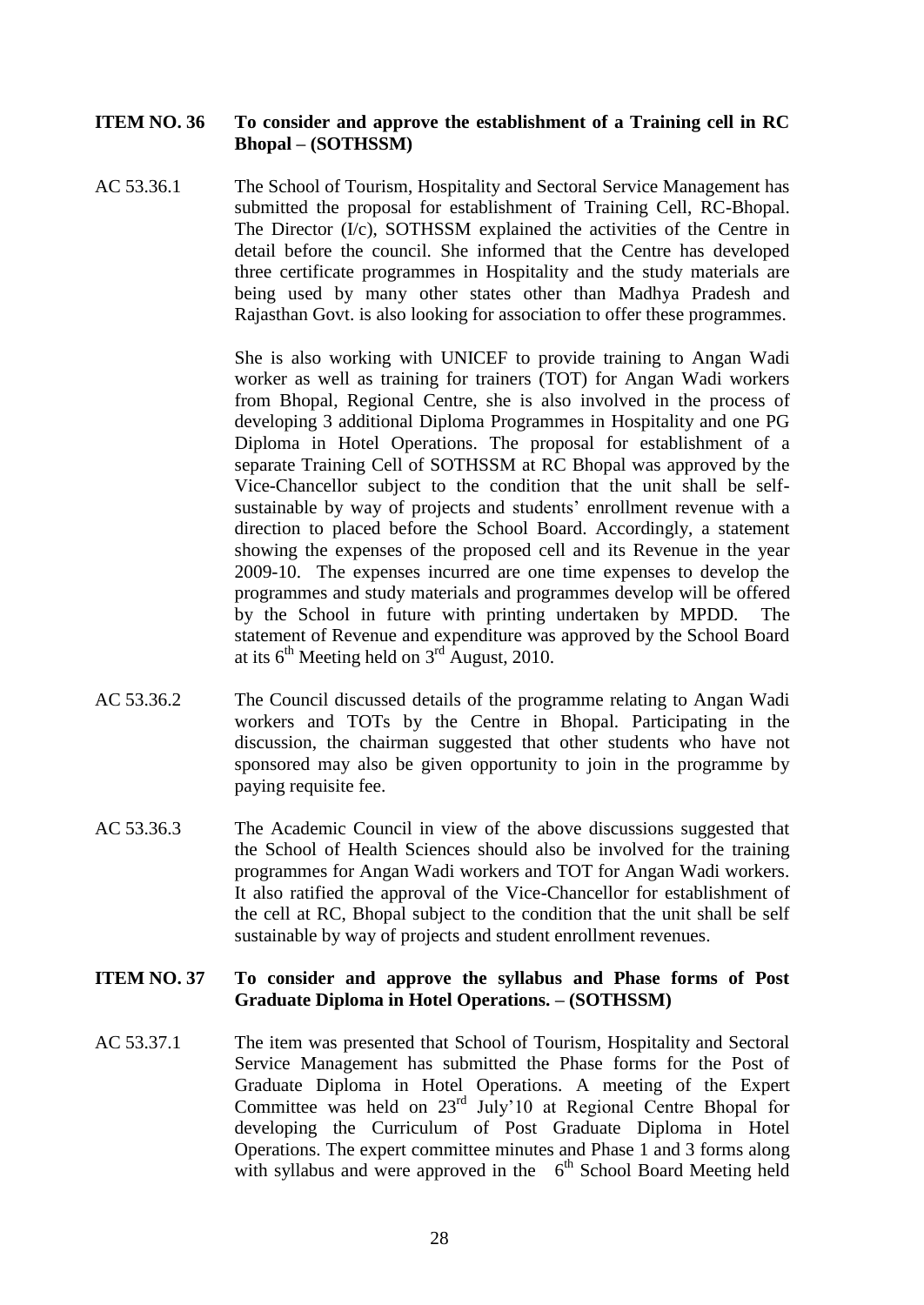on 2nd August 2010. The Director explained the complete curricula of the programme.

AC 53.37.2 The Academic Council approved the Phase 3 form **(Annexure 27)** as approved by the School Board for the Post Graduate Diploma in Hotel Operations.

#### **ITEM NO. 38 To consider the cancellation of post basic B.Sc. Nursing Degree-SOHS.**

- AC 53.38.1 The School of Health Sciences had submitted the proposal of cancellation of post basic B.Sc. Nursing Degree.
- AC 53.38.2 Prof. Bimla Kapoor, Director, SOHS, explained the reasons for the proposal for cancellation of the Degree of Ms. Mariamma George (Enrolment no. 946130320). The main reason for cancellation was that Ms. Mariamma George was not eligible for admission in Post Basic B.Sc. Nursing, during admission and selection, eligibility criteria may have been overlooked. As per the prospectus and application form in the year 1994 on page no. 7 eligibility criteria is given and the declaration on application form given by applicant that

**"**I hereby declare that I have read and understood the conditions of eligibility for the programme for which I seek admission. I fulfill the minimum eligibility criteria and I have provided necessary information in this regard. In the event of any information being found incorrect or misleading, candidature shall be liable to cancellation by the University at any time and I shall not be entitled to refund of any fee paid by me to the University**"**.

Ms. George has completed her programme in June 1999 and was awarded Degree by the University. Dr. Bimla Kapoor further informed that the matter came to light when the request of the student was not accepted by the Maharashtra State Nursing Council to add her qualification in records.

- AC 53.38.3 During the discussions the Chairman and the members of the Academic Council taken a strong view that degree which has been awarded by the University 11 years before cannot be cancelled for the reasons that a student who has been admitted to the programme without verification of the eligibility criteria by the concerned Regional Director or other staff. The University is further at fault for not canceling the admission during the duration of the programme and permitted the student to appear in all the examination and complete the programme. This lapse on the part of the University tantamount to the gross negligence on the part of University staff and hence it requires strict action against the erring staff.
- AC 53.38.4 In view of the above the Academic Council decided that the matter relating to the cancellation of the degree cannot be considered at this stage. However, the action may be taken against the concerned staff, who are responsible for giving admission without verification of the eligibility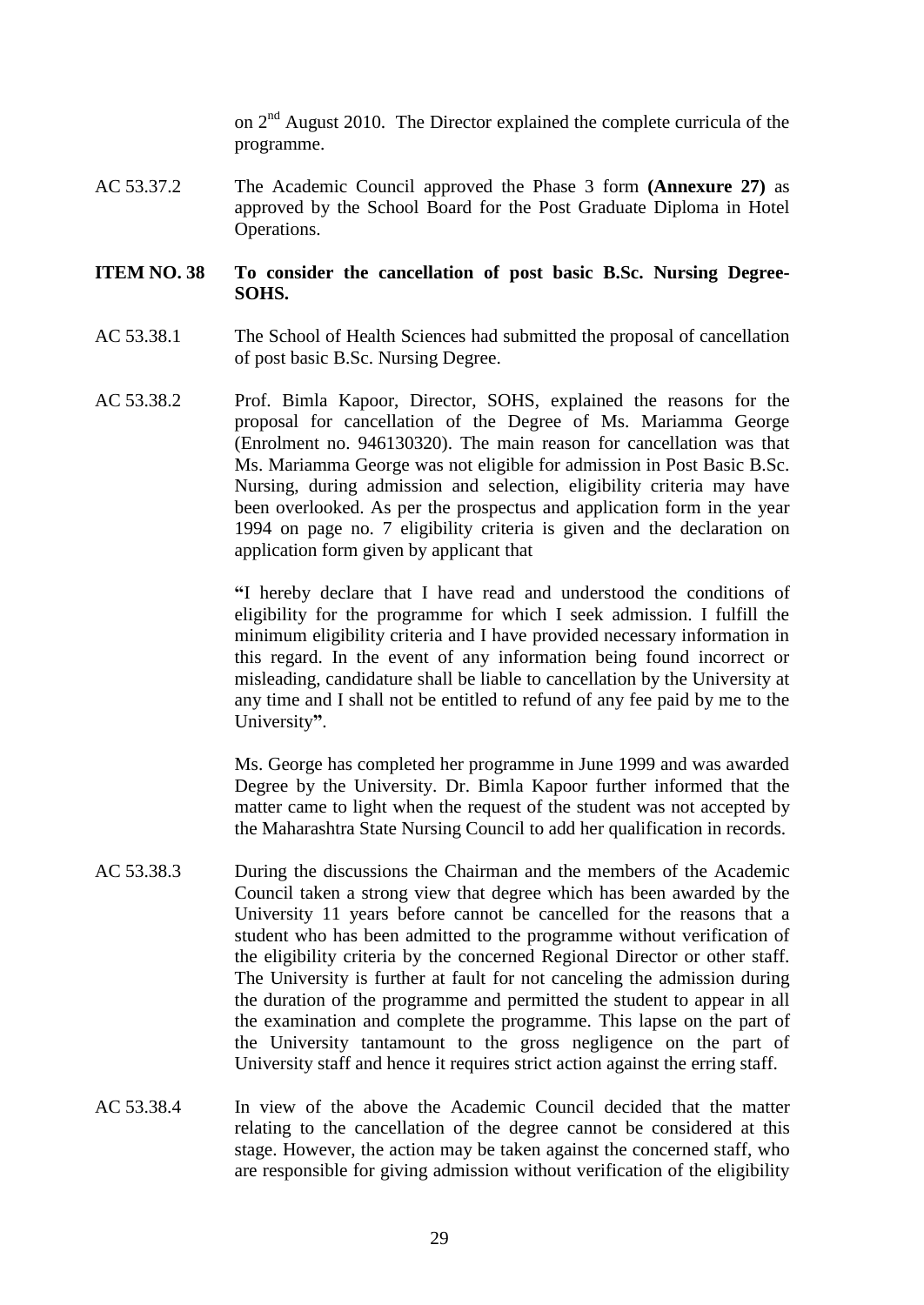criteria from the date of admission to award of degree.

- **ITEM NO. 39 To report the action taken by the Vice-Chancellor in respect of considering MTE-03 course at par with any other course of BCA programme. - SOCIS**
- AC 53.39.1 The item was presented that the School of Computer & Information Sciences submitted a proposal **for treating the MTE-03 course similar to any other course of BCA programme,** with immediate effect, in the sense that a student registering for MTE-03 course is allowed, with immediate effect, to pass the MTE-03 course during the validity period of registration to the BCA programme, and not necessarily before admission to 3<sup>rd</sup> semester of BCA programme.
- AC 53.39.2 Dr. Manohar Lal, Director, SOCIS explained that the BCA Students, who are not having mathematics at 10+2 level, register for MTE-03 course (a mathematics course) along with  $1<sup>st</sup>$  semester of BCA programme. So far, **student need to clear MTE-03 before registering for the 3rd semester of BCA.** In view of the difficulty, expressed by the students of BCA, registering for MTE-03, in clearing the MTE-03 in the first year itself in order to be eligible for admission to BCA  $3<sup>rd</sup>$  semester, the Director (SOCIS) requested the Hon'ble Vice-Chancellor that MTE-03 be allowed to be cleared within the period of validity of registration of the student to the BCA programme, and not necessarily within first year itself. The Vice-Chancellor has approved the proposal.
- AC 53.39.3 The Academic Council ratified the action taken by the Vice-Chancellor in approving the proposal for considering MTE-03 course at par with any other course of BCA programme and to complete this course during the validity period of the programme registration.
- **ITEM NO. 40 To report for ratification of the action taken by the Vice-Chancellor for Implementation of Reservation Policy, Govt. of India for admission in the academic programmes having fixed number of seats – SRD**
- AC 53.40.1 Registrar, SRD informed that the Vice-Chancellor has approved for issuing the notification in order to reinforce the implement the Reservation Policy for admission in the Academic Programmes having fixed number of seats. Accordingly the notification was issued on 7-9-2010. As per the notification the following reservation are to be offered: 1. Scheduled Castes - 15%, 2. Scheduled Tribes - 7½%, 3. OBC - 27%, 4. War Window - 5%, 5. Kashmiri Migrant - 1 seat and 6. Physically Handicapped - 3%.
- AC 53.40.2 The Academic Council ratified the action taken by the Vice-Chancellor in issuing of Implementation of the Reservation Policy for admission as per notification.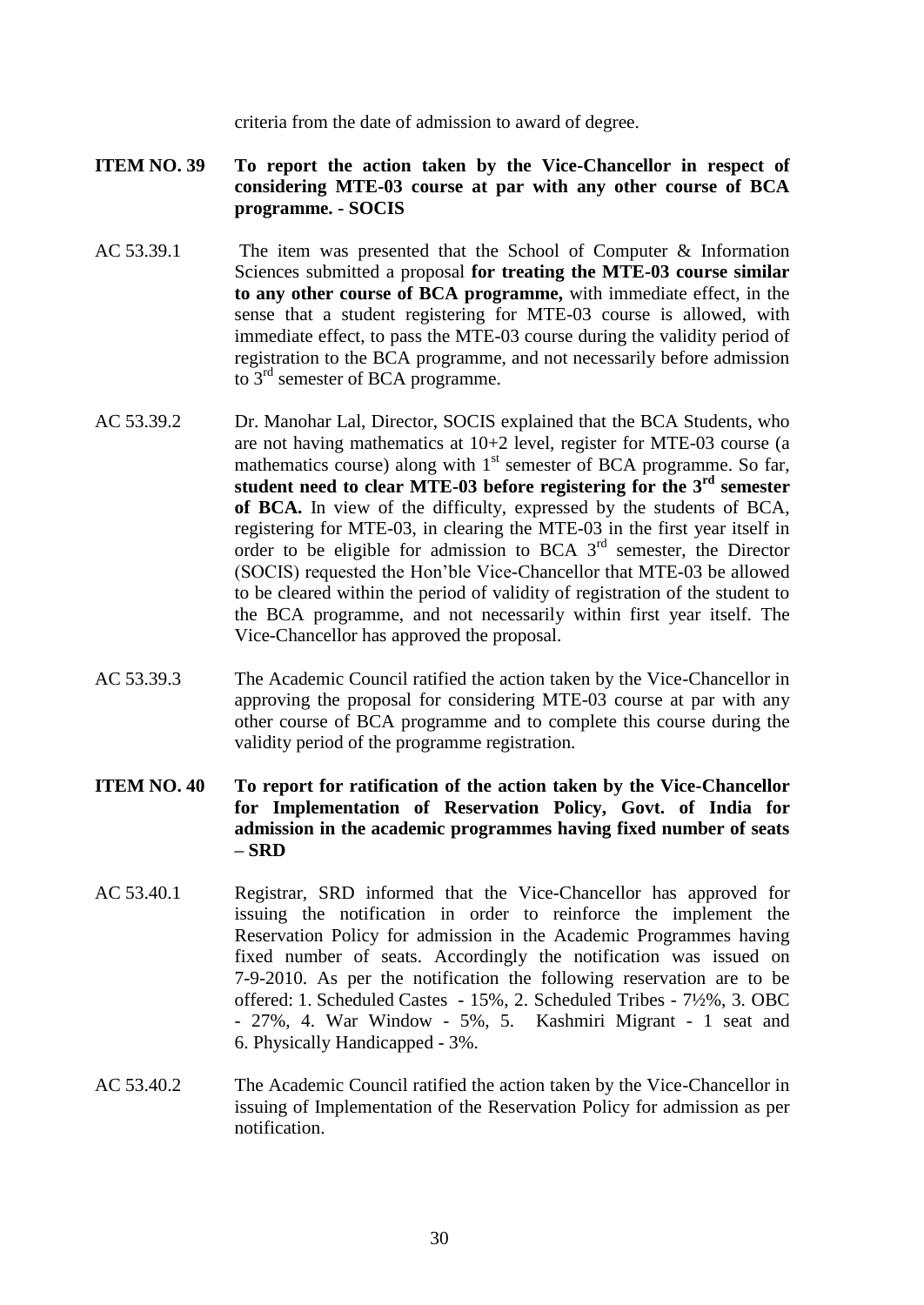- **ITEM NO. 41 To consider and approve the proposal to accept programme fee from People of Indian Origin (PIO) students residing in India at par with Indian students - International Division.**
- AC 53.41.1 It was presented that the International Division has proposed to accept the programme fees from people of Indian Origin (PIO) students residing in India at par with Indian students.

The Director, International Division informed that she was not clear about the proposal as she had joined very recently and it needs further examination by the division.

AC 53.41.2 The Academic Council, in view of the observations of Director, International Division, deferred the proposal and suggested that Director should examine the proposal in detail and thereafter submit the same for its consideration.

#### **ITEM NO. 42 To consider and approve the proposal for credits and courses for contextualized MSW for the North East Region – EDNERU**

AC 53.42.1 It was presented that EDNERU has submitted the proposal for credits and courses for contextualized MSW for the North East Region. The Academic Council at its  $51<sup>st</sup>$  meeting held on  $3<sup>rd</sup>$  March 2010 approved the proposal for launching the MSW programme having focus on the North-East with 64 credits (10 theory papers, 4 practicum and 4 noncredit courses, however, now, it is proposed that MSW (Social Justice, Sustainable Development and Peace) will have 80 credits. Accordingly, the NGA Project proposes to offer the FOUR non-credit courses mentioned above as 4 credit courses and thus enhancing the total number of credits to 80 this programme.

> In a meeting held on  $18<sup>th</sup>$  June 2010, the Vice-Chancellor suggested that an agenda item should be placed before the Academic Council along with the rationale and structure of the curriculum and also suggested to obtain the opinion (views) from the experts.

> In pursuance of the above suggestions, the Project Director prepared the rationale for conversion of non credit courses to credit courses curriculum for NGA Project and obtained the comments from outside experts.

> The Project Director has also enclosed UGC model curriculum 2001 Social Work and justification for enhancement of credits.

AC 53.42.2 The Academic Council considered and approved the proposal for credits and courses for contextualized MSW for the North East Region **(Annexure 28)** for regular programme.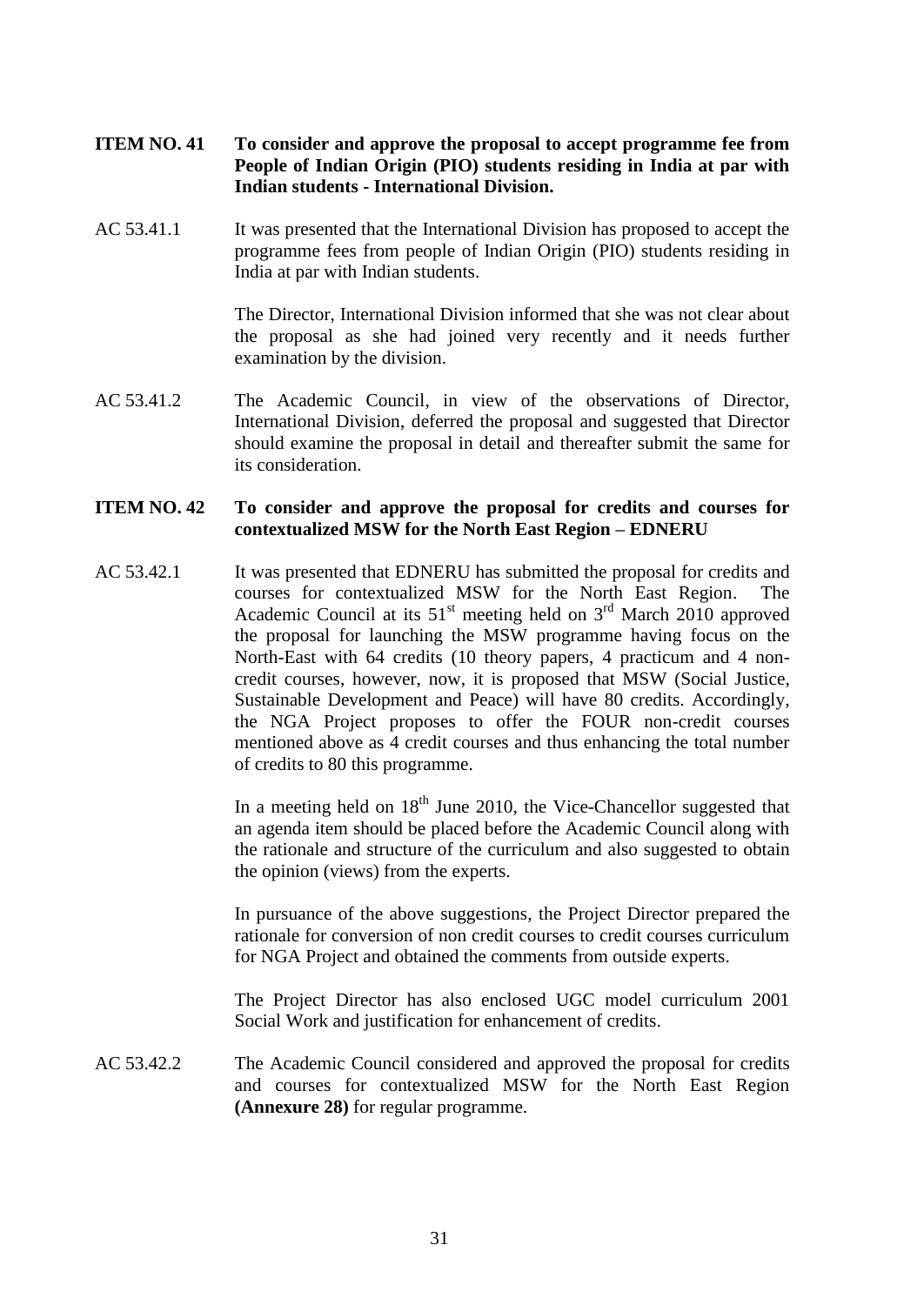# **ITEM NO. 43 To consider and approve the IGNOU-IIA Integrated M.Sc-Ph.D. in Physics and Astrophysics – SOITS**

- AC 53.43.1 The School of Interdisciplinary and Trans-disciplinary Studies has submitted the proposal for PhD registration for the students of Integrated M.Sc-PhD. in Physics and Astrophysics was placed before the  $16<sup>th</sup>$ meeting of the Research Council the salient features of which were as under:
	- The students of the first batch completed their M.Sc Examination in June 2010. The results have been declared. Since the programme is being conducted in the integrated mode, the students have virtually started their PhD work and their registration has to be formalized.
	- Those who will secure 60% and above will be eligible for joining Ph.D.
	- As per the guidelines of IGNOU a candidate has to *inter-alia* submit a Synopsis along with the names and credential of the guide(s) for consideration of the Doctoral Committee (DC).
	- $\bullet$  If the Synopsis and the guide(s) are to be approved by the DC and then the candidate gets the green signal from the Research Council for doing the registration.
	- The DC for the said purpose will be constituted with the belowmentioned structure:

Dean-Academic, IIA – Chairperson Research Supervisor A Nominee of Director, IIA A Nominee of VC, IGNOU Nodal Officer, IGNOU

- The academic as well as logistic support towards preparation of the Synopsis will be provided by IIA.
- The students selected for the PhD under this programme are fully supported with a fellowship (presently  $\bar{\tau}$ 12,000/- p.m. for the first 2 years and enhanced to  $\bar{\bar{\xi}}$ 14,000/- after 2 years), a book grant, accommodation and medical facilities. IIA will support the participation of students in National and International conferences.

The above said norms procedure has been duly approved by the Research Council through 16.26.1 and 16.26.2.

Subsequently a document was received from the Research Unit which *inter alia* envisaged 32 Credits of Course Work for the students of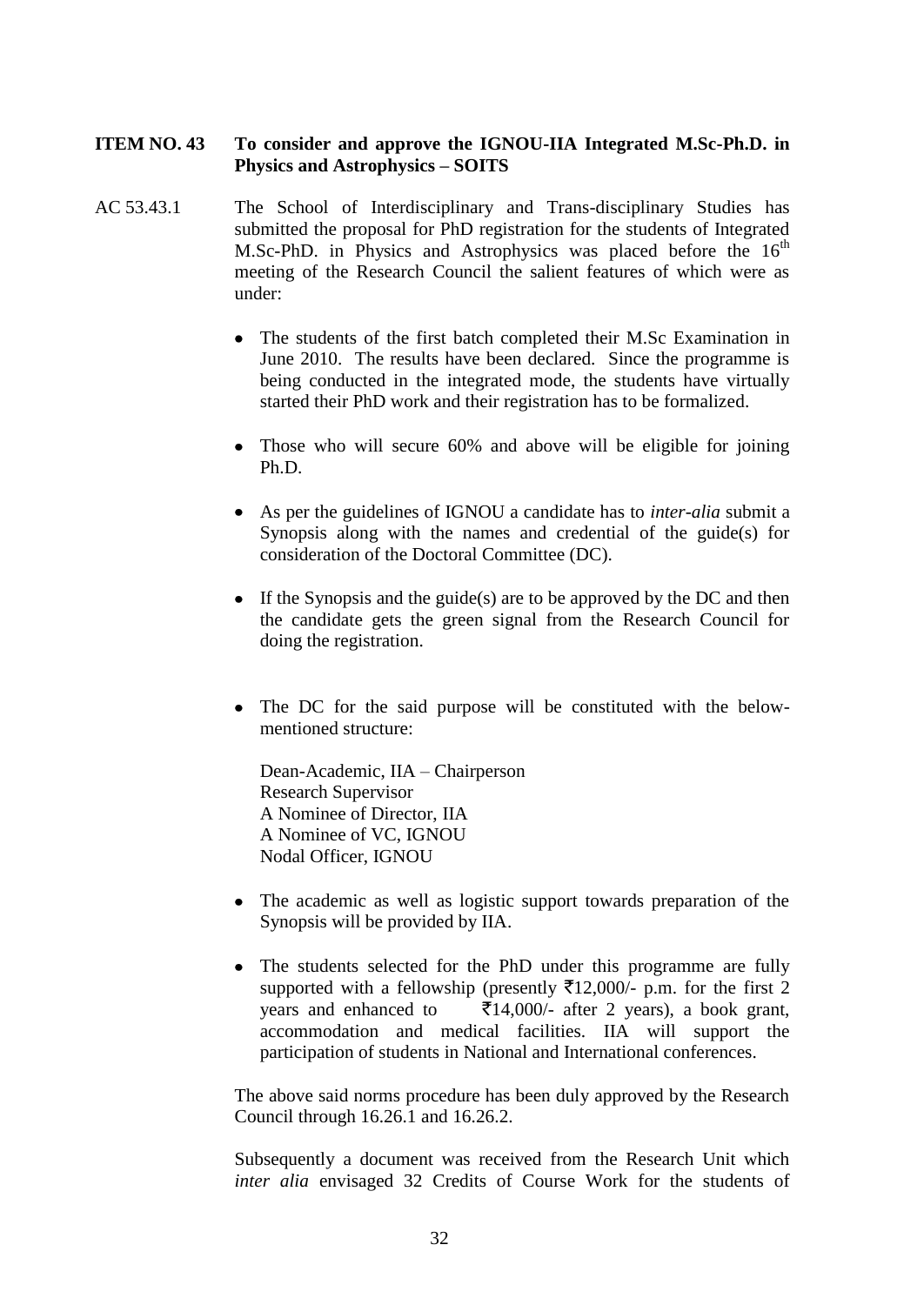Integrated-PhD. In this connection, the course structure for Integrated M.Sc-PhD Programme in Physics and Astrophysics is placed for approval.

**A student who fails in the 4th semester M.Sc subjects(s) will be given a maximum of six months grace period to write the exam for the subject(s) once again. The student will be provided stipend and hostel accommodation during the above period only if he/she has 60% and above marks in the successfully completed courses, and is willing to carry out the Post-M.Sc (Pre-PhD) laboratory or observational astrophysics course work.**

AC 53.43.2 The Academic Council considered and resolved to approve the norms and scheme for registration for IGNOU-IIA Integrated Ph.D in Physics and Astrophysics **(Annexure 29)** and suggested that the above Doctoral Committee should be as prescribed in the Ordinance for Research Degree Programme.

# **ITEM NO. 44 To consider the terminology to be printed on Degree Certificate of B.Sc. (Nautical Science) - SED**

AC 53.44.1 The Student Evaluation Division submitted the proposal for terminology to be printed on Degree Certificate of B.Sc. (Nautical Science).

> Director, SOET, explained that the Memorandum of Understanding was signed between IGNOU & Directorate General of Shipping (DGS) on  $12<sup>th</sup>$ February 2004 regarding conduct of Programme of B.Sc. (Nautical Science). As per Section (4) of MOU a suitable terminology is to be worked out by the Monitoring Implementation Committee (MIC) in order to suitably place the DGS name on the degree subject to the approval of the Academic Council.

AC 53.44.2 The Academic Council considered and approved the specimen of degree **(Annexure 30)** for B.Sc. Nautical Science.

#### **ITEM NO. 45 To consider and approve the proposal received from M/s. Karrox Technology Limited, (KTL) Mumbai – CCETC**

AC 53.45.1 It was presented that the Centre for Corporate Education and Training Consultancy received a proposal from M/s. Karrox Technology Limited, Mumbai (KTL) is a leading ISO certified IT Education organization, HQs. at Mumbai. They provide training in different areas like programming, networking, information network security, data base, operating systems, soft skills and management etc. They propose to conduct IT based education programmes with an objective of bridging the gap between academic and industrial requirements, developing directly employable workforce. The company has proposed conducting various skill development programmes like communication skills, professional and leadership skills, advance computer skills, internet technology and web designing, programming of logic and techniques and live skills like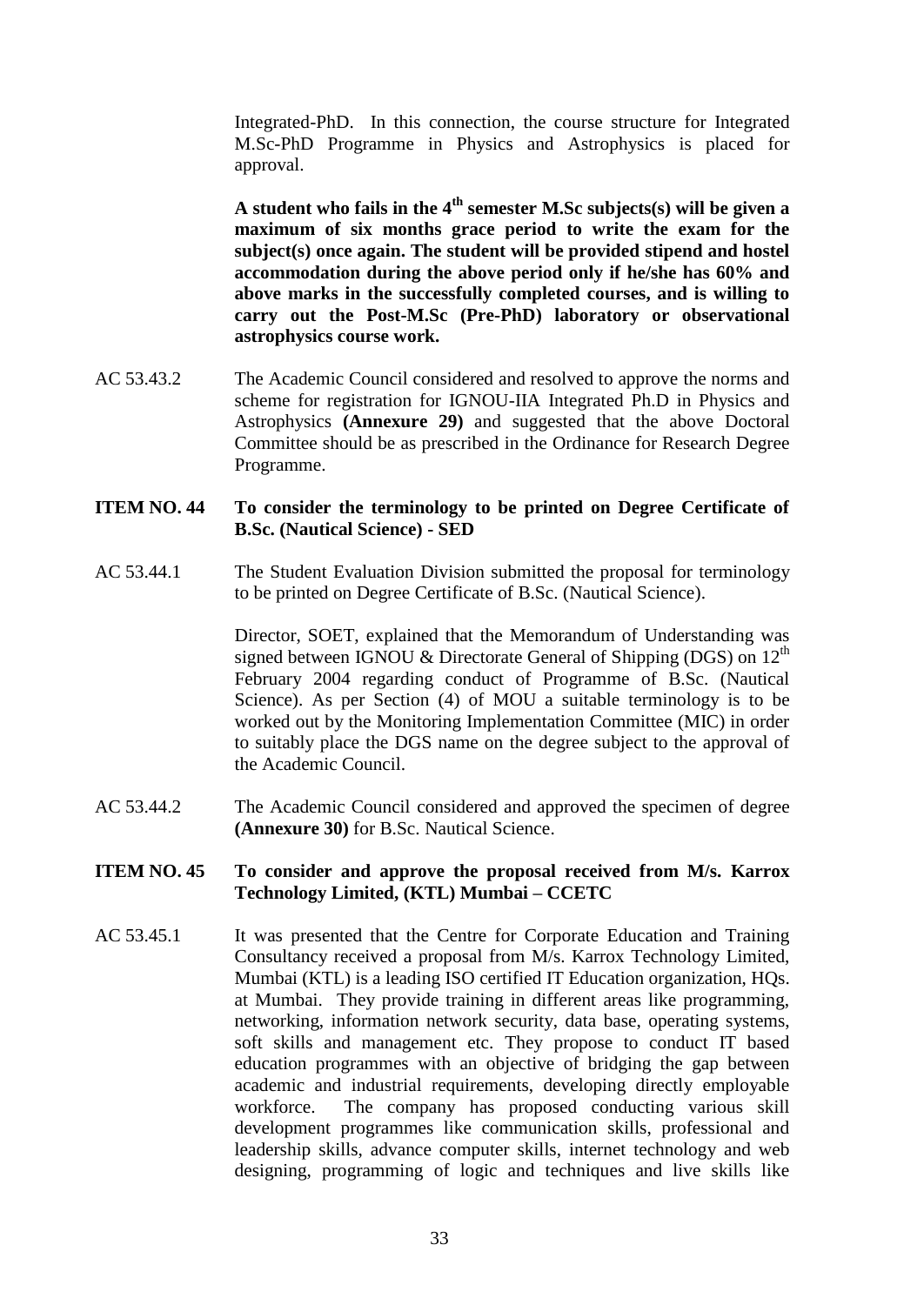personal competency, problem solving, effective work habits, healthy life style, drug resistance skills etc. The programmes proposed by them target transformation of the students by imparting them soft skills while not compromising on the time they devote to normal studies.

- AC 53.45.2 The KTL has submitted the proposal with a view to introduce job-oriented courses so as to make the students job ready. They wish to conduct these programmes both in Distance mode and also in the Face to Face mode. The target groups of students are first year, second year and third year B.Com/BA/BSc (IT)/BMI/BBA students. The CMC approved the proposal for commencement of Diploma / Certificate programmes to be conducted in collaboration with M/s. Karrox Technologies Ltd., Mumbai.
- AC 53.45.3 The Academic Council considered and approved the proposal for need based programmes – Diploma/Certificate in Professional Development in collaboration with M/s. Karrox Technologies Ltd., Mumbai. The Council directed to place the curricula of the different programmes in AC/ACSC for approval.

# **ITEM NO. 46 To consider and approve the proposal to introduce an MBA programme in Fashion Business Management in collaboration with U-21 G and MODSPE Paris – CCETC**

- AC 53.46.1 It was presented that the Centre for Corporate Education and Training Consultancy had submitted the proposal to introduce an MBA programme in Fashion Business Management in collaboration with U-21 G and MODSPE Paris. The M/s U-21 Global is a Singapore based online business group. In order to develop educational cooperation through academic exchange/collaboration and joint programmes and to advance education and training, IGNOU and U-21 Global had entered into an MoU on 24<sup>th</sup> April, 2009. As per this MoU, an 18 months duration Executive MBA programmes in Information Technology has been introduced. This programme is currently on offer.
- AC 53.46.2 Prof. P.R.R. Nair explained that the present proposal is to launch an Executive MBA programme in Fashion Business Management to be jointly developed by IGNOU, U-21 Global Singapore and MODSPE, Paris, in three phases, comprising of face to face, online and blended mode with each partner imparting certificate/degree/diploma for their component of the programme. M/s MODSPE, Paris is the official school of French Federation Ready to Wear garments, specialized on fashion marketing and they are active in delivering academic programmes.

Since it is a collaborative programme between IGNOU, U-21 Global and MODSPE, Paris, a tripartite agreement will be executed between of the three and an appropriate course structure worked out by an expert committee. Within IGNOU, the CCETC will be the nodal point for conduct of the programmes in collaboration with the Advanced centre for Informatics and Innovative Learning (which is now monitoring the Executive MBA programme) and the School of Computer Sciences. Any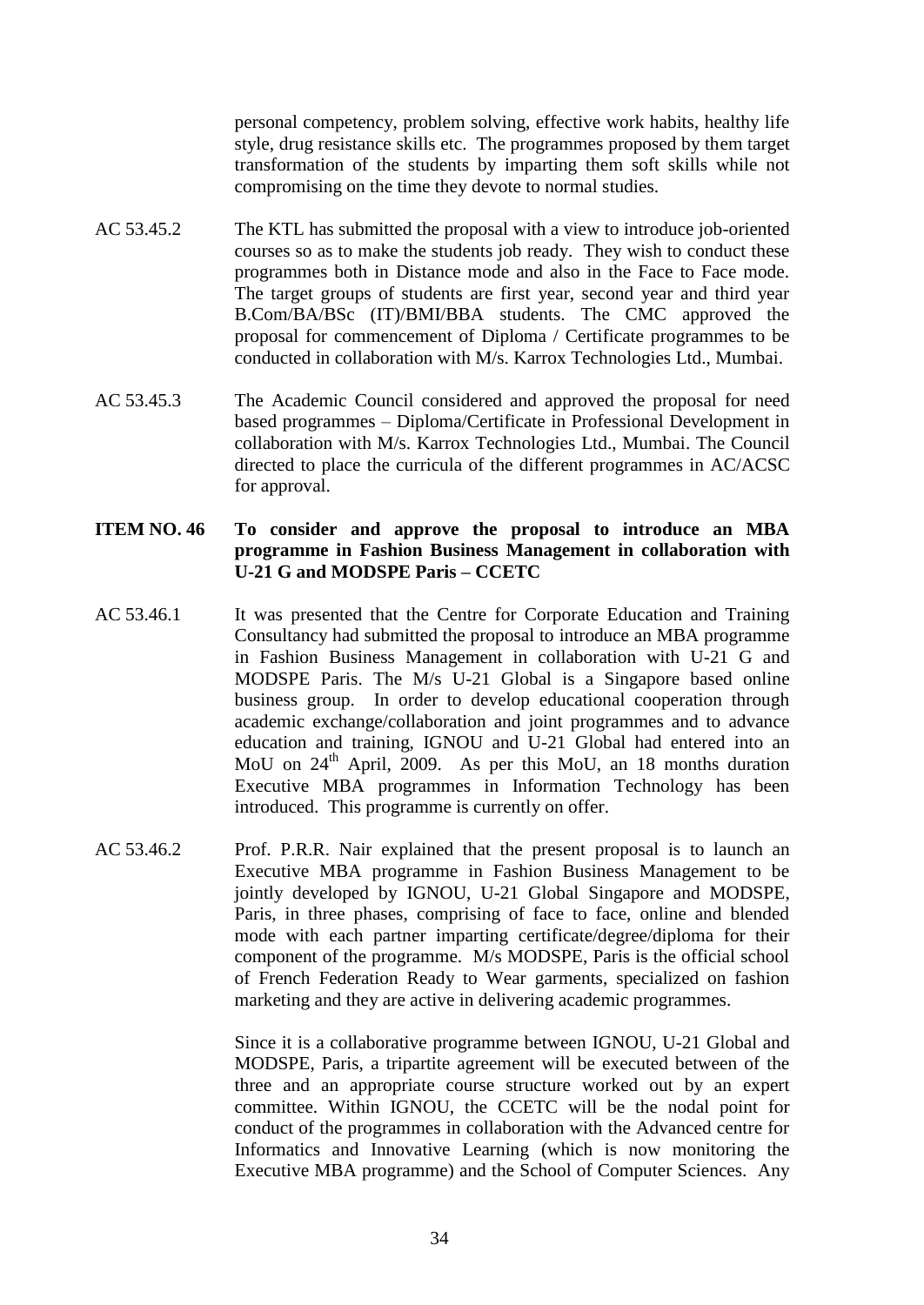assistance required from external agencies in the area of Fashion Design Technology will be availed of as per the University norms.

The CMC has approved the proposal to develop an MBA programme in Fashion Business Management in collaboration with U-21G and MODSPE Paris.

AC 53.46.3 The Academic Council approved the proposal for developing the Executive MBA in Fashion Business Management in collaboration with U-21G and MODSPE Paris and advised to place the detailed course structure and programme curriculum before the AC/ACSC for consideration.

### **ITEM NO. 47 To consider and approve the proposal from Hindustan Aviation Academy, Bangalore for conduct of MBA programme in Aviation Business Management – CCETC**

- AC 53.47.1 The item was presented that the CCETC received a proposal from Hindustan Aviation Academy, Bangalore for develop a MBA programme in Aviation Business Management.
- AC 53.47.2 Prof. P.R.R. Nair, OSD, has explained the proposal in detail and informed that the Centre Management Committee, CCETC after detailed discussions and in view of the MoU with M/s. Cochin International Airport Ltd. for conduct of MBA programme in Aviation Business Management felt that the proposed new programme should not be in conflict with the programme being currently offered at Cochin. While a PG Diploma in Aviation Business Management could be considered, but it was felt necessary to discuss the proposal further with M/s. Hindustan Aviation Academy and also CIAL to avoid any duplication. OSD & Coordinator, CCETC, was requested to have this discussion and come back before the CMC with the details of deliberations thereon.
- AC 53.47.3 The Academic Council considered and approved the decision taken by the CMC. The Council advised that the finalized programme details/structure has to be placed before AC/ACSC for consideration and approval.
- **ITEM NO. 48 To consider and approve the proposal received from M/s. Everonn Business Education Ltd. to initiate Academic Programmes – CCETC**
- AC 53.48.1 It was presented that the CCETC received a proposal from M/s. Everonn Business Education Ltd. to initiate Academic Programmes.
- AC 53.48.2 Prof. P.R.R. Nair, OSD informed that M/s Everonn Business Education Ltd. is a leading company engaged in technology support to the educational infrastructure in the country and is a listed company in the stock exchange. M/s. Everonn Education Ltd. has an MoU with the University for the conduct of certain skill development certificate programmes. The first batch of this programme has already commenced and was inaugurated by the Hon'ble Vice-Chancellor on  $14<sup>th</sup>$  of August at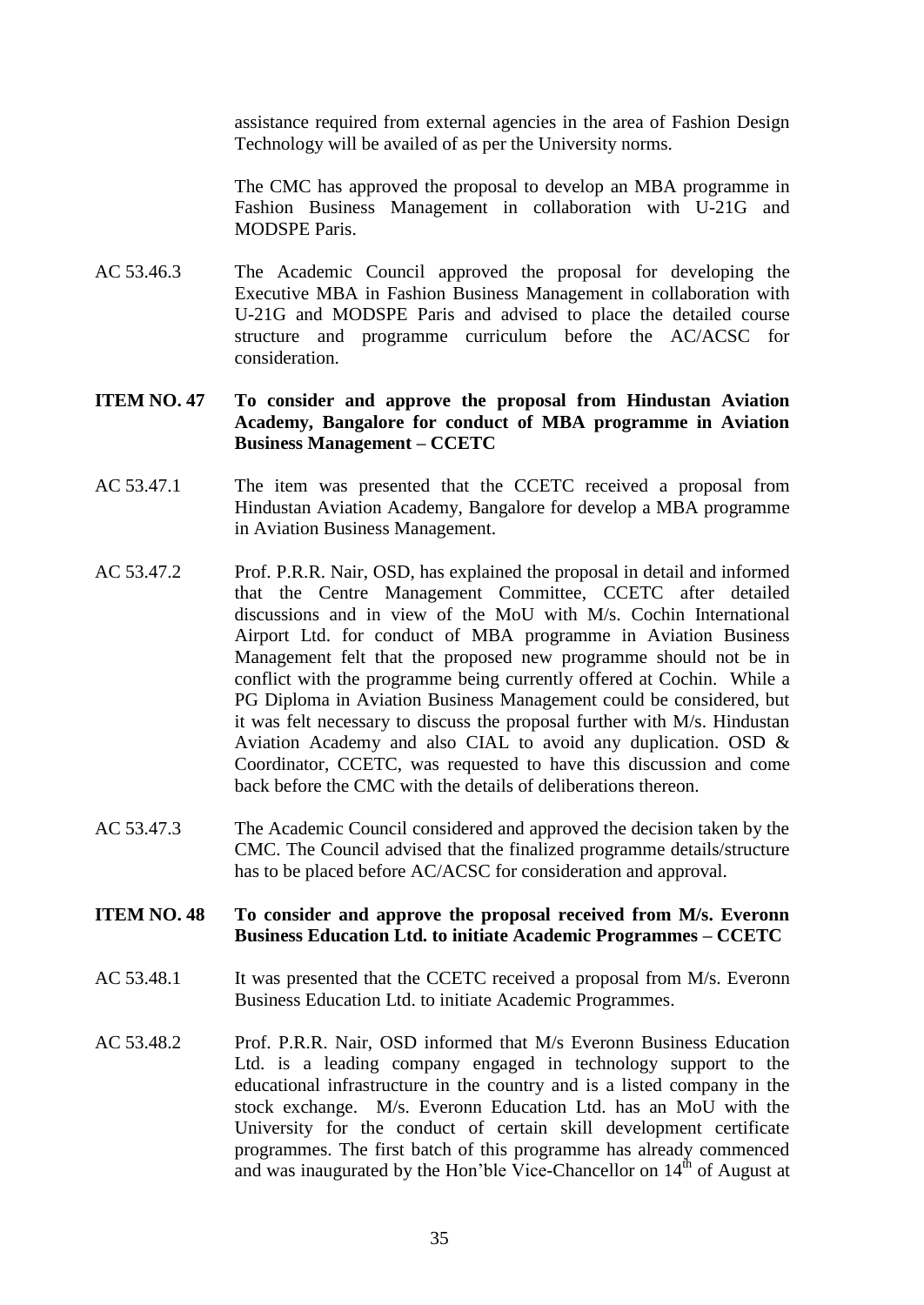Chennai. The company now proposes to establish educational institutions for imparting business education in undergraduate and post graduate level programmes. In this context, the representatives of the company had detailed discussion with us on  $14<sup>th</sup>$  August, 2010. The company proposes to launch certain post graduate programmes in various parts of the country and abroad through Technology Platforms and direct Face to Face mode to benefit a large number of students to make them employable. The following are the proposed programmes in collaboration with Everonn Business Education Ltd.,

- 1. MBA # years programme General
- 2. MBA Retail Management
- 3. MBA Banking, Financial Services and Insurance
- 4. MBA Education Management

The CMC approved the proposal to develop MBA Programmes, both face-to-face mode and distance mode, by the M/s EBEL in collaboration with CCETC, IGNOU. Dr. Latha Pillai stated that it may be advisable to involve the faculty members of School of Management Studies (SOMS) in order to take the assistance and draw the expertise in development of these collaborative programmes/courses.

AC 53.48.3 The Academic Council considered and approved the proposal for development of the programmes without any duplication with other programmes & IGNOU. The Council advised to place the complete programme structure and details for approval of AC/ACSC.

### **ITEM NO. 49 To consider and approve the proposal received from Institute of Industrial Management for Safety, Health and Environment – CCETC**

- AC 53.49.1 It was presented that the CCETC received a proposal from Institute of Industrial Management for Safety, Health and Environment.
- AC 53.49.2 Prof. P.R.R. Nair, OSD explained the Institute of Industrial Management for Safety, Health and Environment is an organization based in Bhopal. They have submitted a proposal for commencing of MBA Programme in Safety Management. Due to rapid industrialization, the corporate field is facing complex industrial challenges in the field of safety, health as well as environment, thus, necessitating skill upgradation. This in turn has created demand by industries for hiring professionals with safety management qualifications. This is a growing area in the industrial sector and the Govt. also lays great emphasis on this with a view to achieve safe and healthy work environment, thereby enhancing production, productivity and profit. This institute already has an MoU with IGNOU for conduct of various diploma programmes in industrial safety, health and environment management, construction management etc. The institute has necessary infrastructure and academic support for conduct of this programme. It is proposed to launch this programme from the academic session January 2011.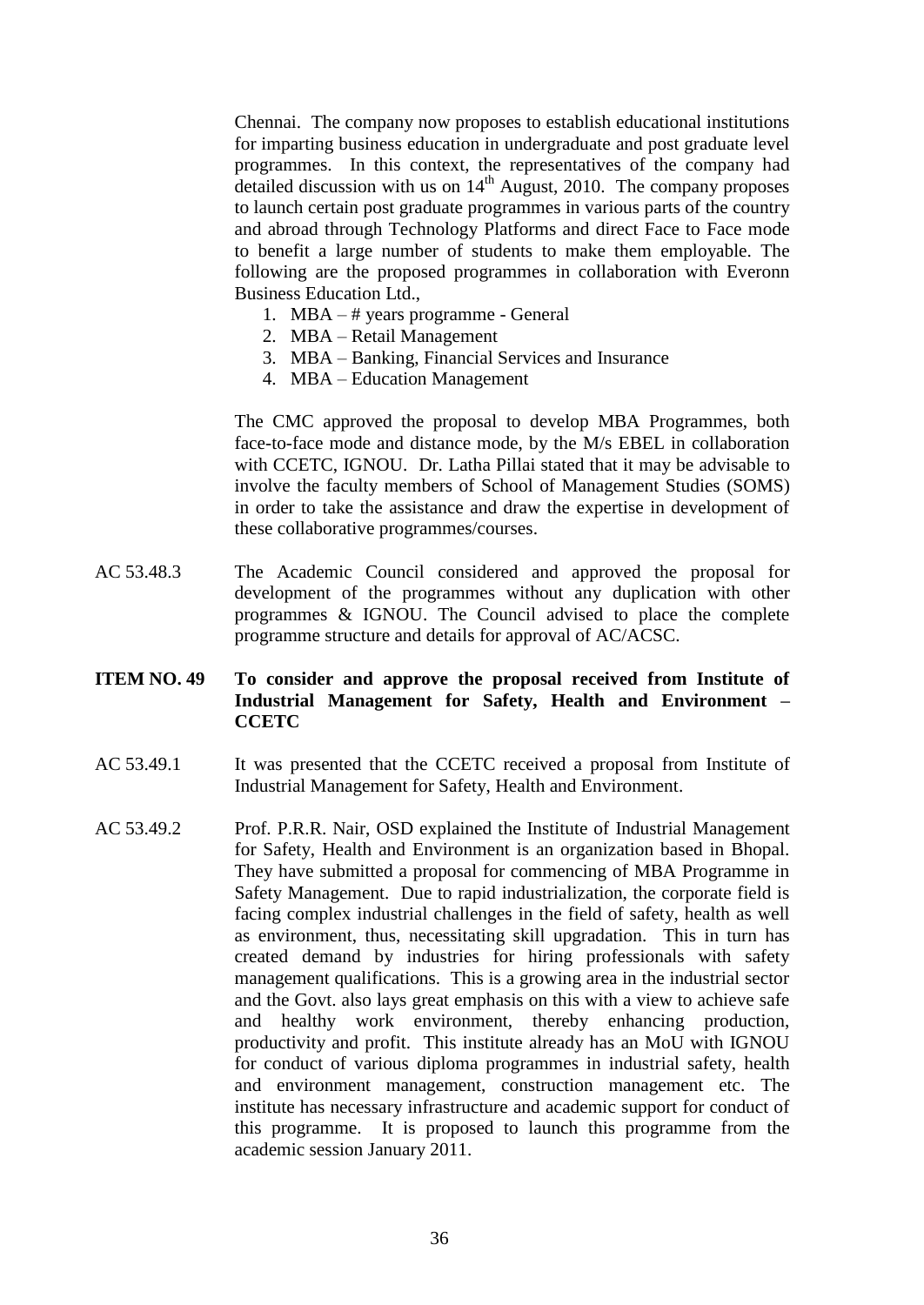The CMC approved the proposal received from Institute of Industrial Management for Safety, Health and Environment

AC 53.49.3 The Academic Council considered and approved the proposal for development of MBA in Safety Management Programme and advised to place the finalized programme structure and details before AC/ACSC for approval.

# **ITEM NO. 50 To consider and approve the proposal received from Bombay Stock Exchange Training Institute, Mumbai – CCETC**

- AC 53.50.1 The Item was presented that the CCETC received a proposal from Bombay Stock Exchange Training Institute, Mumbai.
- AC 53.50.2 The OSD, CCETC explained that the Bombay Stock Exchange is the largest stock exchange in the country. They have Training Institute at Mumbai. The authorities of the institute had called on us for discussion for launching of an MBA programme and also a Post Graduate Diploma programme with specialization in financial markets. This institute currently offers over 40 courses attended by over 8500 participants in an year. They also offer customized programmes for various corporates, financial and educational institutions. It has required infrastructure facility and faculty support and the school attracts practitioners from the industry as faculty support.

A faculty team of the University will be visiting the institute shortly for further discussion to fine tune the courses and also to ensure the facility available for conduct of the programmes at Mumbai.

The CMC approved the proposal for conduct of MBA programme and Post Graduate Diploma programme with specialization in financial markets.

AC 53.50.3 The Academic Council considered and approved the proposal matter as at above item.

#### **ITEM NO. 51 To consider and approve the proposal received from the Centre for Investment Education and Learning, Mumbai – CCETC**

AC 53.51.1 The Council noted that the CCETC received a proposal from the Centre for Investment Education and Learning (CIEL), Mumbai to launch certificate/diploma programmes in Wealth Management in collaboration with CCETC. The CIEL offers a core programme on Wealth Management Certification. The Centre Management Committee, CCETC after deliberations, felt that the proposal needs further clarity. It does not appear to be a limited company, their capability with regard to conduct of various on-line programmes, needs to be seen in person and details like the financial standing, availability of faculty resources, etc. should be ascertained and recorded. It was felt that during the next visit to Mumbai, the OSD & Coordinator, CCETC, could visit the applicant's office to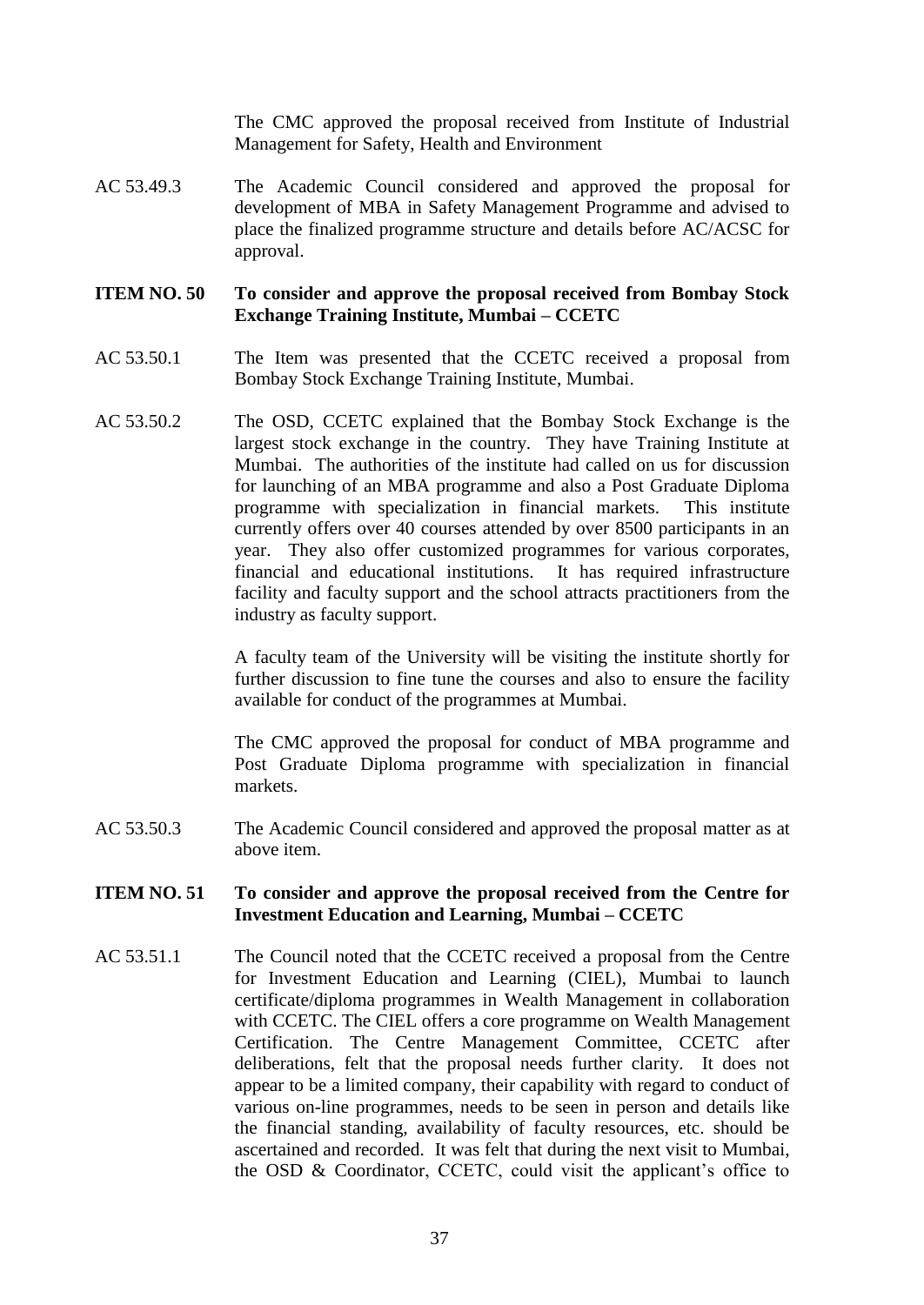have detailed deliberations and based on this, a further note can be put up to the Centre Management Committee in its next meeting.

AC 53.51.2 The Academic Council considered the views and recommendations of the CMC and decided that the proposal may be re-submitted after careful examination and recommendation of the CMC by considering all aspects and due procedures and norms of the University.

# **ITEM NO. 52 To consider and approve the proposal received from Training and Advanced Studies in Management and Communications Limited (TASMAC) – CCETC**

- AC 53.52.1 The council noted and considered that the CCETC received a proposal from Training and Advanced Studies in Management and Communications Limited (TASMAC) for developing and launching the following collaborative programmes:
	- 1. Master of Business Administration in Real Estate Management
	- 2. Master of Business Administration in Health Care Management
	- 3. Master of Business Administration in Hospitality Management
	- 4. Master of Business Administration in Fashion Management
	- 5. Certificate programme in Valuation
- AC 53.52.2 The OSD, CCETC, explained that the M/s TASMAC is located at Pune with campuses at Pune, Bangalore, Kolkata, Mumbai and London. It is a leading management institute with whom the University has signed two MoUs, one for international programme and another for a PG diploma in Management. Copies of these MoUs are placed below. TASMAC is in the area of management education and training for the last nearly 20 years and has sufficient infrastructural and faculty support for conduct of various academic programmes. Faculty teams from the University have already visited the campuses submitted their reports.

The CMC, after detailed deliberations on the proposal, felt that the programme of one-year PG Diploma has just commenced and also the academic programmes in London campus. While noting that the institute has adequate facilities for the conduct of the proposed MBA/Certificate programmes, it was suggested to wait till July 2011 in order to evaluate the performance of the current batch and examine how the institute has been able to run the first batch of the programme. After making a review, this proposal may be re-submit to the Centre Management Committee for approval for conduct of the academic programmes being proposed by TASMAC.

AC 53.52.3 The Academic Council considered and noted decision taken by the CMC.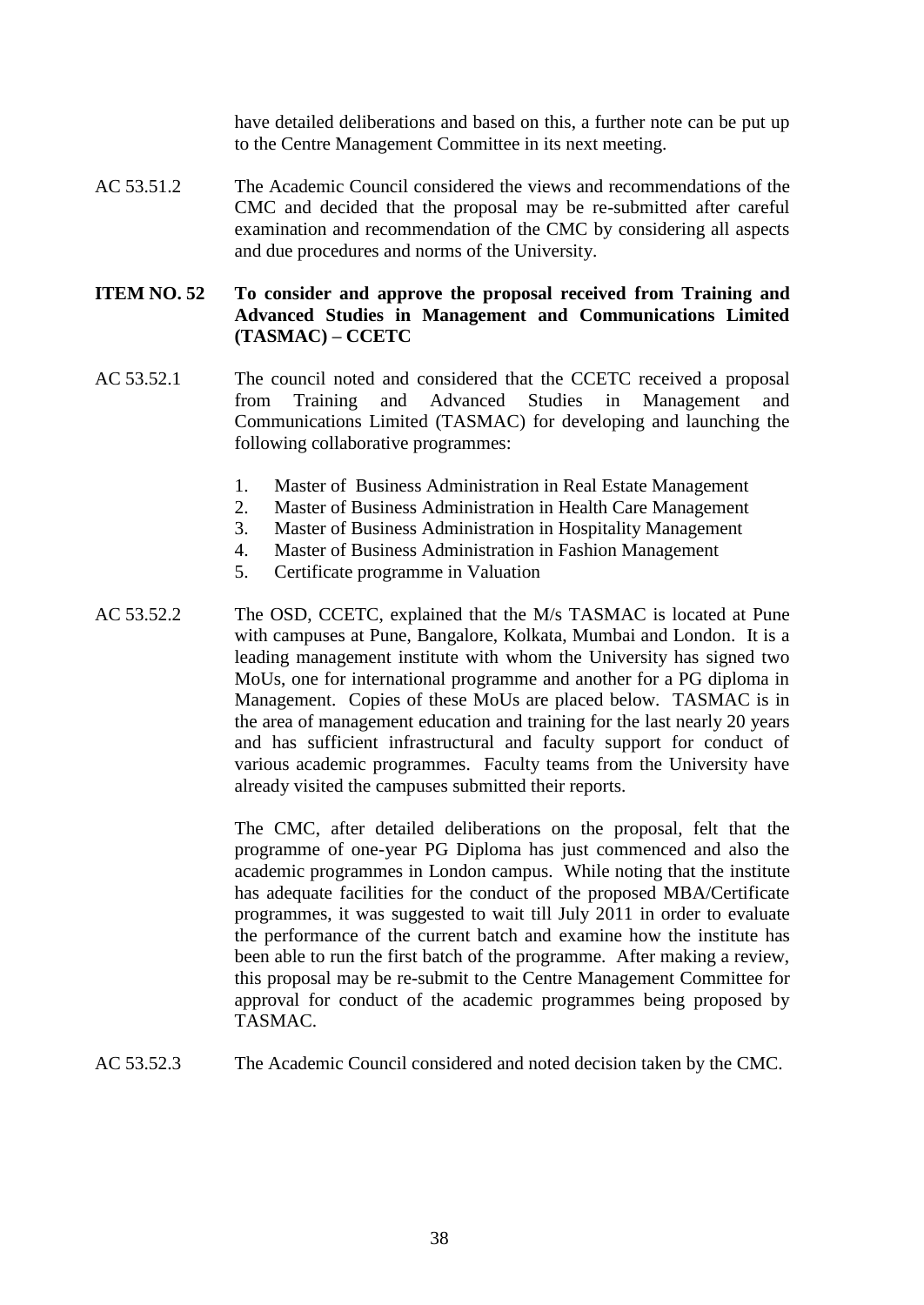- **ITEM NO. 53 To consider and approve the proposal received from M/s. Centum Learning (A Bharti Associate Company) for conduct of MBA full time programme. – CCETC**
- AC 53.53.1 The council considered the item and noted that CCETC received a proposal from M/s. Centum Learning (A Bharti Associate Company) for offering of MBA regular full time programme.
- AC 53.53.2 The OSD, CCETC informed that M/s. Centum Learning is a constituent of the CCETC and currently are running an MBA Programme through Distance Mode. The first batch started in July 2009 has 198 students and the second batch commencing July 2010 has 450 students.

The company has now approached the University for permission to conduct an MBA Face-to-Face full time programme. They propose to run the course at their centres at New Delhi, Mumbai, Mohali, Pune and Hyderabad. They have adequate infrastructural facilities and faculty support in all the above centres. A faculty team will visit the above centres before commencement of the programme.

The CMC after detailed deliberations on the details of MBA Programme (Distance Mode) being run in collaboration with M/s. Centum Learning Ltd. and considering, that the first batch of the programme in July 2009 had 198 students and the second batch has 450 students. With the expansion of its activities recently to African countries, especially due to the take over of a foreign company, the Bharti Group is on expansion path. They are in urgent need of trained manpower and to meet this requirement they are launching several academic programmes. The current proposal is to conduct MBA face-to-face programme at their campuses at New Delhi, Mumbai, Mohali, Pune and Hyderabad and the infrastructure, financial and faculty support, the CMC approved the proposal for conduct of MBA full time programme by M/s. Centrum Learning (A Bharti Associate Company). After detailed deliberations, the Centre Management Committee approved the proposal.

AC 53.53.3 The Academic Council considered the decision taken by the CMC in approving the proposal received from M/s. Centum Learning (A Bharti Associate Company) for conduct of MBA full time programme. The council approved the programme subject to the adequate infrastructural facilities and faculty resources, which has to be recommended by the faculty team after the visit.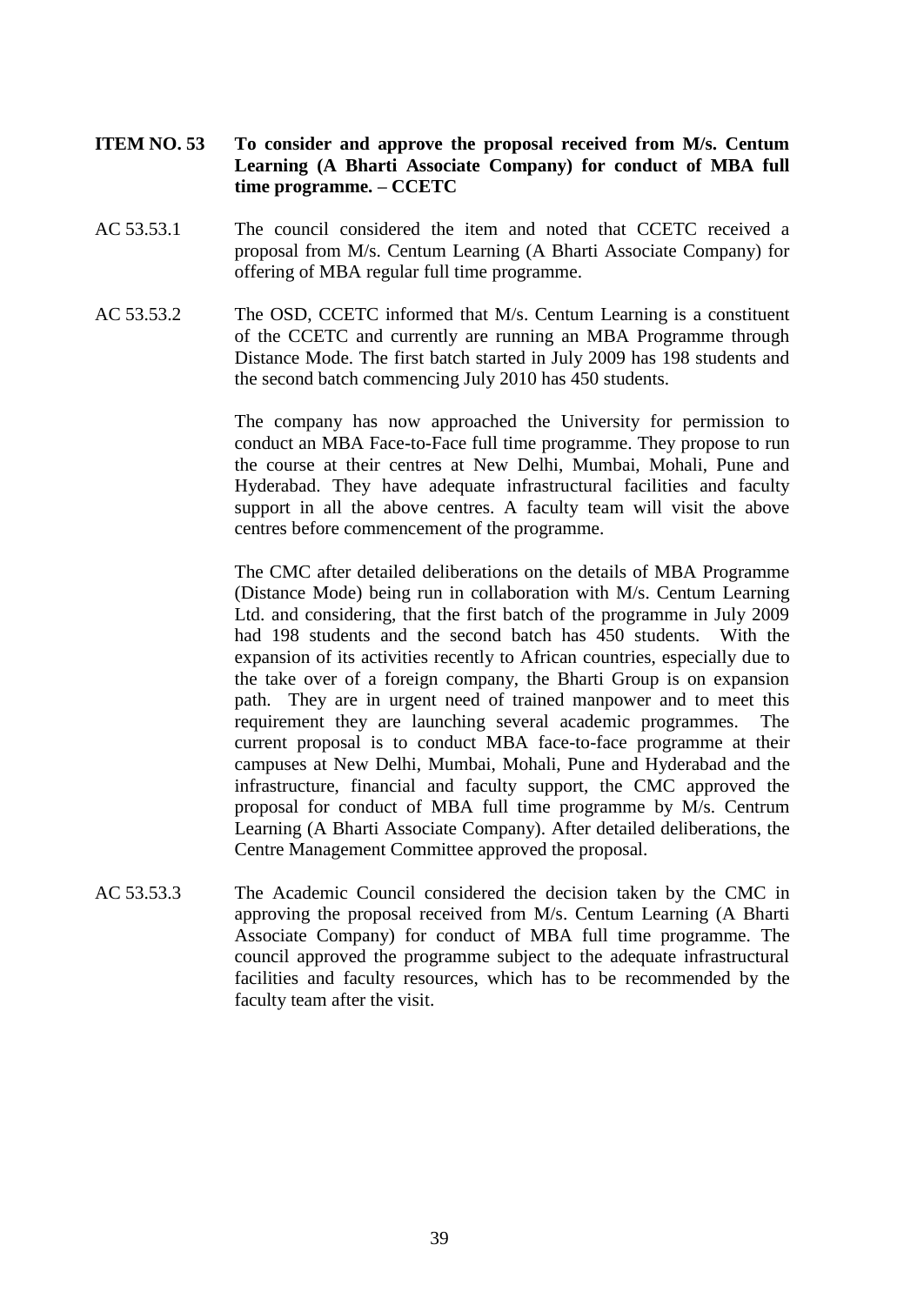- **ITEM NO. 54 To report for ratification of the action taken by the Vice-Chancellor in approving Phase 3 form for launching of Degree programme in B.Sc. (IT) in the software engineering stream and B.Sc. (IT) in the networking stream by SOCIS under IGNOU-NIIT joint collaboration for enhancing employability and skills for international students: - SOCIS**
- AC 53.54.1 The item was considered and noted the action taken by the Vice-Chancellor, in approving the Phase 3 form for launching of Degree programme in B.Sc. (IT) in the software engineering stream and B.Sc. (IT) in the networking stream by SOCIS under IGNOU-NIIT joint collaboration for enhancing employability and skills for international students.
- AC 53.54.2 Prof. Manohar Lal, Director, SOCIS explained the salient features of the programmes.
- AC 53.54.3 The Academic Council ratified the action taken by the Vice-Chancellor in approving the Phase 3 form for launching of Degree programme in B.Sc. (IT) in the software engineering stream and B.Sc. (IT) in the networking stream by SOCIS under IGNOU-NIIT joint collaboration for enhancing employability and skills for international students.

# **ITEM NO. 55 To report for ratification the action taken by the Vice- Chancellor: Lateral entry policy for NIIT Diploma students to IGNOU B.Sc. (IT) international (for both software engineering and networking streams**) – **SOCIS**

- AC 53.55.1 The Council considered and noted that the Vice-Chancellor approved the proposal of the Lateral Entry Policy for NIIT Diploma students to IGNOU B.Sc. (IT) international (for both software engineering and networking streams).
- AC 53.55.2 During the discussion it was pointed out that the policy should be examined from all legal aspects before it is implemented by the University as it involves legal complications.
- AC 53.55.3 The Academic Council ratified the action taken by the Vice-Chancellor in approving the Lateral Entry Policy in principle for NIIT Diploma students to IGNOU B.Sc. (IT) international (for both software engineering and networking streams) with the suggestion that the Legal aspect of the Policy may be examined in detail before implementation.

# **ITEM NO. 56 To report for ratification the action taken by the Vice- Chancellor: Semester wise payment for B.Sc.(IT) as well as lateral Entry Students**: - **SOCIS**

AC 53.56.1 The item was considered and noted that a meeting was held on  $23^{\text{rd}}$  July 2010 to finalize the semester wise payment terms to B.Sc. (IT) and NIIT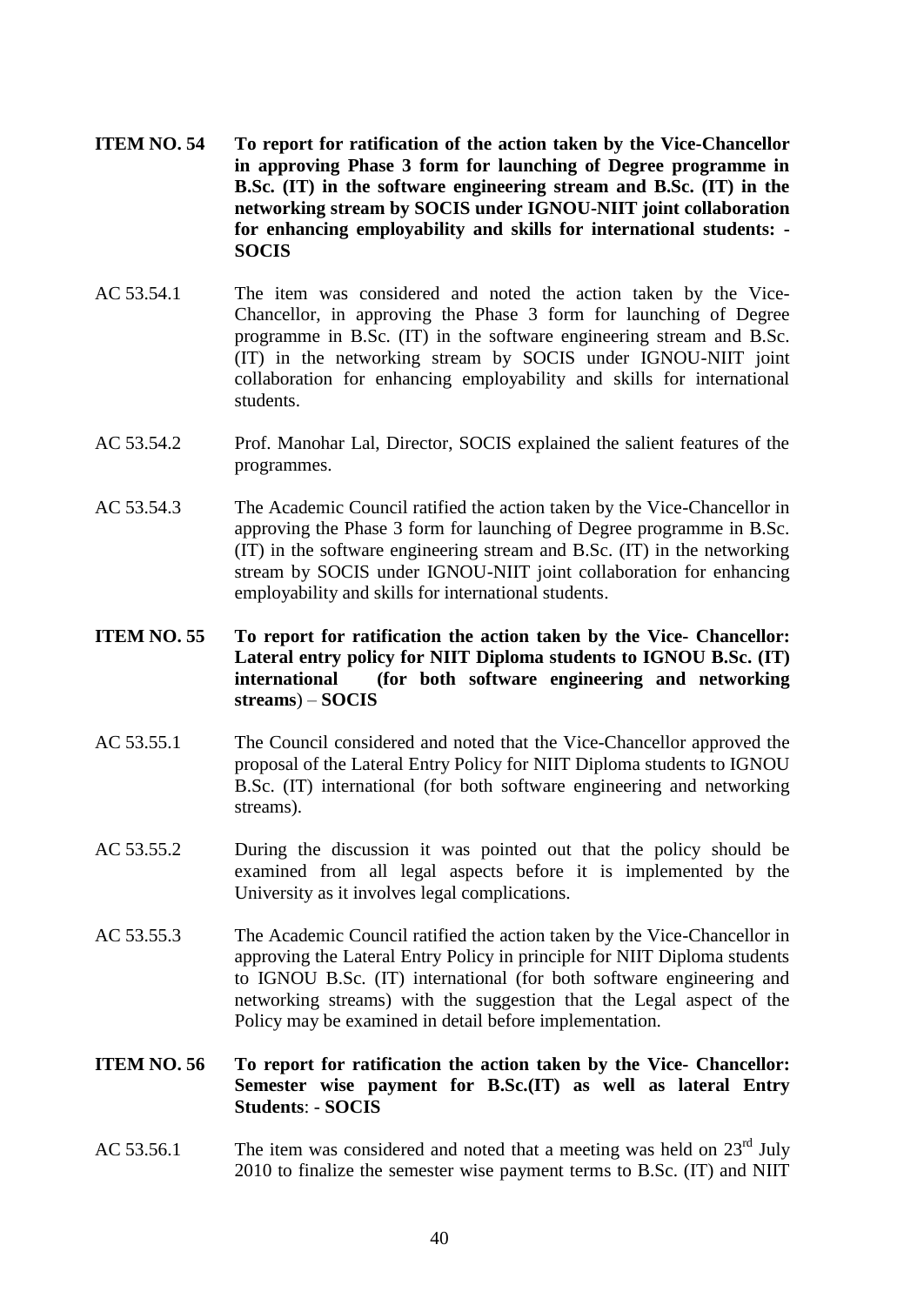diploma students being offered under joint collaboration between IGNOU and NIIT. The recommendations of the meeting for approved by the Vice-Chancellor.

AC 53.56.2 The Academic Council ratified the action taken by the Vice-Chancellor in approving the recommendations of the committee **(Annexure 31)** with the suggestion that the legal aspect regarding the payments norms recommended may also be looked into before implementation.

#### **ITEM NO. 57 To report for ratification the action taken by the Vice-Chancellor: Reconsideration fees related to value added services for B.Sc. (IT) international. – SOCIS**

- AC 53.57.1 The council considered and noted that a meeting was held on  $23<sup>rd</sup>$  July 2010 to finalize the semester wise payment terms to B.Sc. (IT) and NIIT diploma students being offered under joint collaboration between IGNOU and NIIT. The International Division has fixed the rate in USD for different kinds of value added services: examination fee, re-evaluation of examination script, issue of certificate and duplicate degree, etc. In this context, NIIT requested to reconsider charging first time examination fee as well as reduction in re-evaluation charges. The faculty meeting was held on 23<sup>rd</sup> July 2010 and made recommendations for waiving off the fist time examination fee as well as reduction in re-evaluation charges.
- AC 53.57.2 The Academic Council ratified the action taken by the Vice-Chancellor in approving the recommendations of the faculty meeting held on  $23<sup>rd</sup>$  July 2010 **(Annexure 32)** with the suggestion that the legal aspect regarding the payments norms recommended may also be looked into before implementation.

# **ITEM NO. 58 To consider and approve the proposal for Revised Selection Criteria for post basic B.Sc. Nursing programme – SOHS**

- AC 53.58.1 The item was considered and noted that the Academic Council at its  $19<sup>th</sup>$ meeting held on  $12<sup>th</sup>$  October 1998 under item no. 19.11.1 approved the proposal for entrance test for the post basic B.Sc. Nursing programme. However in the  $20<sup>th</sup>$  meeting of the Academic Council held on  $17<sup>th</sup>$ February 1999 under item no. 20.1.2 the Academic Council accepted the suggestion not to have the entrance test for post basic B.Sc. Nursing programme due to the problem of logistics and cost vs. number of students for post basic B.Sc. Nursing.
- AC 53.58.2 Director, SOHS informed that at present selection criterion for Post Basic B.Sc. Nursing Programme was calculated by giving weightage to GNM marks and years of experience of the candidates. Due to increase in the number of applicants and limited seats and to give equal and fair chance to all the candidates an Entrance Test is proposed. Logistics will be combined with OPENMAT and B.Ed. entrance test conducted Region wise.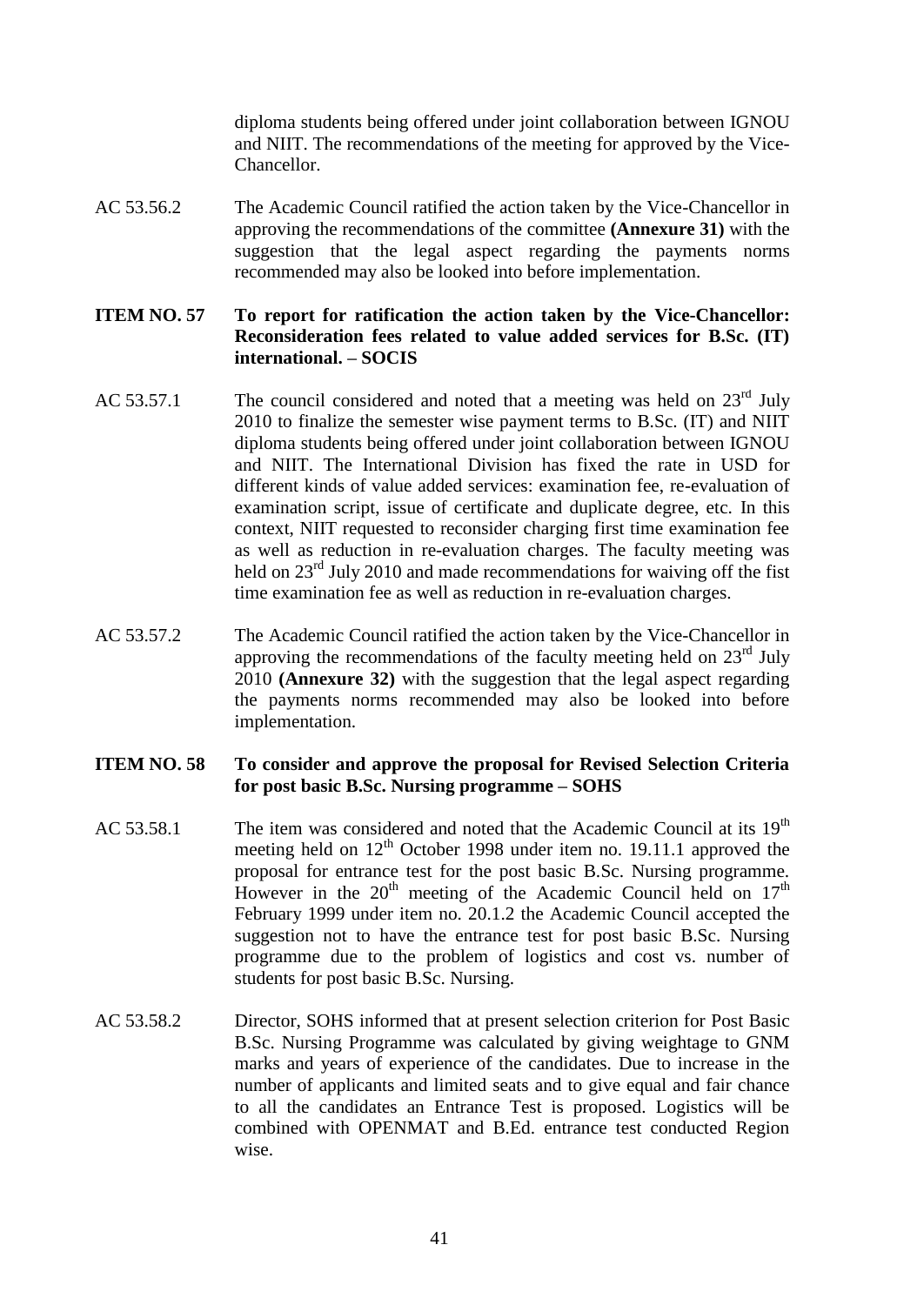AC 53.58.3 The Academic Council approved to have an entrance examination with the condition that the logistic will be combined with OPENMAT and B.Ed. Entrance Test conducted region wise by the University as recommended by the School Board of School of Health Sciences at its  $42<sup>nd</sup>$  meeting held on  $3<sup>rd</sup>$  August 2010

#### **ITEM NO. 59 To consider and approve the Phase 3 form for PG Diploma in Disability Rehabilitation Psychology Programme. – NCDS**

AC 53.59.1 It was informed that National Centre for Disability Studies has submitted Phase 3 form for PG Diploma in Rehabilitation Psychology is a programme approved by Rehabilitation Council of India. RCI has proposed the IGNOU to launched PG Diploma in Rehabilitation Psychology through distance mode. Accordingly, the proposal was approved by the Vice-Chancellor and the development of the programme was assigned to NCDS. The objectives of the programmes are a) To create a cadre of Rehabilitation Psychologists b) To strengthen the professionals working in the field of disability to qualify as rehabilitation psychologist.

> The curriculum of the programme was modified and formatted by the experts as per the IGNOU norms.

AC 53.59.2 The Academic Council ratified the action taken by the Vice-Chancellor and approved the final version of curriculum and Phase 3 Form **(Annexure 33)** PG Diploma in Disability Rehabilitation Psychology Programme.

#### **ITEM NO. 60 To consider and approve the Phase 3 form with revised evaluation methodology of PG Diploma in Food Science and Technology – SOA**

AC 53.60.1 It was informed that the School of Agriculture is developing PG Diploma in Food Science & Technology.

> The Phase 3 from for PG Diploma in Food Science and Technology has been approved by the School Board in the 15<sup>th</sup> Meeting held on 09.04.2010 and Academic Council Standing Committee in the  $30<sup>th</sup>$ Meeting held on 24.02.2010.

- AC 53.60.2 The Council noted that the weightage of the two components of theory viz. continuous assessment and term and examination has been modified and included in the revised form. The revised weightage of continuous assessment and term end examination is 30% and 70% of the theory, respectively and the Phase 3 form with revised evaluation methodology has been approved by the School Board in its  $16<sup>th</sup>$  Meeting held on 13.08.2010.
- AC 53.60.3 The Academic Council approved the revised evaluation methodology of PG Diploma in Food Science & Technology **(Annexure 34).**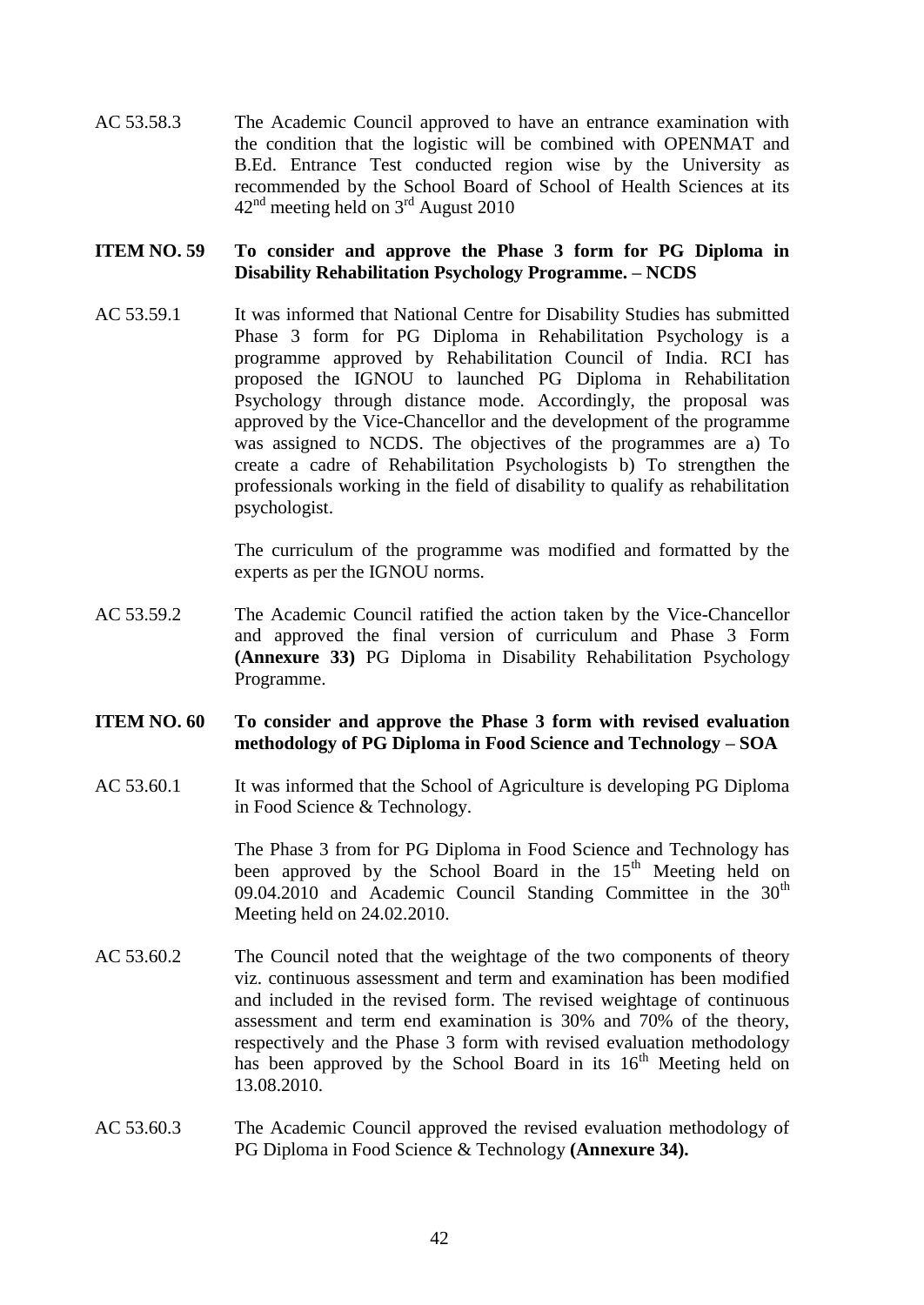# **ITEM NO. 61 To consider and approve the Phase 3 form of the "Masters in Agribusiness Management" – SOA**

AC 53.61.1 The Council considered the Phase 3 Form for Masters in Agribusiness Management programme and noted that

> The minimum eligibility for the programme shall be graduation in Agriculture and Allied Sector. Non agri-graduate shall also be eligible for this programme but they have to undertake the two additional bridge courses. The programme will be of total 126 credits and duration of the programme will be minimum 2½ years. The School Board has approved the Phase 3 form of the programme in its  $16<sup>th</sup>$  meeting held on  $13<sup>th</sup>$ August, 2010.

AC 53.61.2 The Academic Council approved the Phase 3 form for Masters in Agribusiness Management **(Annexure 35).**

### **ITEM NO. 62 To consider and approve the Phase 3 form with revised evaluation methodology and revised eligibility requirement for Ph.D. in Dairy Science and Technology – SOA**

- AC 53.62.1 It is informed that the School of Agriculture has offered 'PhD in Dairy Science and Dairy Technology' to augment and strengthen research activities, particularly in the industry, in the area of Dairy Science with focus on Dairy Technology specialization. The Phase 3 form has been approved by the School Board in the  $15<sup>th</sup>$  Meeting held on 09.04.2010. Subsequently, the Research Council has approved the same vide Agenda No. 17 in its  $16<sup>th</sup>$  Meeting held on 03.02.2010.
- AC 53.62.2 Now the revised weightage of the two components of course work viz. continuous assessment and term end examination is 30% and 70%, respectively and in addition to the eligibility criteria which were already approved in the RC at its  $16<sup>th</sup>$  meeting. M.Sc. (Agriculture Processing and Food Engineering) with B.Tech (Dairy Technology) has been included as eligibility criteria for admission to Ph.D. in Dairy Science and Technology. The Phase 3 form with revised evaluation methodology and eligibility requirement has been approved by the School Board in its  $16<sup>th</sup>$ Meeting held on 13.08.2010.
- AC 53.62.3 The Academic Council considered and approved the revised evaluation methodology for course work and revised eligibility requirement for Ph.D. in Dairy Science and Technology.

# **ITEM NO. 63 To consider and approve the proposal of the Discipline of History to adopt the courses from Gandhi and Peace Studies Programmes as optional courses for M.A. History Programme (MAH) – SOSS**

AC 53.63.1 It is informed that the discipline of History had submitted the proposal to adopt the courses 4 credits each from Gandhi and Peace Studies Programmes as optional courses for M.A. History Programme. They are: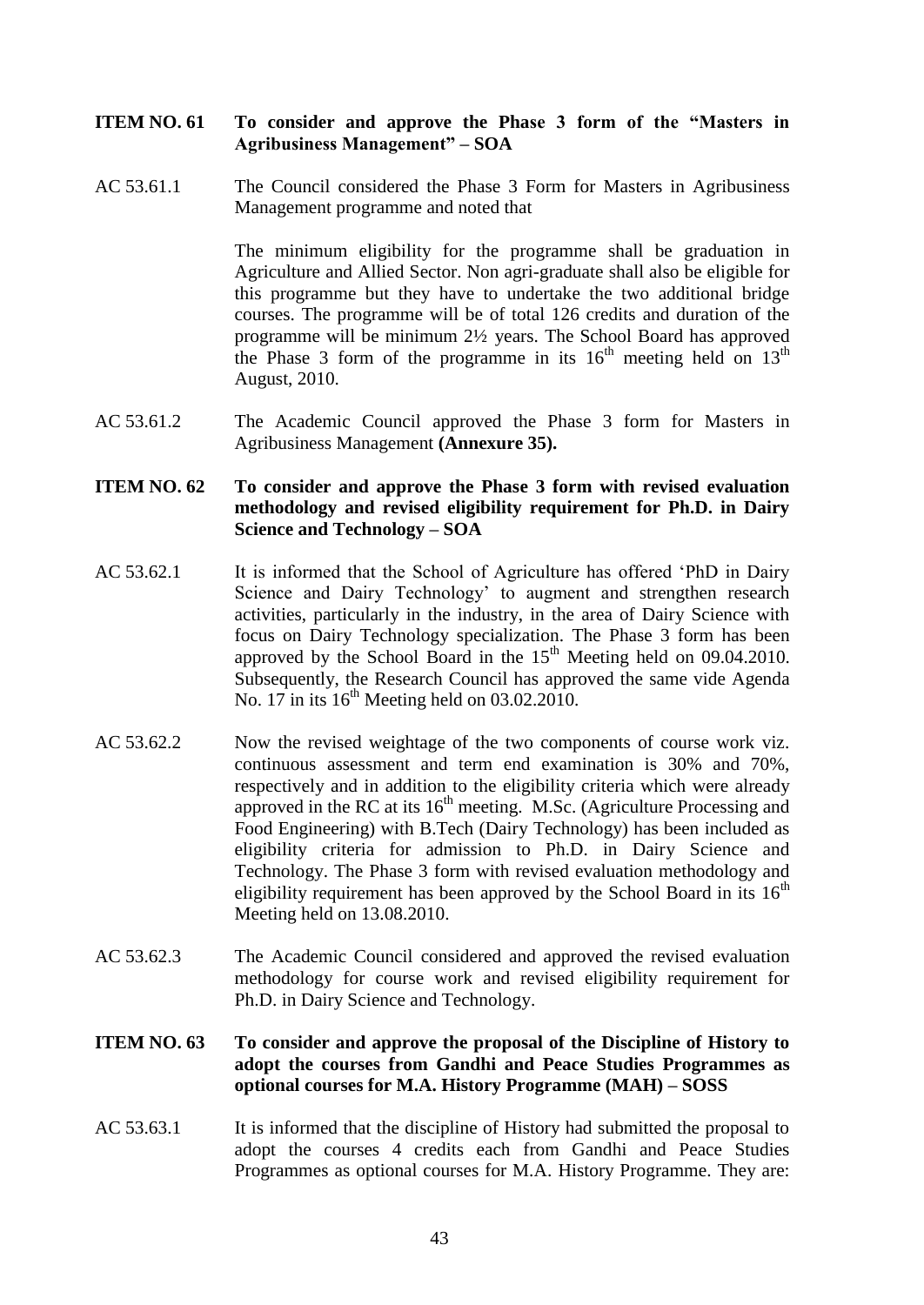i) Gandhi: The man and his Times (MGP-001) ii) Philosophy of Gandhi (MGP-002) iii) Gandhi's Social Thought (MGP-003) iv) Gandhi's Political Thought (MGP-004). The School Board in its  $50<sup>th</sup>$  meeting held on 18th August 2010 considered and approved the adoption of the courses as optionals in M.A. History Programme.

AC 53.63.2 The Academic Council considered the proposal and approved to adopt the four courses **(Annexure 36)** of M.A. (Gandhi and Peace Studies) as optional in M.A. History Programme.

# **ITEM NO. 64 To consider and approve the course structure of the two courses on History of Architecture – (1) & (2) as optionals in M.A. History Programme (MAH) – SOSS**

- AC 53.64.1 It was informed that the discipline of History had submitted the Course Structure of the two courses (8 credits each) of History of Architecture – (1)  $\&$  (2) as optionals in M.A. History Programme (MAH). They are: 1) History of Architecture in India: 1 (Harappans –  $11<sup>th</sup>$  Cen. A.D.) 2) History of Architecture in India: 2 (Twelfth – Eighteenth Century). This proposal was approved by the School Board in its  $50<sup>th</sup>$  meeting held on  $18^{th}$  August 2010.
- AC 53.64.2 The Academic Council approved the course structure of the two courses on History of Architecture – (1)  $\&$  (2) (**Annexure 37**) as optional in M.A. History Programme.

#### **ITEM NO. 65 To consider and approve the Modular Form of the Diploma in Vocational Teacher Education Programme (DVTE) - SOVET**

AC 53.65.1 It is informed that the School of Vocational Education and Training had submitted the Modular Form the Diploma in Vocational Teacher Education Programme (DVTE). As suggested by the expert meeting that the programmes can be offered in modular form, the School Board, SOVET in its  $50<sup>th</sup>$  meeting approved the following:

The revised eligibility for the programme

- $\triangleright$  10th + technical (Vocational Qualification (Certificate or Diploma) + 2 Year Experience; or
- $\geq 10+2$  (Vocational stream/Technical stream); or
- $\geq$  10+2 (general stream) + technical /vocational qualification (certificate or diploma)

All the above stated qualifications should be from government recognized institute/board.

The options for registration with above mentioned eligibility are:

- $\triangleright$  Direct enrolment in Certificate Programme (16 Credits);
- $\triangleright$  Direct enrolment in Diploma programme (32 Credits) with option to exit after completion of 16 credits of the programme; and
- Direct enrolment in DVTE programme in second semester those who completed Certificate programme.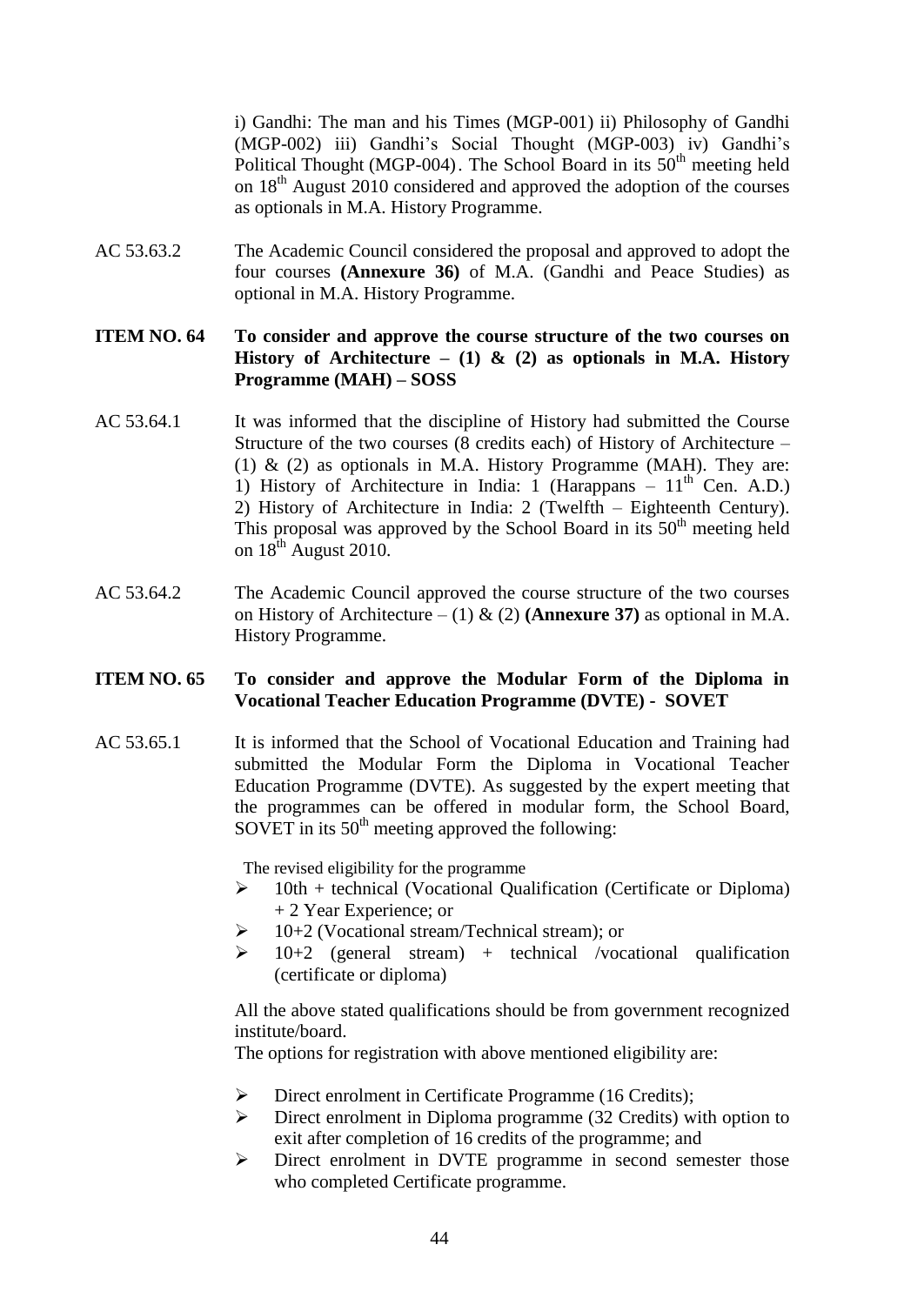AC 53.65.2 The Academic Council considered the proposal and approved the revised eligibility criteria Modular Form of registration of the Diploma in Vocational Teacher Education Programme (DVTE).

# **ITEM NO. 68 To consider and approve Programme code for Post Graduate Certificate in Cyber law (online).**

AC 53.68.1 It was presented that School of Law proposed to offer Post Graduate Certificate in Cyber law (PGCCL) through ODL mode and also through VEL (Virtual Education in Law), which is totally online with the support of e-Gyankosh

> The Director, SOL informed that two different evaluation methodologies have been followed for ODL and online. In distance mode, evaluation of student's performance is assessed through continuous internal assessment and term-end examinations. 30% and 70% weightage will be given to Assignments and TEEs respectively.

> Where as through online mode, continuous evaluation is through assignments of 30% weight age and Research paper for all four courses which carries 70% weight age.

> (Research Paper will have written project of 50 marks and 20 marks for presentation and Viva-voce through web conferencing mode).

> Since different methodology has been followed in online and distance learning mode for PGCCL examination, it is proposed that there should be different code for the online mode of PGCCL.

> Hence, it is proposed that online course should be renamed as Post Graduate Certificate in Cyber law-Online and the programme code is suggested PGCCL-OL.

AC 53.68.2 The Academic Council considered and approved the PGCCL programme to be offered through ODL as well as on-line modes and revised name of the online programme and Evaluation Methodology. Regarding programme code it was resolved to obtain from the Planning and Development Division.

# **ITEM NO. 69 To consider and approve online examination for MIPL and PGDLPO programmes**

- AC 53.69.1 The Council noted that the School of Law is offering the following two programmes, PG Diploma in Legal process Outsourcing (PGDLPO-Online) Master in Intellectual Property Law (MIPL-Online), through online platform supported by IGNOU's e-Gyankosh, Virtual Education in Law (VEL) and Rainmaker's E mentor's platform.
- AC 53.69.2 The Director, SOL, informed that the Term End Examination was due for both PGDLPO and MIPL programmes, the School of Law has approached Reliance World web store for conducting online examination for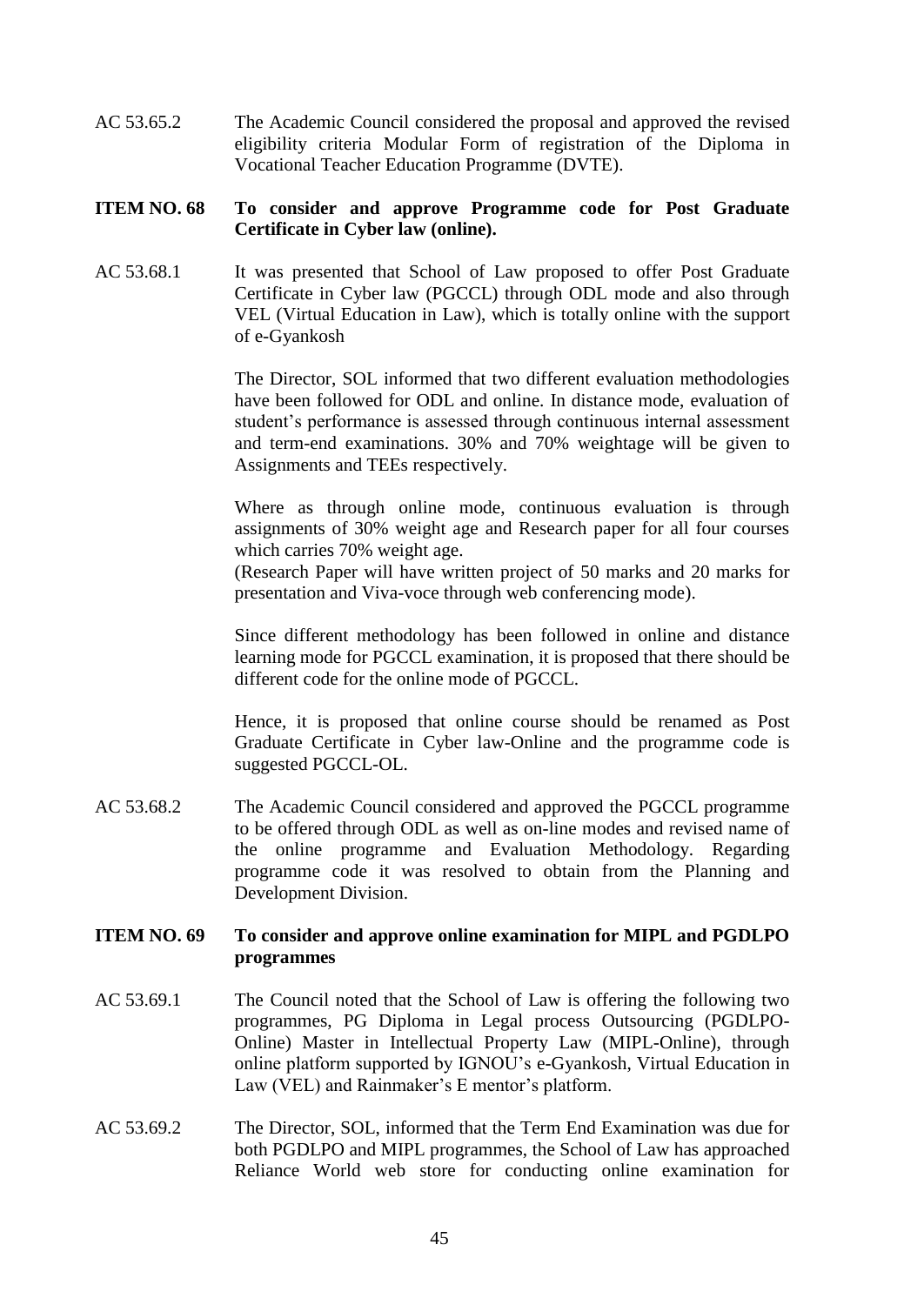PGDLPO and MIPL programmes since the total number of students appearing in both the online examination is less than 500 students, the school may be permitted to conduct the online examination with the help of Reliance Web store Limited (Reliance World), who have agreed to provide the back up support and ensures the availability of computers with broadband internet connection in each examination centers as identified throughout India. This proposal was approved by the Vice-Chancellor.

AC 53.69.3 The Academic Council considered the matter and ratified the action taken by the Vice-Chancellor for conduct of online examination for MIPL and PGDLPO programmes of SOL with the help of Reliance Web Store Ltd.

#### **ITEM NO. 70 To consider and approve the Phase 3 Form for the proposed the programme in Foot Wear Technology under IGNOU-FDDI Project**

AC 53.70.1 It was presented that the School of Engineering & Technology, IGNOU had signed a MoU with Footwear Design and Development Institute (FDDI), Ministry of Commerce and Industry, GOI, for activating its programmes in Footwear Technology. As per the MoU the School has already been offering the Certificate programmes in Shoe upper cutting, shoe upper stitching and shoe lasting and finishing. The FDDI vide their letter no. FDDI/IGNOU/DT/05/2010 dated April 23, 2010 requested the University to incorporate the following five PG programmes (2yrs duration) and three UG programmes. (3 yrs duration):

> PG Programmes: 1) M.Sc. (Fashion Merchandizing & Retail Management), 2)M.Sc. (Footwear Technology), 3) M.Sc. (Creative Designing CAD/CAM), 4) M.Sc. (Leather Goods & Accessories Design) and 5) M.Sc. (Visual Merchandizing & Communication Design)

> UG Programmes: 1) B.Sc. (Fashion Merchandizing & Retail Management), 2) B.Sc. (Footwear Technology) and 3) B.Sc. (Leather Goods & Accessories Design)

- AC 53.70.2 Prof. Subhasis Majhi informed the Council that the Hon'ble Vice-Chancellor has approved the proposal of FDDI, Ministry of Commerce and Industry, GOI and directed the School of Engineering and Technology for development and activation of these programmes in the centres of FDDI at Noida, Rae Bareilly, Chindwara, Kolkata, Chennai and Rohtak. Accordingly, the faculty deliberated upon the proposal and the course structure for all the above programmes have been developed in consultation with FDDI. The Phase 3 Forms for all the programmes have been approved by the School Board of School of Engineering & Technology at its  $38<sup>th</sup>$  meeting held on 27.08.2010.
- AC 53.70.3 The Academic Council considered and approved the Phase 3 Forms **(Annexure 38)** for all the proposed 8 programmes being offered by the School of Engineering and Technology in collaboration with FDDI and ratified the action taken by the Vice-Chancellor in permitting the FDDI to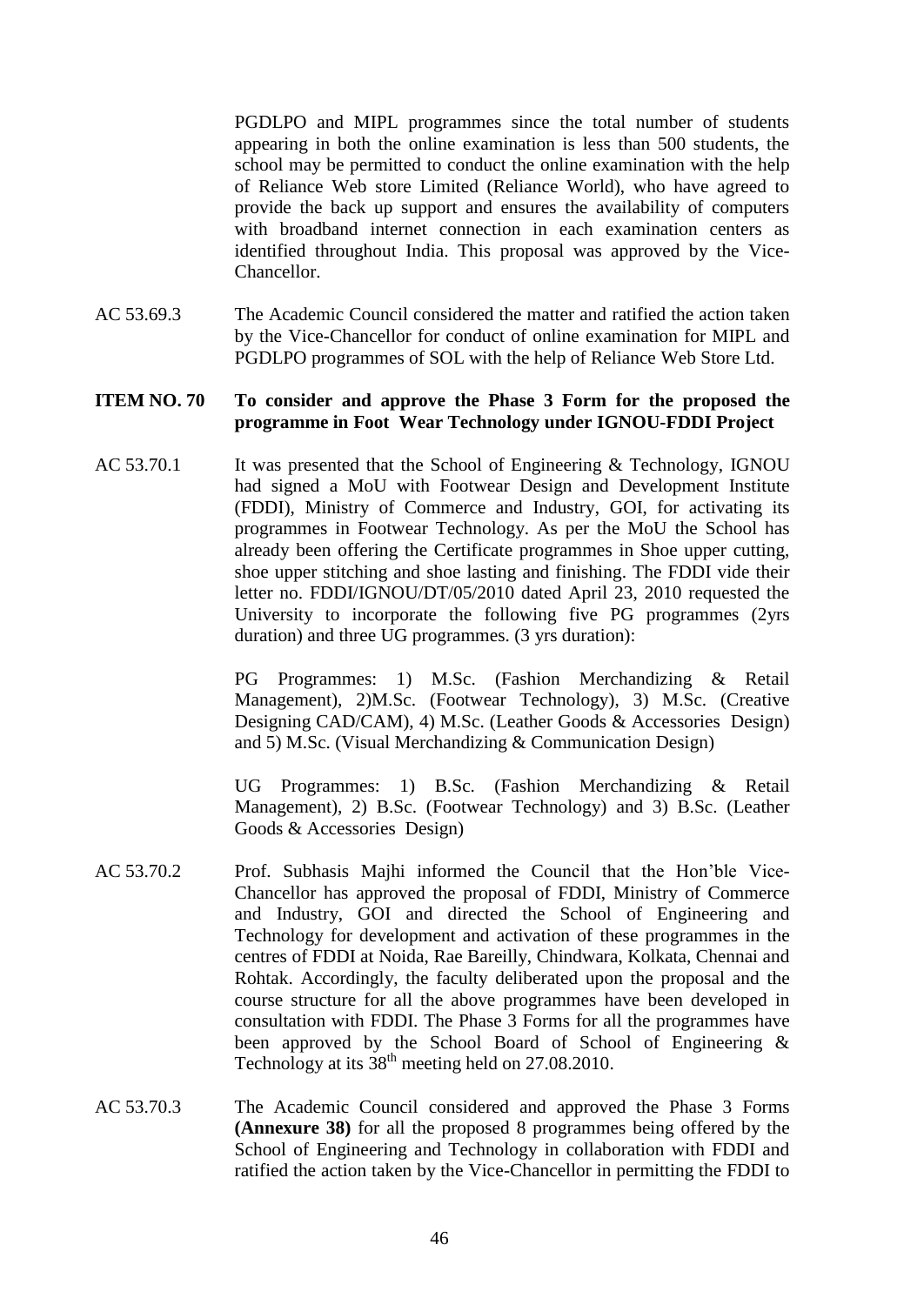start the classes for the above programmes at 6 centre as mentioned above from the first week of September, 2010.

# **ITEM NO. 71 To consider and approve the Phase 3 Form the "B.Tech (Aircraft Technology and Maintenance)"**

- AC 53.71.1 The Council noted that the School of Engineering & Technology, and Regional Centre Bangalore are developing B.Tech (Aircraft Technology and Maintenance)" in order to launch the programme from January 2011.
- AC 53.71.2 It was informed that the minimum and maximum duration of the Programme will be 4 years and 6 years respectively. The admission eligibility of the programme is 3 years Diploma in Mechanical/Electrical/ Electronics/Computer/Civil Engineering from a recognized Polytechnic or its equivalent; should be employed/self-employed. The programme fee is  $\bar{\tau}$  1,48,000/- per year. The proposed programme is unique in many ways and first of its kind in the country and the model generated, to be the best knowledge does not have a parallel else where in the world. It combines distance education with 'one-to-one' contact and emphasis on 'practicals' and 'hands on' there by Engineers coming out are ready to obtaining licenses as well as to start the job in Airports, Maintenance Depot, Factories, Airlines and enhance the reliabilities in operations.

The Phase-3 form along with the course structure of the "B.Tech (Aircraft Technology and Maintenance)" has been approved by the School Board at its  $38<sup>th</sup>$  meeting held on 27.08.2010.

AC 53.71.3 The Academic Council approved the Phase 3 Forms **(Annexure 39)** for B.Tech (Aircraft Technology & Maintenance) to launch the programme from January 2011.

# **ITEM NO. 72 To ratify action taken by the Vice-Chancellor in approving the modalities for launching of course wise registration and examination on Flexi Learn Platform**

- AC 53.72.1 It was informed that the Academic council at its  $49<sup>th</sup>$  meeting held on June 29, 2009 approved the proposal for setting up of Flexi Learn Platform. The platform was launched by Smt. Pratibha Devi Singh Patil, Hon'ble President of India on November 19, 2009. The Platform received the tremendous response and there are more than 25,000 active registered users demanding more courses to be added and also the facility for certification. The modalities for implementation of the course wise registration and certification has been prepared based on the discussion of the Flexi Learn Committee Meeting held on 6.08.2010 and the same was approved by the Vice-Chancellor.
- AC 53.72.2 The Academic Council considered the proposal and ratified the action taken by the Vice-Chancellor in approving modalities **(Annexure 40)** for launching of course wise registration and examination on Flexi Learn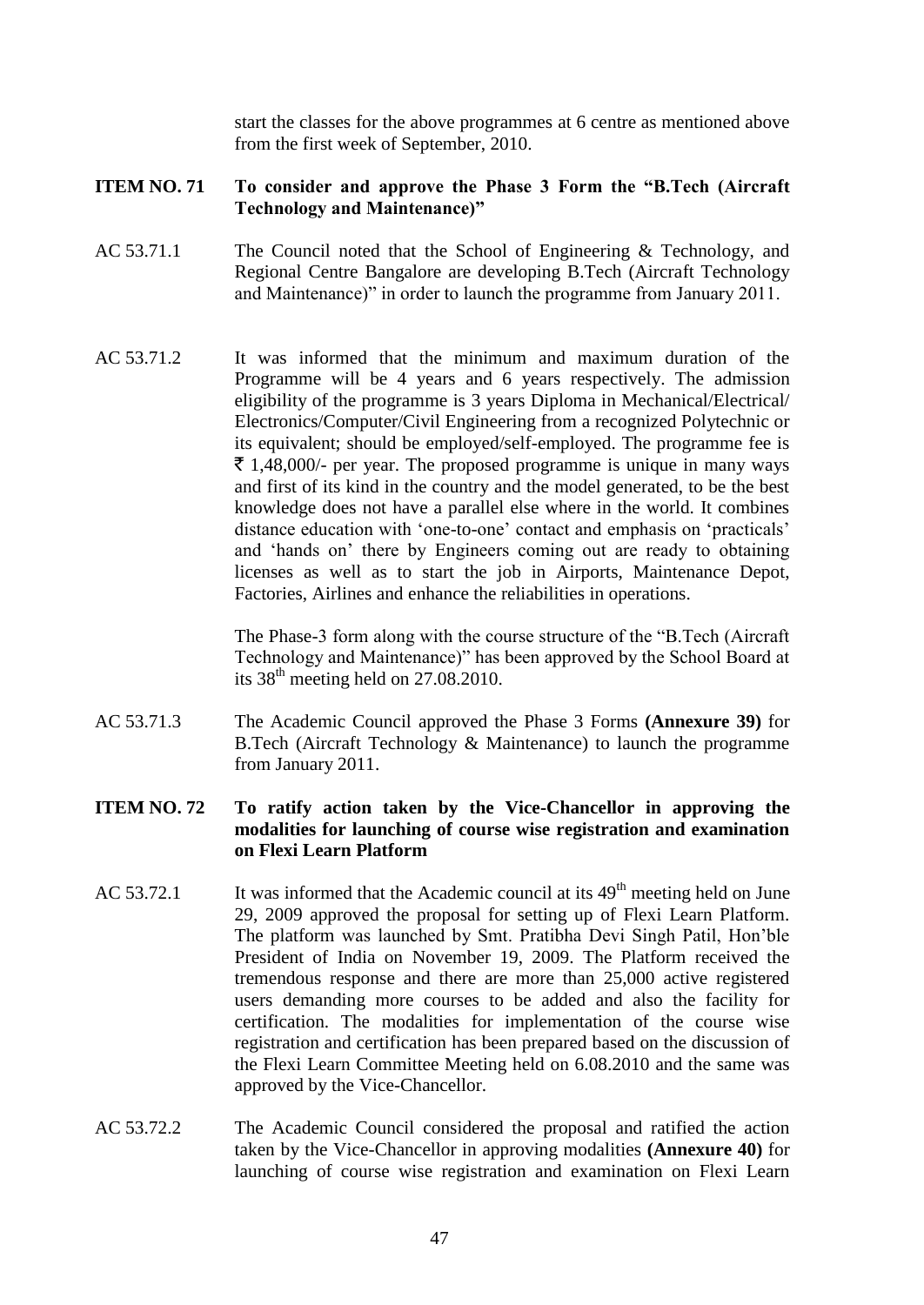Platform. It was also decided to extend the same condition of a course wise registration to all the Distance Learning programmes of IGNOU. The fees for each course would be proportionate to the number of credits plus a nominal Registration fee of Rs.25/- per course.

# **ITEM NO. 73 To consider the proposal for placement of advertised positions in Environmental Studies under the Chair for Sustainable Development (CSD) for the Sustainability Science Discipline - CSD**

AC 53.73.1 It was informed that the University Advertisement No. 1/ACD/2010 includes seven teaching positions of Environmental Studies under the School of Interdisciplinary and Trans-disciplinary Studies. The positions are: (i) Professor-1, (ii) Reader-2 and (iii) Lecturers- 4. The genesis of these positions lies with the CSD. The CSD made the request for approval of discipline and creation of positions as per approval given to the discipline in the Third School Board Meeting of the School of Interdisciplinary and Trans Disciplinary Studies vide Agenda No. SOIS: 3.13.1 and 3.13.2 held on 15.10.2008.

> The subject was discussed in the  $48<sup>th</sup>$  Meeting of the Academic Council; The Academic Council opined that there is no need to create a new discipline of Sustainable Development. The School is basically interdisciplinary and trans-disciplinary, therefore can cover any discipline including Sustainable Development.

AC 53.73.2 Dr. Latha Pillai, Pro-Vice-Chancellor informed that the Academic Council at its  $52<sup>nd</sup>$  meeting held on  $20<sup>th</sup>$  April, 2010 vide resolution no. AC 52.26.3 approved the proposal wherein the Sustainability Science as a discipline was approved under the School of Agriculture and the creation of following position is under process. The Centre for Sustainability Science is offering and developing the following programmes:

# **1. ONGOING PROGRAMMES**

- Appreciation Programme on Sustainability Science
- Leadership Programme on Nutrition Security & Sustainable Development
- Appreciation Programme on "Sustainable Management of Wetlands"

# **2. PROGRAMME UNDER DEVELOPMENT**

- PG Diploma in Sustainability Science
- \* PG Certificate in Climate Change and Sustainable Development
- Appreciation Programme on Biodiversity and Sustainable Development
- Appreciation Programme in Himalayan Ecosystem
- Appreciation Programme on Population and Sustainable Development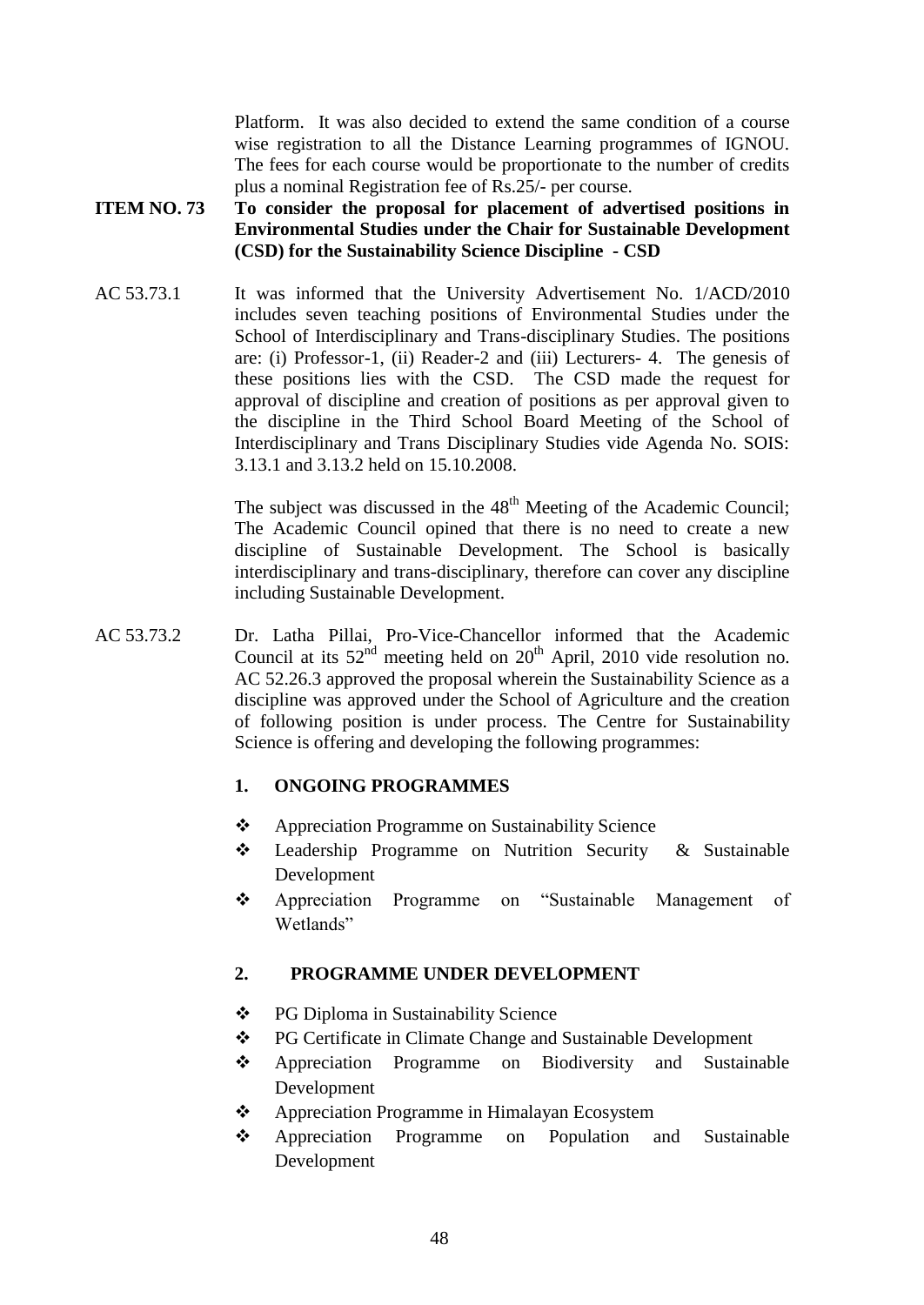\* Appreciation Programme on Sustainable Development of Ganga

Appreciation Programme on Gender and Sustainable Development

The Chair in addition has also initiated two action research projects; one at the Kuttanad Wetland Ecosystem in Kerala on the restoration of this ecosystem and another on Sustainable Biomass System Management in the North East. Based on the activities initiated by the CSD under the Sustainability Science, the Academic Council approved the Sustainability Science as a new Discipline under the School of Agriculture in its 52<sup>nd</sup> Academic Council as per details given above. Taking into account the work load, the CSD requires core faculty members immediately to coordinate and maintain the online programmes (Eighth session of the APSS,  $5<sup>th</sup>$  session of Nutrition the first session of wetland) -which involves regular online counseling, and develop the newly created discipline of Sustainability Science and the corresponding programmes. In view of the above it is proposed that

- the posts advertised for the Environmental Studies under the School Interdisciplinary and Trans-disciplinary Studies be located in the Chair for Sustainable Development for the Sustainability Science discipline under the School of Agriculture to support the ongoing activities of the CSD in the area of Sustainability science and
- that a part of the positions (two/ three positions: one professor and/or  $\bullet$ one reader and/or one lecturer) may be filled from the advertised positions for the Environmental Studies as the Environmental Studies is one of the important components of the Sustainability Science –which integrates **five E<sup>s</sup>** viz. Ecology, Economics, Energy, Equity and Employment, and the remaining three/ four positions may be re- advertised for the Sustainability Science discipline with specializations in Energy, Economics/Social Science, Biodiversity and Climate change. This will save the time to sustain the ongoing activities of the CSD and build the framework for growth of the discipline.
- AC 53.73.3 The Academic Council after deliberating the issues involved resolved to approved the proposals regarding (1) location of Environmental Studies under the SOITS in Chair for Sustainable Development for the Sustainability Science and (2) filling up the part of the position (two/ three positions: one professor and/or one reader and/or one lecturer) from the advertised positions for Environmental Studies as the Environmental Studies is one of the important components of Sustainability Science as mentioned above and the remaining four positions be re-advertised for the Sustainability Science discipline with the specializations in Energy, Economics/Social Science, Biodiversity and Climate Change.

# **ITEM NO. 74 Reporting Courses codes for Degree, Diploma, and Advanced Certificate Programmes in Engineering under IGNOU-VIEP allotted by Planning and Development Division IGNOU for ratification.**

AC 53.74.1 The School of Engineering & Technology has reported that course codes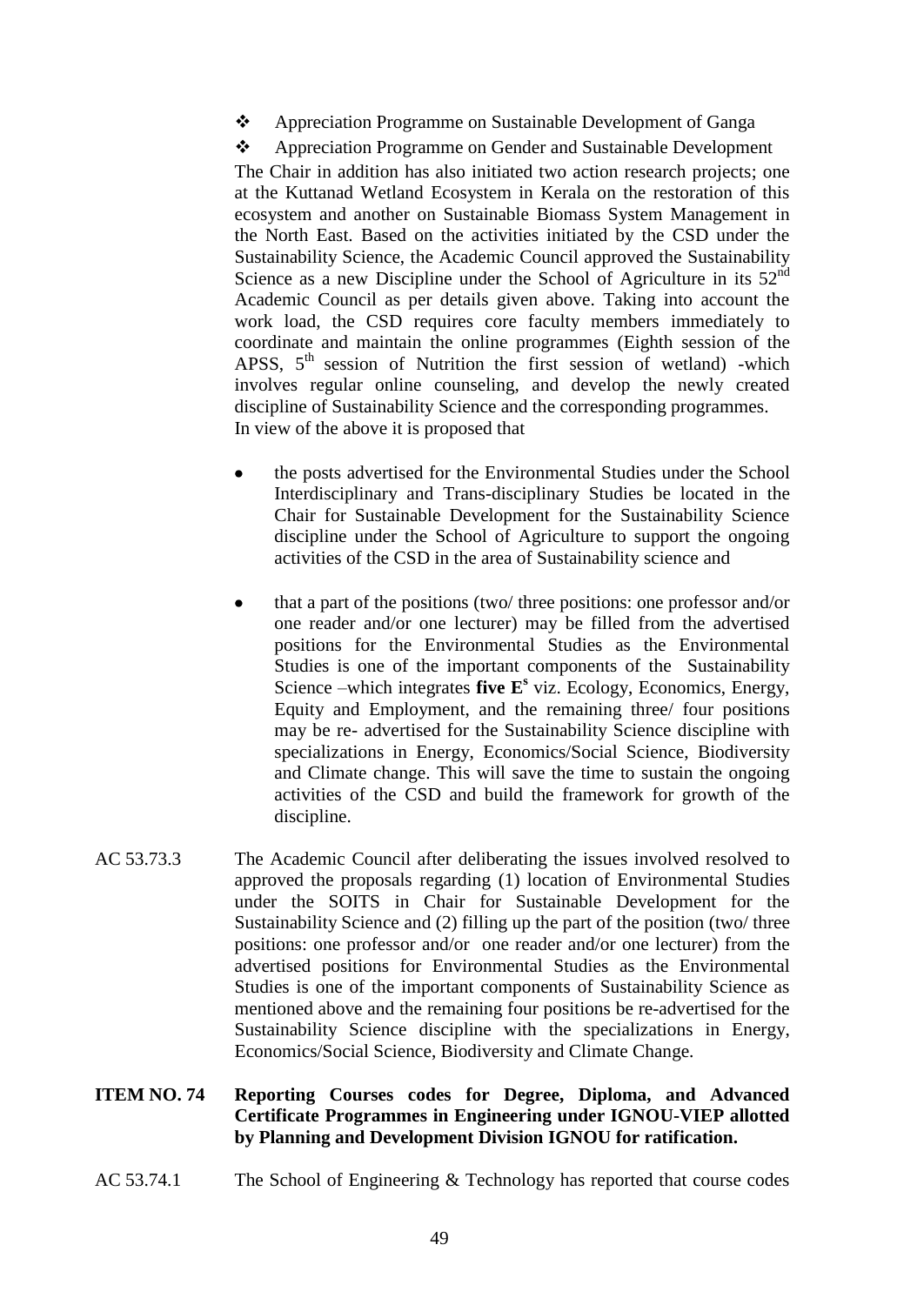for Degree, Diploma and Advanced Certificate programmes in Engineering under IGNOU-VIEP has been allotted by the Planning  $\&$ Development Division. The Phase 3 form for these programmes has been approved by the School Board at its  $35<sup>th</sup>$  meeting and also the Academic Council at its  $51<sup>st</sup>$  meeting held on  $3<sup>rd</sup>$  March 2010.

AC 53.74.2 The Academic Council noted the details of the programme alongwith the course codes allotted by the Planning & Development Division **(Annexure 41).**

#### **ITEM NO. 75 To consider the proposal for changing the mode of admission in Degree and Diploma in Engineering under IGNOU-VIEP for 2010- 2011 session only**

AC 53.75.1 The School of Engineering & Technology had submitted the proposal for changing the mode of admission the degree and diploma in Engineering under IGNOU-VIEP for 2010-2011 session only. The main reason for changing in mode of admission as one time for 2010-11 batch is that the online entrance examination which was conducted on October  $31<sup>st</sup>$  2009 and on December 27, 2009 for admission in diploma and degree in Engineering under IGNOU-VIEP was unsuccessful due to technical reasons. Considering the time constraint the following eligibility criteria is proposed for admission to IGNOU-VIEP programme only one time for batch of 2010-11.

| Programme                    | Minimum Eligibility Criteria                 |  |  |
|------------------------------|----------------------------------------------|--|--|
| Diploma 1 <sup>st</sup> Year | $10^{th}$ Pass with minimum 50% in aggregate |  |  |
| Diploma<br>(Lateral)         | 10+2 with ITI in Engineering Trades/10+2     |  |  |
| Entry)                       | Vocational in Engineering, Streams with 50%  |  |  |
|                              | marks                                        |  |  |
| Degree $1st$ Year            | 10+2 with 50% in Physics, Chemistry,         |  |  |
|                              | Mathematics aggregate                        |  |  |
| (Lateral)<br>Degree          | Diploma in Engineering/BCA/B.Sc.<br>with     |  |  |
| Entry)                       | minimum 50% Marks.                           |  |  |

AC 53.75.2 The Academic Council considered and approved in changing the mode of admission for the above programmes for 2010-2011 session only.

**ITEM NO. 76 Proposal for finalizing the allocation of Institutes to the candidates who have, submitted applications for admission in degree and diploma programmes in engineering under IGNOU-VIEP**

AC 53.76.1 The School of Engineering & Technology had submitted the proposal for finalizing the allocation of Institutes to the candidates who have, submitted applications for admission in degree and diploma programmes in engineering under IGNOU-VIEP in 2009 after the advertisement, conduct of examination entrance test on 31.10.2009 (online) and 27.12.2009 about 6100 candidates were declared successful. Because of the issue of running degree and diploma programmes in engineering with